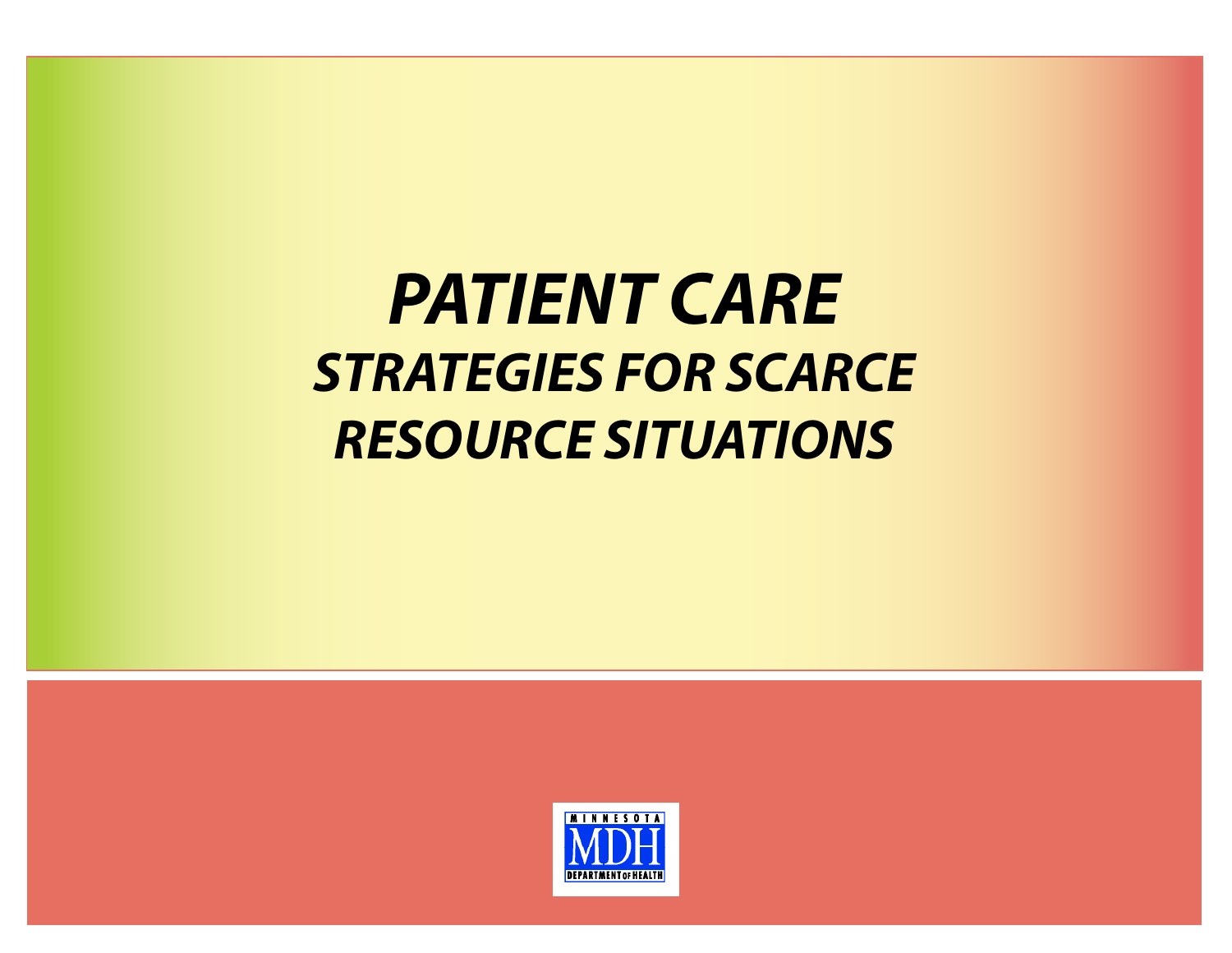# **MINNESOTA HEALTHCARE SYSTEM PREPAREDNESS PROGRAM**

This page left intentionally blank.

MINNESOTA DEPARTMENT OF HEALTH OFFICE OF EMERGENCY PREPAREDNESSwww.health.state.mn.us/oep/healthcare

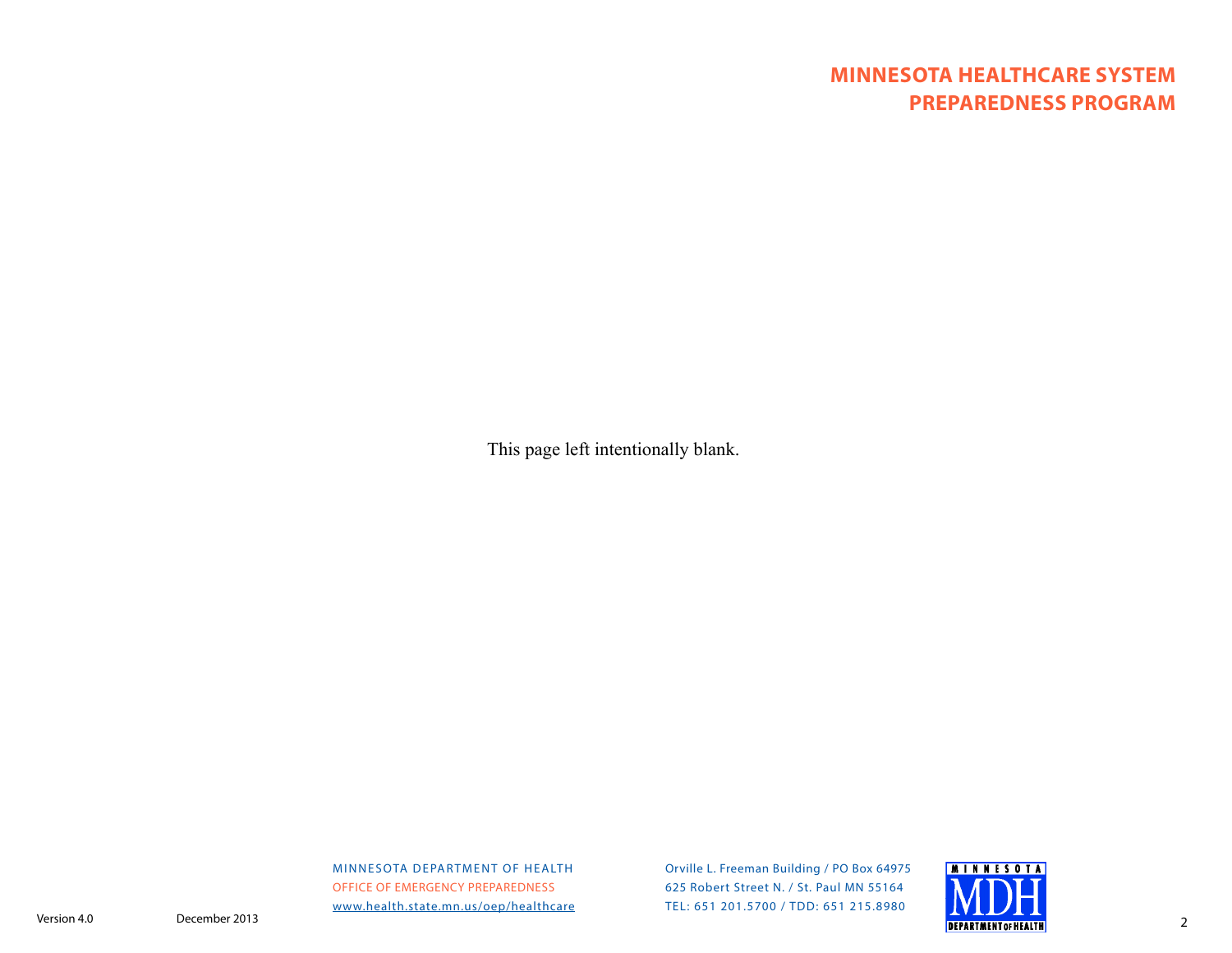# **PATIENT CARE STRATEGIES FOR SCARCE RESOURCE SITUATIONS**

# **MINNESOTA HEALTHCARE SYSTEM PREPAREDNESS PROGRAM**

### **Table of Contents**

| <b>Core Clinical Strategies for Scarce Resource Situations</b><br>Core clinical categories are practices and resources<br>that form the basis for medical and critical care. |                      |           | <b>Resource Reference and Triage Cards</b><br>Resource cards address the unique system response issues required by specific patient groups<br>during a major incident. Some of this information is specific to the State of Minnesota's re-<br>sources and processes. |           |
|------------------------------------------------------------------------------------------------------------------------------------------------------------------------------|----------------------|-----------|-----------------------------------------------------------------------------------------------------------------------------------------------------------------------------------------------------------------------------------------------------------------------|-----------|
| <b>Summary Card</b>                                                                                                                                                          |                      | Page ii   | Renal Replacement Therapy Resource Cards Section 8                                                                                                                                                                                                                    | Pages 1-4 |
|                                                                                                                                                                              | Oxygen Section 1     | Pages 1-2 | Burn Therapy Resource Cards Section 9                                                                                                                                                                                                                                 | Pages 1-6 |
|                                                                                                                                                                              | Staffing   Section 2 | Pages 1-2 | Burn Therapy Triage Card   Section 9                                                                                                                                                                                                                                  | Pages 7-8 |
| Nutritional Support Section 3                                                                                                                                                |                      | Pages 1-2 | Pediatrics Resource Cards   Section 10   Pages 1-4                                                                                                                                                                                                                    |           |
| Medication Administration   Section 4                                                                                                                                        |                      | Pages 1-2 | Pediatrics Triage Card   Section 10   Pages 5-6                                                                                                                                                                                                                       |           |
| Hemodynamic Support and IV Fluids Section 5                                                                                                                                  |                      | Pages 1-2 | Palliative Resource Cards   Section 11   Pages 1-10                                                                                                                                                                                                                   |           |
| Mechanical Ventilation / External Oxygenation   Section 6                                                                                                                    |                      | Pages 1-2 |                                                                                                                                                                                                                                                                       |           |
| <b>Blood Products Section 7</b>                                                                                                                                              |                      | Pages 1-2 |                                                                                                                                                                                                                                                                       |           |



i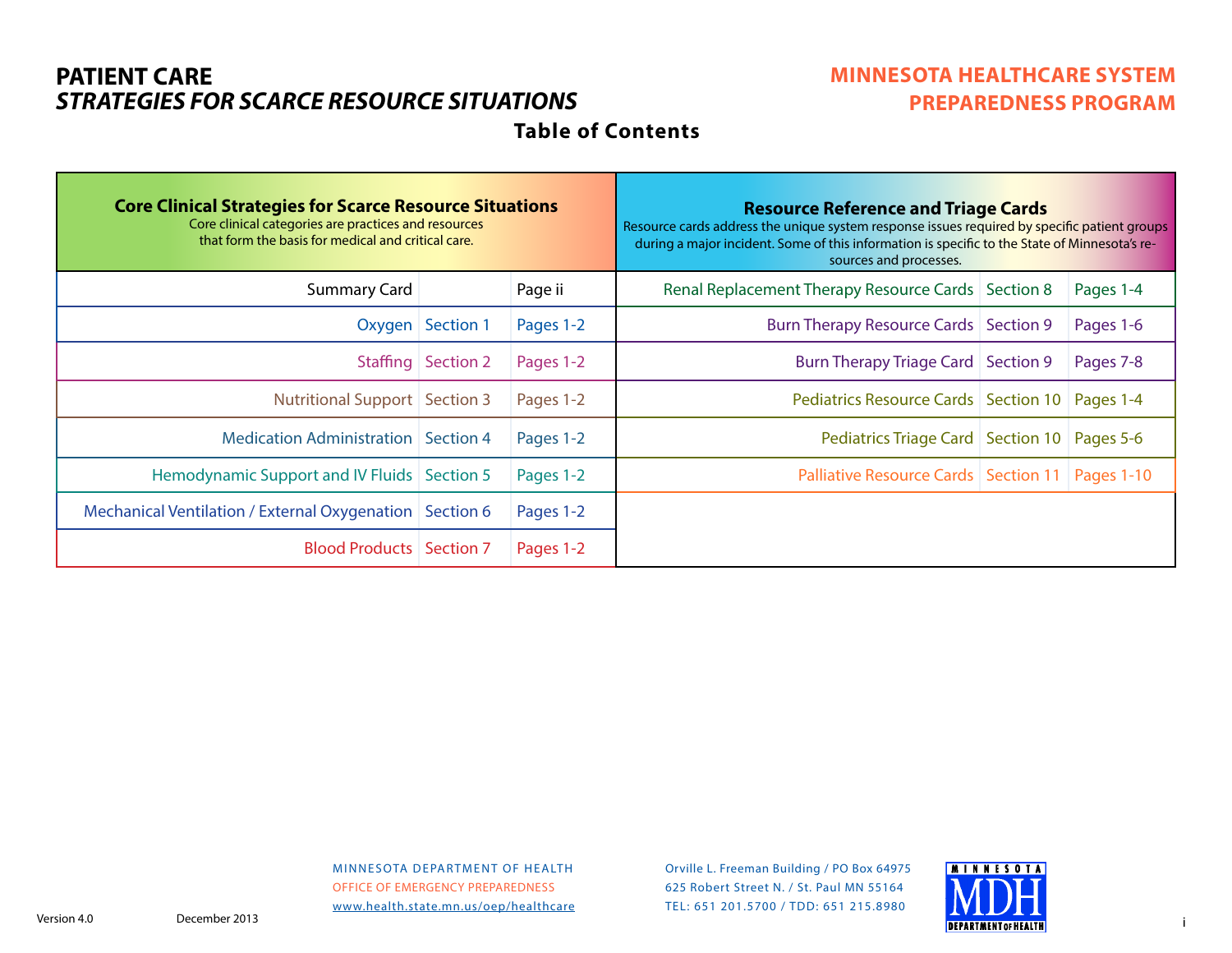# **PATIENT CARE STRATEGIES FOR SCARCE RESOURCE SITUATIONS**

### **Summary Card**

# **MINNESOTA HEALTHCARE SYSTEM PREPAREDNESS PROGRAM**

| •Mass Casualty Incident (MCI)<br>•Supplier shortage<br>•Recall/contamination of product<br><b>Potential trigger events:</b><br>Infrastructure damage/loss<br>•Isolation of facility due to access problems (flooding, etc)<br>•Pandemic/Epidemic |                                                                                                                                                              |                                                                                                                                                                                                |  |  |  |  |
|--------------------------------------------------------------------------------------------------------------------------------------------------------------------------------------------------------------------------------------------------|--------------------------------------------------------------------------------------------------------------------------------------------------------------|------------------------------------------------------------------------------------------------------------------------------------------------------------------------------------------------|--|--|--|--|
| How to use this card set:                                                                                                                                                                                                                        |                                                                                                                                                              |                                                                                                                                                                                                |  |  |  |  |
| Recognize or anticipate resource shortfall                                                                                                                                                                                                       |                                                                                                                                                              |                                                                                                                                                                                                |  |  |  |  |
|                                                                                                                                                                                                                                                  | Implement appropriate incident management system and plans; assign subject matter experts (technical specialists) to problem                                 |                                                                                                                                                                                                |  |  |  |  |
|                                                                                                                                                                                                                                                  | Determine degree of shortfall, expected demand, and duration; assess ability to obtain needed resources via local, regional, or national vendors or partners |                                                                                                                                                                                                |  |  |  |  |
| Find category of resource on index                                                                                                                                                                                                               |                                                                                                                                                              |                                                                                                                                                                                                |  |  |  |  |
| Refer to specific recommendations on card                                                                                                                                                                                                        |                                                                                                                                                              |                                                                                                                                                                                                |  |  |  |  |
| 6.                                                                                                                                                                                                                                               | Decide which strategies to implement and/or develop additional strategies appropriate for the facility and situation                                         |                                                                                                                                                                                                |  |  |  |  |
|                                                                                                                                                                                                                                                  |                                                                                                                                                              | Assure consistent regional approach by informing public health authorities and other facilities if contingency or crisis strategies will continue beyond 24h and no regional options exist for |  |  |  |  |
|                                                                                                                                                                                                                                                  | re-supply or patient transfer; activate regional scarce resource coordination plans as appropriate                                                           |                                                                                                                                                                                                |  |  |  |  |
| 8.                                                                                                                                                                                                                                               | Review strategies every operational period or as availability (supply/demand) changes                                                                        |                                                                                                                                                                                                |  |  |  |  |
|                                                                                                                                                                                                                                                  | Core strategies to be employed (generally in order of preference) during, or in anticipation of a scarce resource situation are:                             |                                                                                                                                                                                                |  |  |  |  |
|                                                                                                                                                                                                                                                  | <b>Prepare</b> - pre-event actions taken to minimize resource scarcity (e.g., stockpiling of medications)                                                    |                                                                                                                                                                                                |  |  |  |  |
|                                                                                                                                                                                                                                                  | <b>Substitute</b> - use an essentially equivalent device, drug, or personnel for one that would usually be available (e.g., morphine for fentanyl)           |                                                                                                                                                                                                |  |  |  |  |
|                                                                                                                                                                                                                                                  | Adapt – use a device, drug, or personnel that are not equivalent but that will provide sufficient care (e.g., anesthesia machine for mechanical ventilation) |                                                                                                                                                                                                |  |  |  |  |

**Conserve** – use less of a resource by lowering dosage or changing utilization practices (e.g., minimizing use of oxygen driven nebulizers to conserve oxygen)

**Re-use** – re-use (after appropriate disinfection / sterilization) items that would normally be single-use items

**Re-allocate** – restrict or prioritize use of resources to those patients with a better prognosis or greater need

#### **Capacity Definitions:**

**Conventional capacity** – The spaces, staff, and supplies used are consistent with daily practices within the institution. These spaces and practices are used during a major mass casualty incident that triggers activation of the facility emergency operations plan.

**Contingency capacity** – The spaces, staff, and supplies used are not consistent with daily practices, but provide care to a standard that is functionally equivalent to usual patient care practices. These spaces or practices may be used temporarily during a major mass casualty incident or on a more sustained basis during a disaster (when the demands of the incident exceed community resources).

**Crisis capacity** – Adaptive spaces, staff, and supplies are not consistent with usual standards of care, but provide sufficiency of care in the setting of a catastrophic disaster (i.e., provide the best possible care to patients given the circumstances and resources available). Crisis capacity activation constitutes a significant adjustment to standards of care (Hick et al. 2009).

This card set is designed to facilitate a structured approach to resource shortfalls at a healthcare facility. It is a decision support tool and assumes that incident management is implemented and that key personnel are familiar with ethical frameworks and processes that underlie these decisions (for more information see Institute of Medicine 2012 Crisis Standards of Care: A Systems Framework for Catastrophic Disaster Response http://www.iom.edu/Reports/2012/Crisis-Standards-of-Care-A-Systems-Framework-for-Catastrophic-Disaster-Response.aspx and the Minnesota Pandemic Ethics Project - http://www.health.state.mn.us/divs/idepc/ethics/). Each facility will have to determine the most appropriate steps to take to address specific shortages. Pre-event familiarization with the contents of this card set is recommended to aid with event preparedness and anticipation of specific resource shortfalls. The cards do not provide comprehensive quidance, addressing only basic common categories of medical care. Facility personnel may determine additional coping mechanisms for the specific situation in addition to those outlined on these cards.

The content of this card set was developed by the Minnesota Department of Health (MDH) Science Advisory Team in conjunction with many subject matter experts whose input is greatly appreciated. This guidance does not represent the policy of MDH. Facilities and personnel implementing these strategies in crisis situations should assure communication of this to their healthcare and public health partners to assure the invocation of appropriate legal and regulatory protections in accord with State and Federal laws. This guidance may be updated or changed during an incident by the Science Advisory Team and MDH. The weblinks and resources listed are examples, and may not be the best sources of information available. Their listing does not imply endorsement by MDH. This guidance does not replace the judgement of the clinical staff and consideration of other relevant variables and options during an event.

> MINNESOTA DEPARTMENT OF HEALTH OFFICE OF EMERGENCY PREPAREDNESSwww.health.state.mn.us/oep/healthcare

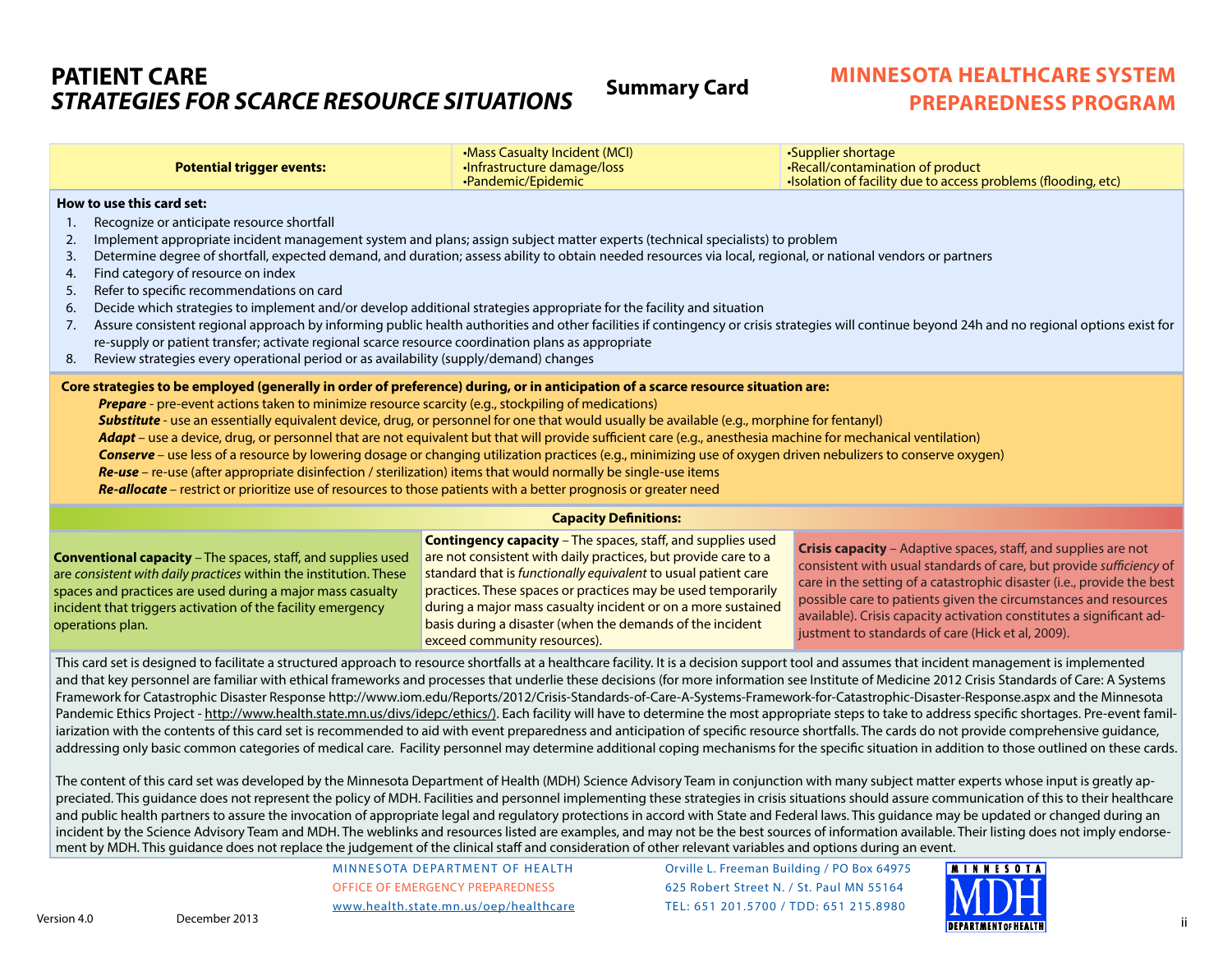# **OXYGENSTRATEGIES FOR SCARCE RESOURCE SITUATIONS**

### **MINNESOTA HEALTHCARE SYSTEM PREPAREDNESS PROGRAM**

| <b>RECOMMENDATIONS</b>                                                                                                                                                                                                                                                                                                                                                                                                                                           |                    |                  |                                                                                                           | <b>Strategy</b>          | <b>Conventional</b> | <b>Contingency</b> | <b>Crisis</b> |
|------------------------------------------------------------------------------------------------------------------------------------------------------------------------------------------------------------------------------------------------------------------------------------------------------------------------------------------------------------------------------------------------------------------------------------------------------------------|--------------------|------------------|-----------------------------------------------------------------------------------------------------------|--------------------------|---------------------|--------------------|---------------|
| <b>Inhaled Medications</b><br>• Restrict the use of Small Volume Nebulizers when inhaler substitutes are available.<br>Substitute &<br>• Restrict continuous nebulization therapy.<br>• Minimize frequency through medication substitution that results in fewer treatments (6h-12h instead of 4h-6h applications).                                                                                                                                              |                    |                  |                                                                                                           |                          |                     |                    |               |
| <b>High-Flow Applications</b><br>• Restrict the use of high-flow cannula systems as these can demand 12 to 40 LPM flows.<br>• Restrict the use of simple and partial rebreathing masks to 10 LPM maximum.<br>· Restrict use of Gas Injection Nebulizers as they generally require oxygen flows between 10 LPM and 75 LPM.<br>• Eliminate the use of oxygen-powered venturi suction systems as they may consume 15 to 50 LPM.                                     |                    |                  |                                                                                                           | Conserve                 |                     |                    |               |
| <b>Air-Oxygen Blenders</b><br>• Eliminate the low-flow reference bleed occurring with any low-flow metered oxygen blender use. This can amount to an ad-<br>ditional 12 LPM. Reserve air-oxygen blender use for mechanical ventilators using high-flow non-metered outlets. (These do<br>not utilize reference bleeds).<br>• Disconnect blenders when not in use.                                                                                                |                    |                  |                                                                                                           | Conserve                 |                     |                    |               |
| <b>Oxygen Conservation Devices</b><br>• Use reservoir cannulas at 1/2 the flow setting of standard cannulas.<br>• Replace simple and partial rebreather mask use with reservoir cannulas at flowrates of 6-10 LPM.                                                                                                                                                                                                                                               |                    |                  |                                                                                                           | Substitute &<br>Adapt    |                     |                    |               |
| <b>Oxygen Concentrators if Electrical Power Is Present</b><br>• Use hospital-based or independent home medical equipment supplier oxygen concentrators if available to provide low-flow<br>cannula oxygen for patients and preserve the primary oxygen supply for more critical applications.                                                                                                                                                                    |                    |                  |                                                                                                           | Substitute &<br>Conserve |                     |                    |               |
| <b>Monitor Use and Revise Clinical Targets</b><br>• Employ oxygen titration protocols to optimize flow or % to match targets for SPO2 or PaO2.<br>• Minimize overall oxygen use by optimization of flow.<br>· Discontinue oxygen at earliest possible time.                                                                                                                                                                                                      |                    |                  |                                                                                                           |                          |                     |                    |               |
| <b>Starting Example</b>                                                                                                                                                                                                                                                                                                                                                                                                                                          | <b>Initiate O2</b> | <b>O2 Target</b> |                                                                                                           | Conserve                 |                     |                    |               |
| Normal Lung Adults                                                                                                                                                                                                                                                                                                                                                                                                                                               | SPO2 <90%          | SPO2 90%         | Note: Targets may be adjusted further downward                                                            |                          |                     |                    |               |
| Infants & Peds                                                                                                                                                                                                                                                                                                                                                                                                                                                   | SPO2 <90%          | SPO2 90-95%      | depending on resources available, the patient's clinical<br>presentation, or measured PaO2 determination. |                          |                     |                    |               |
| Severe COPD History                                                                                                                                                                                                                                                                                                                                                                                                                                              | SPO2 <85%          | SPO2 90%         |                                                                                                           |                          |                     |                    |               |
| <b>Expendable Oxygen Appliances</b><br>• Use terminal sterilization or high-level disinfection procedures for oxygen appliances, small & large-bore tubing, and ventilator<br>circuits. Bleach concentrations of 1:10, high-level chemical disinfection, or irradiation may be suitable. Ethylene oxide gas ster-<br>ilization is optimal, but requires a 12-hour aeration cycle to prevent ethylene chlorohydrin formation with polyvinyl chloride<br>plastics. |                    |                  |                                                                                                           | Re-use                   |                     |                    |               |
| <b>Oxygen Re-Allocation</b><br>• Prioritize patients for oxygen administration during severe resource limitations.                                                                                                                                                                                                                                                                                                                                               |                    |                  |                                                                                                           | Re-Allocate              |                     |                    |               |

#### MINNESOTA DEPARTMENT OF HEALTH OFFICE OF EMERGENCY PREPAREDNESSwww.health.state.mn.us/oep/healthcare

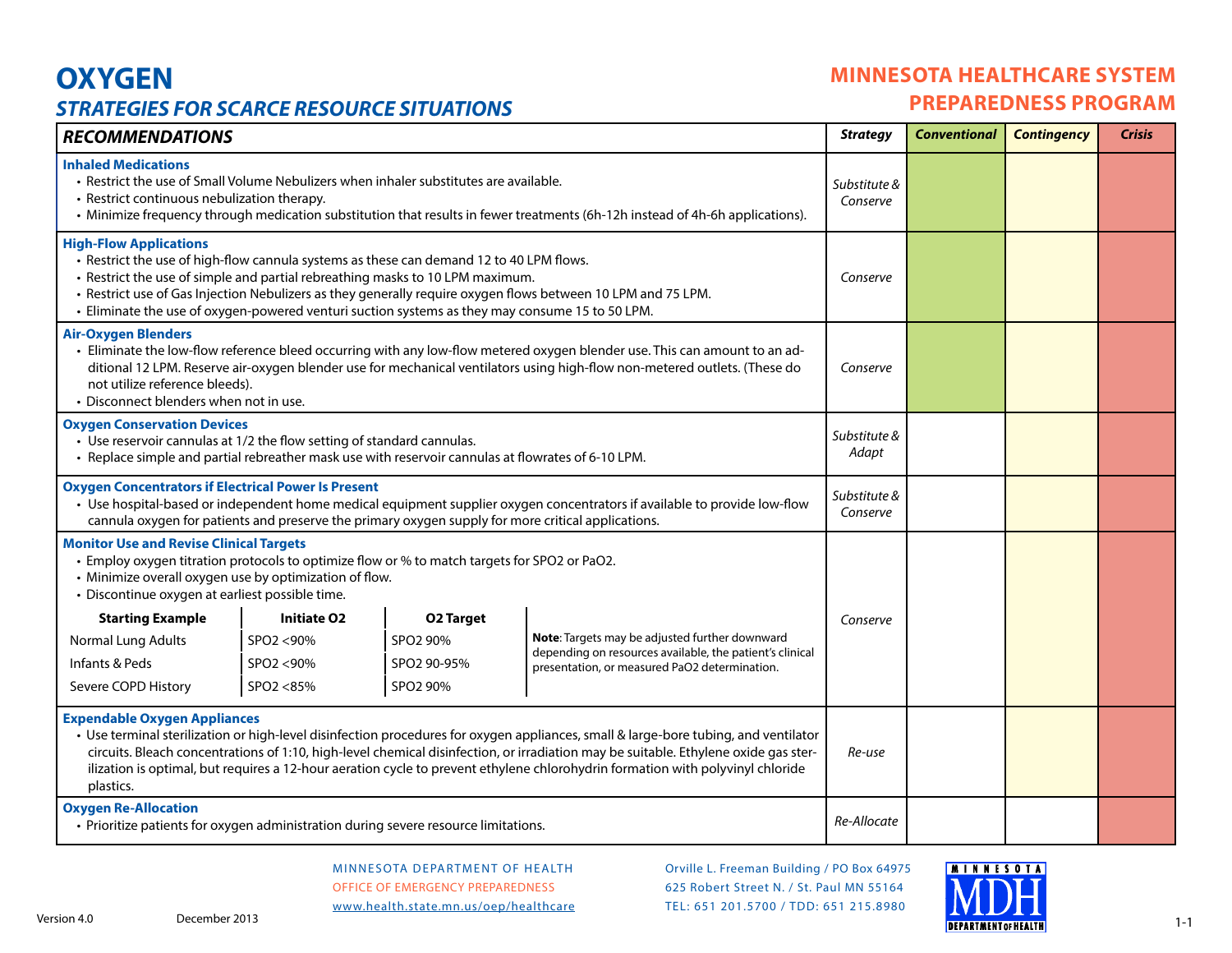# **MINNESOTA HEALTHCARE SYSTEM PREPAREDNESS PROGRAM**

This page left intentionally blank.

MINNESOTA DEPARTMENT OF HEALTH OFFICE OF EMERGENCY PREPAREDNESSwww.health.state.mn.us/oep/healthcare

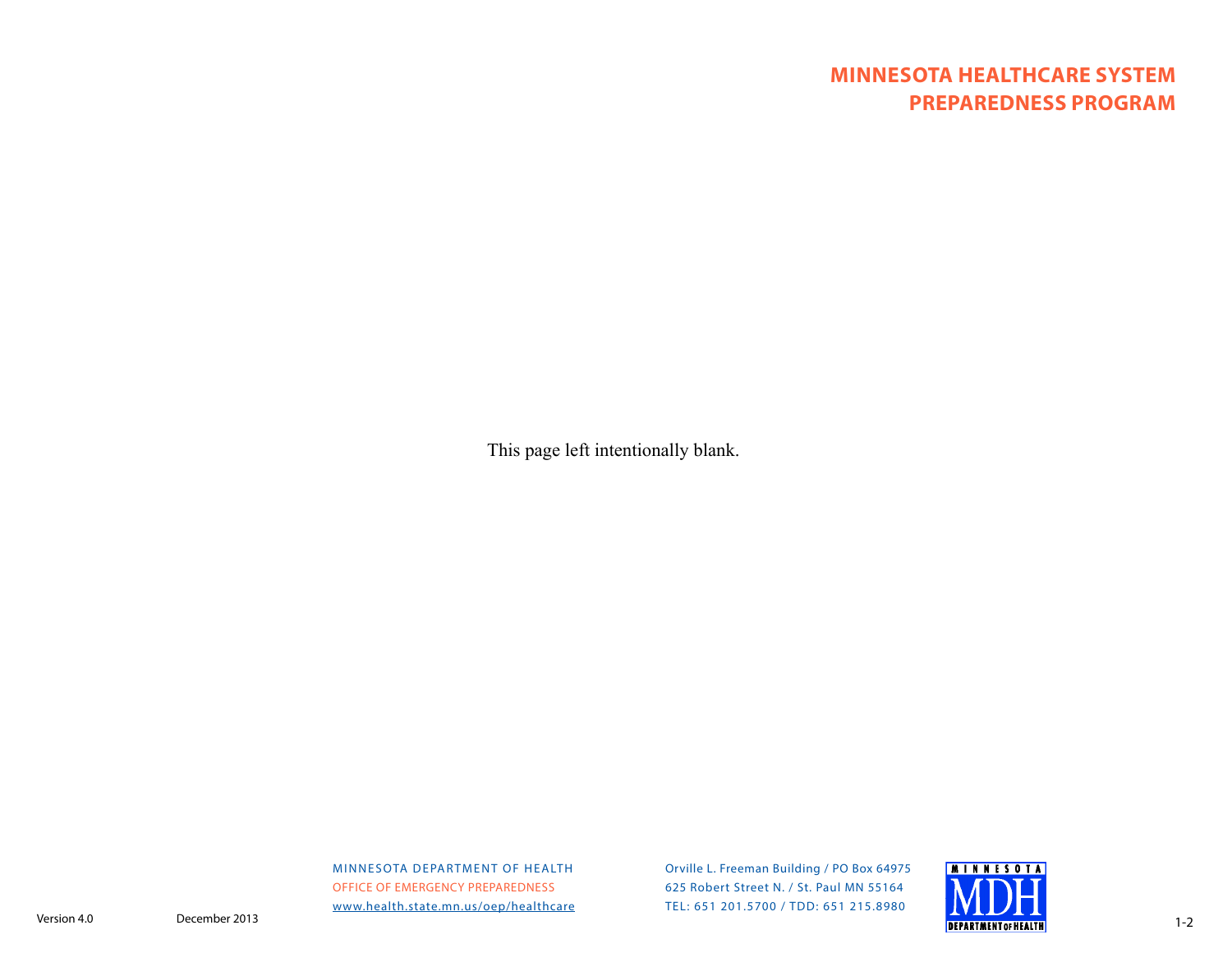# **STAFFING**

### **STRATEGIES FOR SCARCE RESOURCE SITUATIONS**

### **MINNESOTA HEALTHCARE SYSTEM PREPAREDNESS PROGRAM**

| <b>RECOMMENDATIONS</b>                                                                                                                                                                                                                                                                                                                                                                                                                                                                                                                                                                                                                                                                                                            | <b>Strategy</b> | <b>Conventional</b> | <b>Contingency</b> | <b>Crisis</b> |
|-----------------------------------------------------------------------------------------------------------------------------------------------------------------------------------------------------------------------------------------------------------------------------------------------------------------------------------------------------------------------------------------------------------------------------------------------------------------------------------------------------------------------------------------------------------------------------------------------------------------------------------------------------------------------------------------------------------------------------------|-----------------|---------------------|--------------------|---------------|
| <b>Staff and Supply Planning</b><br>• Assure facility has process and supporting policies for disaster credentialling and privileging - including degree of supervision<br>required, clinical scope of practice, mentoring and orientation, and verification of credentials<br>• Encourage employee preparedness planning (www.ready.gov and other resources).<br>• Cache adequate personal protective equipment (PPE) and support supplies.<br>• Educate staff on institutional disaster response.<br>• Educate staff on community, regional and state disaster plans and resources.<br>• Develop facility plans addressing staff's family / pets or staff shelter needs.                                                        | Prepare         |                     |                    |               |
| <b>Focus Staff Time on Core Clinical Duties</b><br>• Minimize meetings and relieve administrative responsibilities not related to event.<br>• Reduce documentation requirements.<br>• Cohort patients to conserve PPE and reduce staff PPE donning/doffing time and frequency.<br>• Restrict elective appointments and procedures.                                                                                                                                                                                                                                                                                                                                                                                                | Conserve        |                     |                    |               |
| <b>Use Supplemental Staff</b><br>Bring in equally trained staff (burn or critical care nurses, Disaster Medical Assistance Team [DMAT], other health system or<br>Federal sources).<br>• Equally trained staff from administrative positions (nurse managers).                                                                                                                                                                                                                                                                                                                                                                                                                                                                    | Substitute      |                     |                    |               |
| • Adjust personnel work schedules (longer but less frequent shifts, etc.) if this will not result in skill / PPE compliance deterioration.<br>• Use family members/lay volunteers to provide basic patient hygiene and feeding - releasing staff for other duties.                                                                                                                                                                                                                                                                                                                                                                                                                                                                | Adapt           |                     |                    |               |
| <b>Focus Staff Expertise on Core Clinical Needs</b><br>· Personnel with specific critical skills (ventilator, burn management) should concentrate on those skills; specify job duties that<br>can be safely performed by other medical professionals.<br>• Have specialty staff oversee larger numbers of less-specialized staff and patients (for example, a critical care nurse oversees the<br>intensive care issues of 9 patients while 3 medical/surgical nurses provide basic nursing care to 3 patients each).<br>• Limit use of laboratory, radiographic, and other studies, to allow staff reassignment and resource conservation.<br>• Reduce availability of non-critical laboratory, radiographic, and other studies. | Conserve        |                     |                    |               |
| Use Alternative Personnel to Minimize Changes to Standard of Care<br>• Use less trained personnel with appropriate mentoring and just-in-time education (e.g., healthcare trainees or other health care<br>workers, Minnesota Responds Medical Reserve Corps, retirees).<br>• Use less trained personnel to take over portions of skilled staff workload for which they have been trained.<br>• Provide just-in-time training for specific skills.<br>• Cancel most sub-specialty appointments, endoscopies, etc. and divert staff to emergency duties including in-hospital or assist-<br>ing public health at external clinics/screening/dispensing sites.                                                                      | Adapt           |                     |                    |               |

#### MINNESOTA DEPARTMENT OF HEALTH OFFICE OF EMERGENCY PREPAREDNESSwww.health.state.mn.us/oep/healthcare

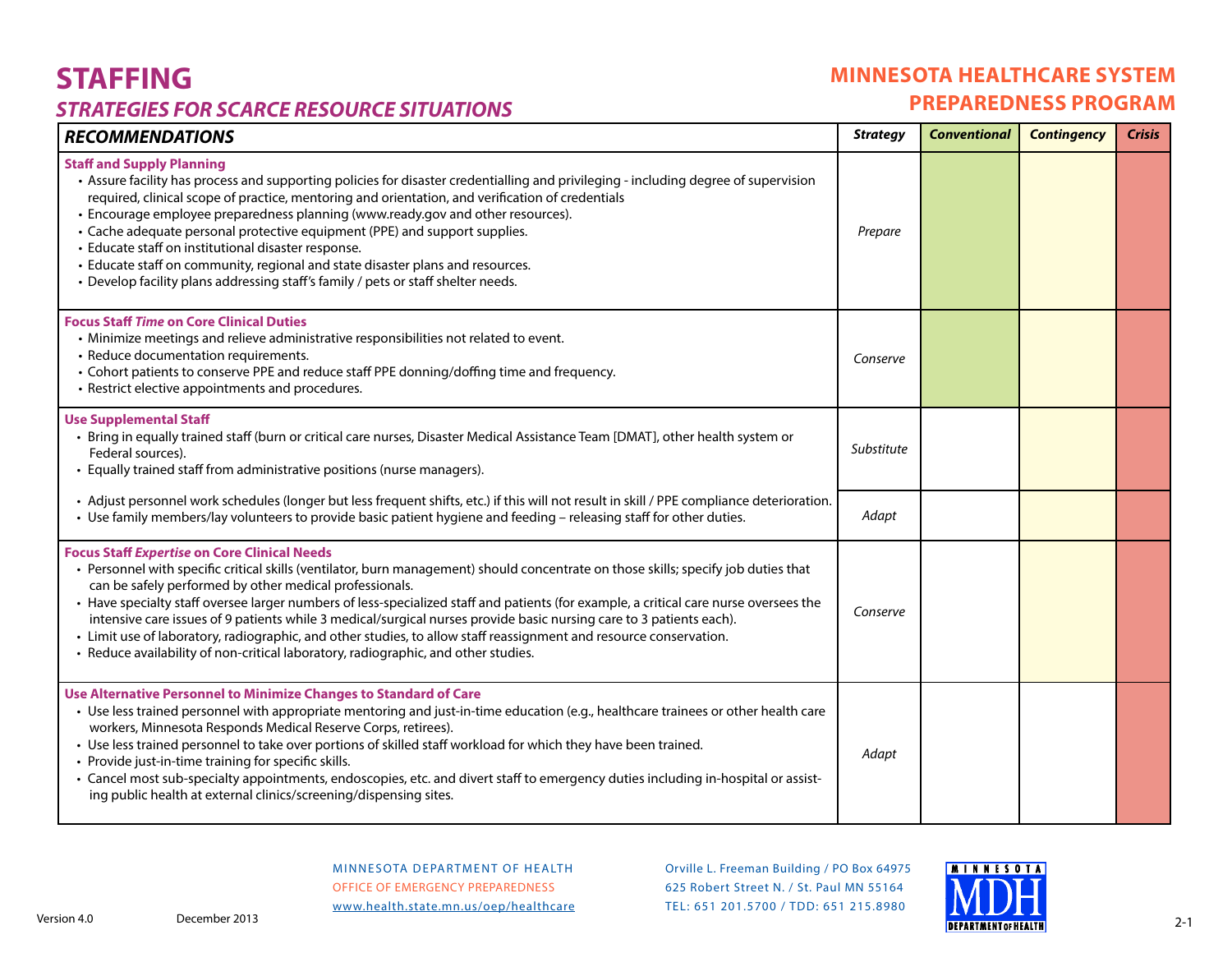# **MINNESOTA HEALTHCARE SYSTEM PREPAREDNESS PROGRAM**

This page left intentionally blank.

MINNESOTA DEPARTMENT OF HEALTH OFFICE OF EMERGENCY PREPAREDNESSwww.health.state.mn.us/oep/healthcare

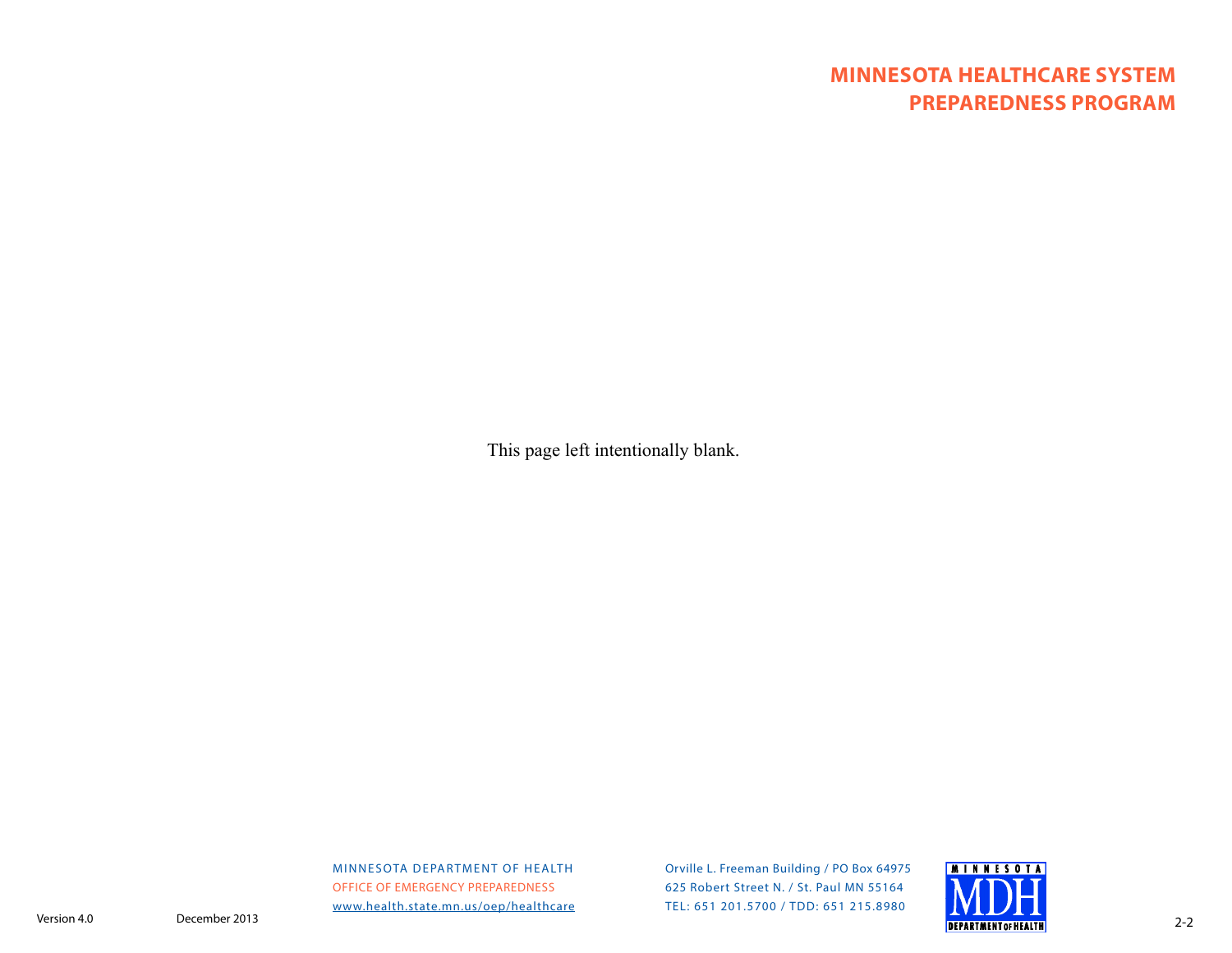# **NUTRITIONAL SUPPORT STRATEGIES FOR SCARCE RESOURCE SITUATIONS**

# **MINNESOTA HEALTHCARE SYSTEM PREPAREDNESS PROGRAM**

| <b>RECOMMENDATIONS</b>                                                                                                                                                                                                                                                                                                                                                                                                                                                                                                                                                                                                                                                                                                                                                                                                                                                                                                                 | <b>Strategy</b>       | <b>Conventional</b>      | <b>Contingency</b> | <b>Crisis</b> |
|----------------------------------------------------------------------------------------------------------------------------------------------------------------------------------------------------------------------------------------------------------------------------------------------------------------------------------------------------------------------------------------------------------------------------------------------------------------------------------------------------------------------------------------------------------------------------------------------------------------------------------------------------------------------------------------------------------------------------------------------------------------------------------------------------------------------------------------------------------------------------------------------------------------------------------------|-----------------------|--------------------------|--------------------|---------------|
| <b>Food</b><br>• Maintain hospital supply of inexpensive, simple to prepare, long-shelf life foodstuffs as contingency for at least 96 hours with-<br>out resupply, with additional supplies according to hazard vulnerability analysis (e.g., grains, beans, powdered milk, powdered<br>protein products, pasta, and rice). Access existing or devise new emergency/disaster menu plans.<br>• Maintain hospital supply of at least 30 days of enteral and parenteral nutrition components and consider additional supplies<br>based on institution-specific needs. Review vendor agreements and their contingencies for delivery and production, including<br>alternate vendors. Note: A 30-day supply based on usual use may be significantly shortened by the demand of a disaster.                                                                                                                                                 | Prepare               |                          |                    |               |
| <b>Water</b><br>• Stock bottled water sufficient for drinking needs for at least 96 hours if feasible (for staff, patients and family/visitors), or assure<br>access to drinking water apart from usual supply. Potential water sources include food and beverage distributors.<br>• Ensure there is a mechanism in place to verify tap water is safe to drink.<br>• Infants: assure adequate stocks of formula and encourage breastfeeding.                                                                                                                                                                                                                                                                                                                                                                                                                                                                                           | Prepare               |                          |                    |               |
| <b>Staff/Family</b><br>· Plan to feed additional staff, patients, and family members of staff/patients in select situations (ice storm as an example of a<br>short-term incident, an epidemic as an example of a long-term incident).                                                                                                                                                                                                                                                                                                                                                                                                                                                                                                                                                                                                                                                                                                  | Prepare               |                          |                    |               |
| <b>Planning</b><br>• Work with stakeholders to encourage home users of enteral and parenteral nutrition to have contingency plans and alternate deliv-<br>ery options. Home users of enteral nutrition typically receive delivery of 30 days supply and home users of parenteral nutrition typi-<br>cally receive a weekly supply. Anticipate receiving supply requests from home users during periods of shortage. Work with vendors<br>regarding their plans for continuity of services and delivery.<br>· Identify alternate sources of food supplies for the facility should prime vendors be unavailable (including restaurants - which may be<br>closed during epidemics). Consider additional food supplies at hospitals that do not have food service management accounts.<br>• Determine if policy on family provision of food to patients is in place, and what modifications might be needed or permitted in a<br>disaster. | Prepare               |                          |                    |               |
| • Liberalize diets and provide basic nutrients orally, if possible. Total parenteral nutrition (TPN) use should be limited and priori-<br>tized for neonatal and critically ill patients.                                                                                                                                                                                                                                                                                                                                                                                                                                                                                                                                                                                                                                                                                                                                              | Substitute            |                          |                    |               |
| • Non-clinical personnel serve meals and may assist preparation.<br>· Follow or modify current facility guidelines for provision of food/feeding by family members of patients.<br>• Anticipate and have a plan for the receipt of food donations. If donated food is accepted, it should be non-perishable, prepack-<br>aged, and in single serving portions.                                                                                                                                                                                                                                                                                                                                                                                                                                                                                                                                                                         | Adapt                 |                          |                    |               |
| · Collaborate with pharmacy and nutrition services to identify patients appropriate to receive parenteral nutrition support vs.<br>enteral nutrition. Access premixed TPN/PPN solutions from vendor if unable to compound. Refer to Centers for Disease Con-<br>trol (CDC) Fact Sheets and American Society for Parenteral and Enteral Nutrition (ASPEN) Guidelines. Substitute oral supple-<br>ments for enteral nutrition products if needed.                                                                                                                                                                                                                                                                                                                                                                                                                                                                                        | Substitute &<br>Adapt |                          |                    |               |
| • Eliminate or modify special diets temporarily.<br>• Use blenderized food and fluids for enteral feedings rather than enteral nutrition products if shortages occur. Examples:<br>1. The Oley Foundation: Making Your Own Food for Tube Feeding, http://www.oley.org/lifeline/TubetalkSO07.html#Making%20your%20own<br>2. Klein, Marsha Dunn, and Suzanne Evans Morris. Homemade Blended Formula Handbook. Tucson: Mealtime Notions LLC, 2007.                                                                                                                                                                                                                                                                                                                                                                                                                                                                                        | Adapt                 |                          |                    |               |
| Orville L. Freeman Building / PO Box 64975<br>MINNESOTA DEPARTMENT OF HEALTH<br><b>OFFICE OF EMERGENCY PREPAREDNESS</b><br>625 Robert Street N. / St. Paul MN 55164                                                                                                                                                                                                                                                                                                                                                                                                                                                                                                                                                                                                                                                                                                                                                                    |                       | <b>MINNESOTA</b><br>MINI |                    |               |

 www.health.state.mn.us/oep/healthcare625 Robert Street N. / St. Paul MN 55164TEL: 651 201.5700 / TDD: 651 215.8980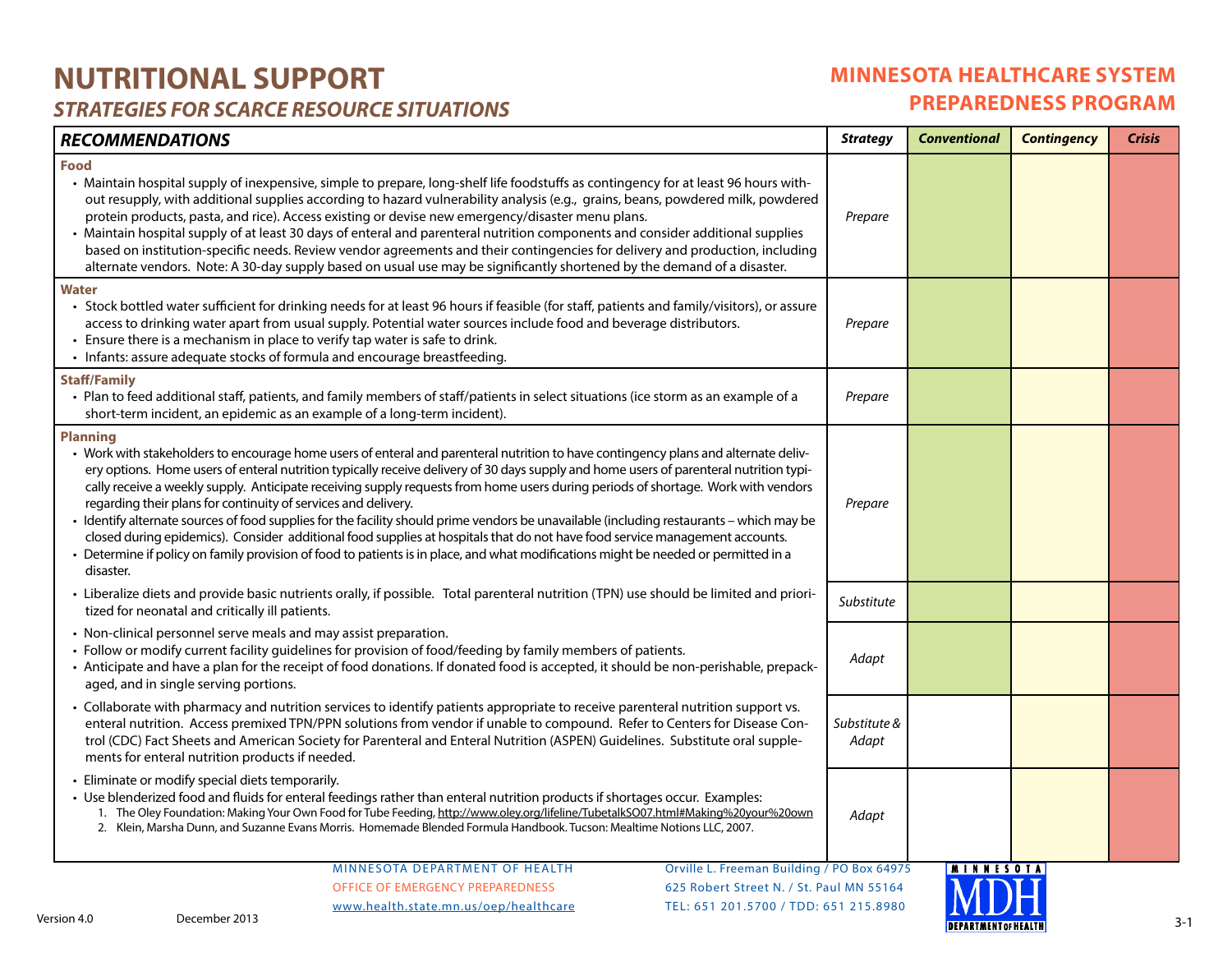# **MINNESOTA HEALTHCARE SYSTEM PREPAREDNESS PROGRAM**

This page left intentionally blank.

MINNESOTA DEPARTMENT OF HEALTH OFFICE OF EMERGENCY PREPAREDNESSwww.health.state.mn.us/oep/healthcare

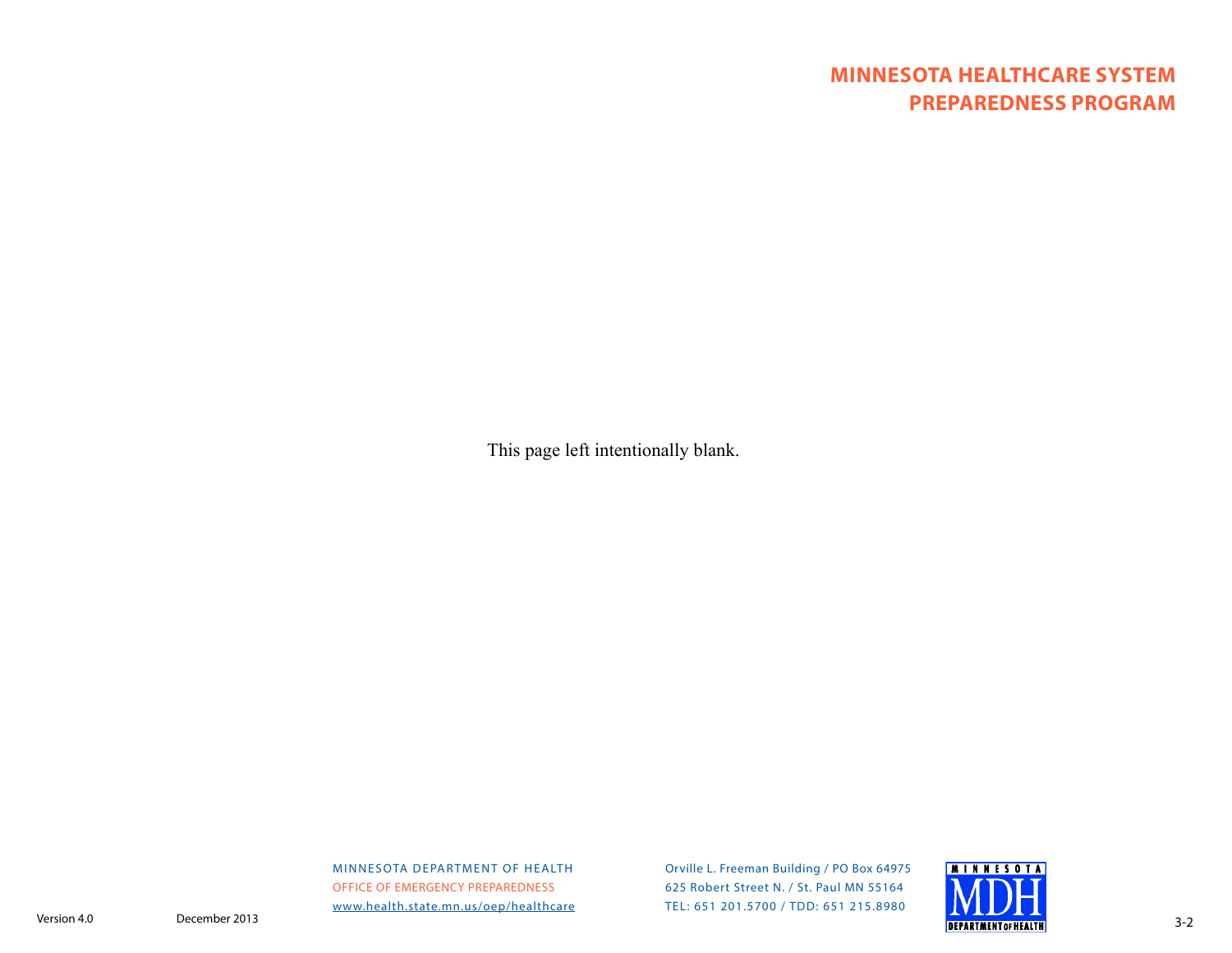# **MEDICATION ADMINISTRATION**

### **MINNESOTA HEALTHCARE SYSTEM PREPAREDNESS PROGRAM**

# **STRATEGIES FOR SCARCE RESOURCE SITUATIONS**

| <b>RECOMMENDATIONS</b>                                                                                                                                                                                                                                                                                                                                                                                                                                                                                                                                     |                                                                                                                                                                                                                                                                                                                                                      | <b>Strategy</b> | <b>Conventional</b> | <b>Contingency</b>             | <b>Crisis</b> |
|------------------------------------------------------------------------------------------------------------------------------------------------------------------------------------------------------------------------------------------------------------------------------------------------------------------------------------------------------------------------------------------------------------------------------------------------------------------------------------------------------------------------------------------------------------|------------------------------------------------------------------------------------------------------------------------------------------------------------------------------------------------------------------------------------------------------------------------------------------------------------------------------------------------------|-----------------|---------------------|--------------------------------|---------------|
| <b>Cache / Increase Supply Levels</b><br>evacuation is imminent.<br>• Key examples include:                                                                                                                                                                                                                                                                                                                                                                                                                                                                | • Patients should have at least 30 days supply of home medications and obtain 90 day supply if pandemic, epidemic, or<br>• Examine formulary to determine commonly-used medications and classes that will be in immediate / high demand.<br>· Increase supply levels or cache critical medications - particularly for low-cost items and analgesics. |                 |                     |                                |               |
| <b>Analgesia</b>                                                                                                                                                                                                                                                                                                                                                                                                                                                                                                                                           | • morphine, other narcotic and non-narcotic (non-steroidals, acetaminophen) class - injectable and<br>oral (narcotic conversion tool at http://www.globalrph.com/narcoticonv.htm)                                                                                                                                                                    |                 |                     |                                |               |
| <b>Sedation</b>                                                                                                                                                                                                                                                                                                                                                                                                                                                                                                                                            | · particularly benzodiazepine (lorazepam, midazolam, diazepam) injectables                                                                                                                                                                                                                                                                           |                 |                     |                                |               |
|                                                                                                                                                                                                                                                                                                                                                                                                                                                                                                                                                            | Anti-infective • narrow and broad spectrum antibiotics for pneumonia, skin infections, open fractures, sepsis (e.g.:<br>cephalosporins, quinolones, tetracyclines, macrolides, aminoglycosides, clindamycin, etc.), select<br>antivirals                                                                                                             | Prepare         |                     |                                |               |
| <b>Pulmonary</b>                                                                                                                                                                                                                                                                                                                                                                                                                                                                                                                                           | · metered dose inhalers (albuterol, inhaled steroids), oral steroids (dexamethasone, prednisone)                                                                                                                                                                                                                                                     |                 |                     |                                |               |
| <b>Behavioral</b><br><b>Health</b>                                                                                                                                                                                                                                                                                                                                                                                                                                                                                                                         | • haloperidol, other injectable and oral anti-psychotics, common anti-depressants, anxiolytics                                                                                                                                                                                                                                                       |                 |                     |                                |               |
| <b>Other</b>                                                                                                                                                                                                                                                                                                                                                                                                                                                                                                                                               | sodium bicarbonate, paralytics, induction agents (etomidate, propofol), proparacaine/tetracaine,<br>atropine, pralidoxime, epinephrine, local anesthetics, antiemetics, insulin, common oral anti-hyper-<br>tensive and diabetes medications                                                                                                         |                 |                     |                                |               |
| <b>Use Equivalent Medications</b>                                                                                                                                                                                                                                                                                                                                                                                                                                                                                                                          | · Obtain medications from alternate supply sources (pharmaceutical representatives, pharmacy caches).                                                                                                                                                                                                                                                |                 |                     |                                |               |
|                                                                                                                                                                                                                                                                                                                                                                                                                                                                                                                                                            | <b>Pulmonary</b> • Metered dose inhalers instead of nebulized medications                                                                                                                                                                                                                                                                            | Substitute      |                     |                                |               |
|                                                                                                                                                                                                                                                                                                                                                                                                                                                                                                                                                            | Analgesia/ • Consider lorazepam for propofol substitution (and other agents in short supply)<br>Sedation • ICU analgesia/sedation drips Morphine 4-10mg IV load then 2mg/h and titrate / re-bolus as needed<br>usual 3-20mg/h); lorazepam 2-8mg or midazolam 1-5mg IV load then 2-8mg/h drip                                                         |                 |                     |                                |               |
|                                                                                                                                                                                                                                                                                                                                                                                                                                                                                                                                                            | Anti-infective • Examples: cephalosporins, gentamicin, clindamycin substitute for unavailable broad-spectrum<br>antibiotic<br>· Target therapy as soon as possible based upon organism identified.                                                                                                                                                   | Substitute      |                     |                                |               |
|                                                                                                                                                                                                                                                                                                                                                                                                                                                                                                                                                            | Other · Beta blockers, diuretics, calcium channel blockers, ace inhibitors, anti-depressants, anti-infectives                                                                                                                                                                                                                                        |                 |                     |                                |               |
| <b>Reduce Use During High Demand</b><br>• Restrict use of certain classes if limited stocks likely to run out (restrict use of prophylactic / empiric antibiotics after low<br>risk wounds, etc.).<br>Decrease dose; consider using smaller doses of medications in high demand / likely to run out (reduce doses of medica-<br>tions allowing blood pressure or glucose to run higher to ensure supply of medications adequate for anticipated duration<br>of shortage).<br>• Allow use of personal medications (inhalers, oral medications) in hospital. |                                                                                                                                                                                                                                                                                                                                                      | Conserve        |                     |                                |               |
|                                                                                                                                                                                                                                                                                                                                                                                                                                                                                                                                                            | • Do without - consider impact if medications not taken during shortage (statins, etc.).                                                                                                                                                                                                                                                             | Conserve        |                     |                                |               |
|                                                                                                                                                                                                                                                                                                                                                                                                                                                                                                                                                            | Orville L. Freeman Building / PO Box 64975<br>MINNESOTA DEPARTMENT OF HEALTH<br><b>OFFICE OF EMERGENCY PREPAREDNESS</b><br>625 Robert Street N. / St. Paul MN 55164                                                                                                                                                                                  |                 |                     | <b>MINNESOTA</b><br><b>INT</b> |               |

www.health.state.mn.us/oep/healthcare

 625 Robert Street N. / St. Paul MN 55164TEL: 651 201.5700 / TDD: 651 215.8980

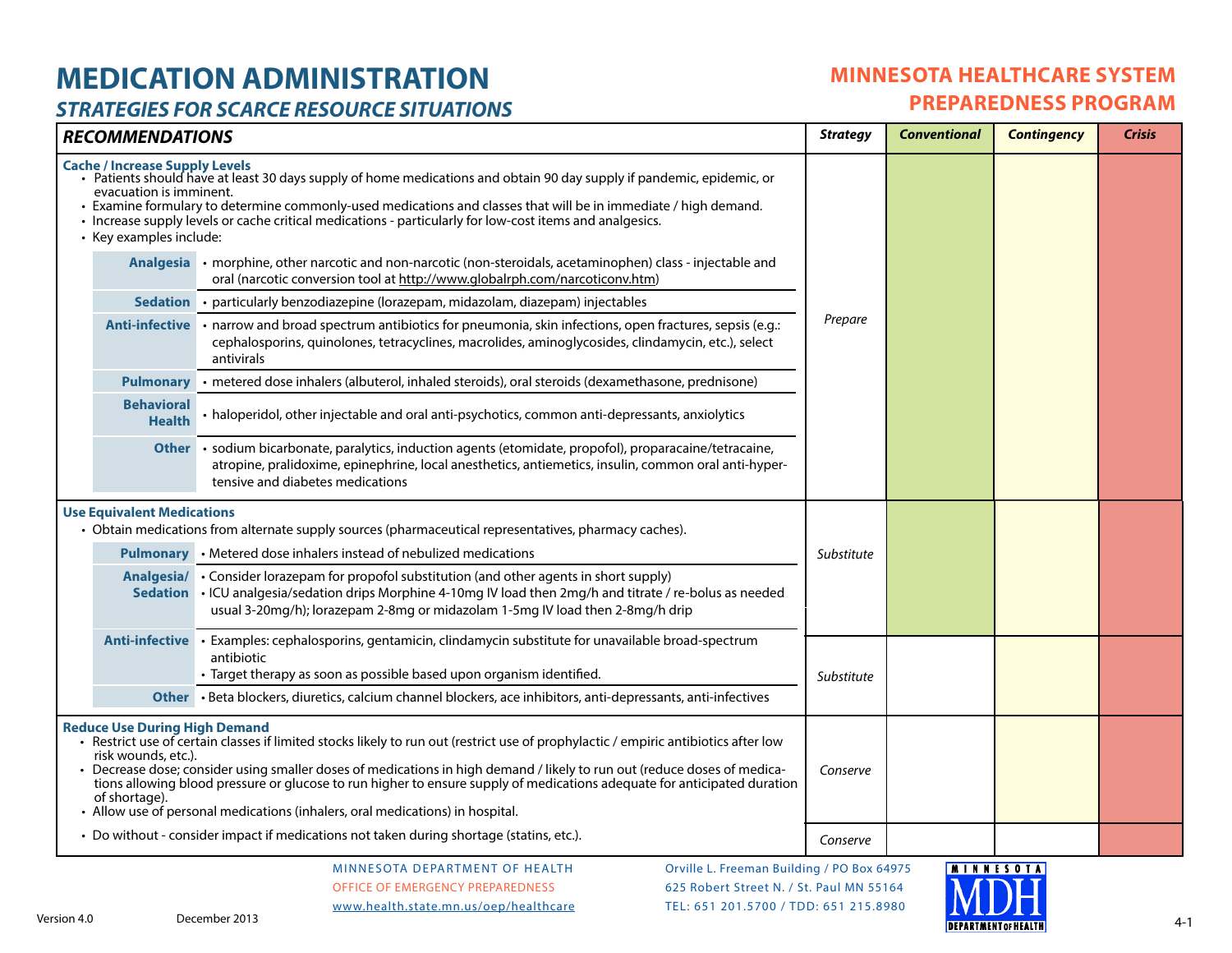# **MEDICATION ADMINISTRATION**

### **MINNESOTA HEALTHCARE SYSTEM PREPAREDNESS PROGRAM**

**STRATEGIES FOR SCARCE RESOURCE SITUATIONS** (cont.)

| <b>RECOMMENDATIONS</b>                                                                                                                                                                                                                                                                                                                                                                                                                                                                                                        | <b>Strategy</b> | <b>Conventional</b> | <b>Contingency</b> | <b>Crisis</b> |
|-------------------------------------------------------------------------------------------------------------------------------------------------------------------------------------------------------------------------------------------------------------------------------------------------------------------------------------------------------------------------------------------------------------------------------------------------------------------------------------------------------------------------------|-----------------|---------------------|--------------------|---------------|
| <b>Modify Medication Administration</b><br>• Emphasize oral, nasogastric, subcutaneous routes of medication administration.<br>• Administer medications by gravity drip rather than IV pump if needed:<br>IV drip rate calculation - drops / minute = amount to be infused x drip set / time (minutes) (drip set = qtts / mL - 60, 10, etc.).<br>• Rule of 6: pt wgt (kg) $x$ 6 = mg drug to add to 100mL fluid = 1mcg / kg / min for each 1 mL / hour<br>NOTE: For examples, see http://www.dosagehelp.com/iv_rate_drop.html | Adapt           |                     |                    |               |
| • Consider use of select medications beyond expiration date.*<br>• Consider use of veterinary medications when alternative treatments are not available.*                                                                                                                                                                                                                                                                                                                                                                     | Adapt           |                     |                    |               |
| <b>Restrict Allocation of Select Medications</b><br>• Allocate limited stocks of medications with consideration of regional/state guidance and available epidemiological informa-<br>tion (e.g.: anti-viral medications such as olseltamivir)                                                                                                                                                                                                                                                                                 | Re-Allocate     |                     |                    |               |
| • Allocate limited stock to support other re-allocation decisions (ventilator use, etc.).                                                                                                                                                                                                                                                                                                                                                                                                                                     | Re-Allocate     |                     |                    |               |

\*Legal protection such as Food and Drug Administration approval or waiver required.

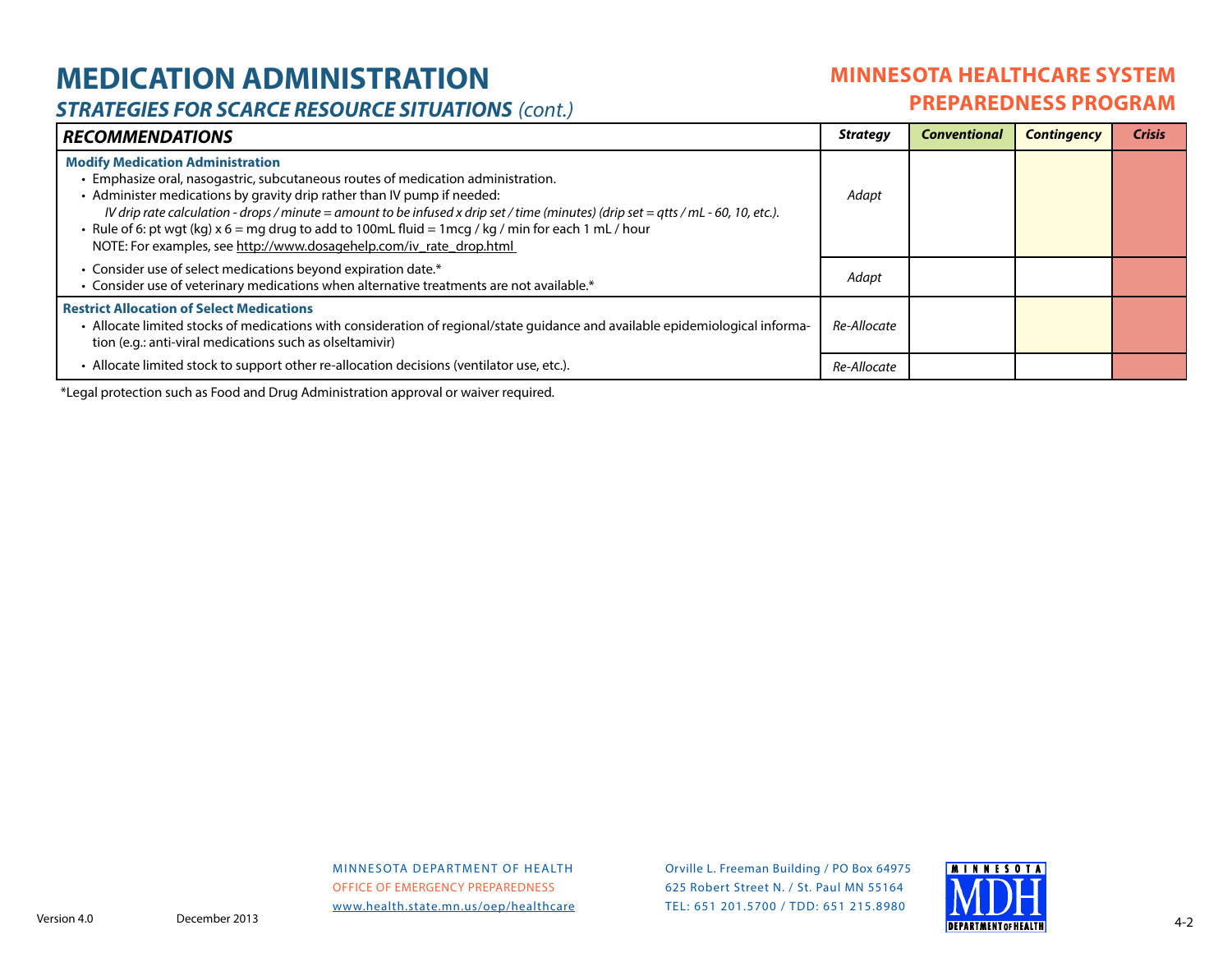# **HEMODYNAMIC SUPPORT AND IV FLUIDS**

# **MINNESOTA HEALTHCARE SYSTEM PREPAREDNESS PROGRAM**

### **STRATEGIES FOR SCARCE RESOURCE SITUATIONS**

| <b>RECOMMENDATIONS</b>                                                                                                                                                                                                                                                                                                                                                                  |                                                                                                                                                                                                                                                                                                                                                                                                                                                                                                                                                                                                                                                          | <b>Strategy</b> | <b>Conventional</b> | <b>Contingency</b>          | <b>Crisis</b>                                  |
|-----------------------------------------------------------------------------------------------------------------------------------------------------------------------------------------------------------------------------------------------------------------------------------------------------------------------------------------------------------------------------------------|----------------------------------------------------------------------------------------------------------------------------------------------------------------------------------------------------------------------------------------------------------------------------------------------------------------------------------------------------------------------------------------------------------------------------------------------------------------------------------------------------------------------------------------------------------------------------------------------------------------------------------------------------------|-----------------|---------------------|-----------------------------|------------------------------------------------|
|                                                                                                                                                                                                                                                                                                                                                                                         | Cache Additional Intravenous (IV) Cannulas, Tubing, Fluids, Medications, and Administration Supplies<br>Prepare                                                                                                                                                                                                                                                                                                                                                                                                                                                                                                                                          |                 |                     |                             |                                                |
|                                                                                                                                                                                                                                                                                                                                                                                         | <b>Use Scheduled Dosing and Drip Dosing When Possible</b><br>• Reserve IV pump use for critical medications such as sedatives and hemodynamic support.                                                                                                                                                                                                                                                                                                                                                                                                                                                                                                   | Conserve        |                     |                             |                                                |
| <b>Minimize Invasive Monitoring</b><br>· Substitute other assessments (e.g., clinical signs, ultrasound) of central venous pressure (CVP).<br>• When required, assess CVP intermittently via manual methods using bedside saline manometer or transducer moved be-<br>tween multiple patients as needed, or by height of blood column in CVP line held vertically while patient supine. |                                                                                                                                                                                                                                                                                                                                                                                                                                                                                                                                                                                                                                                          |                 |                     |                             |                                                |
|                                                                                                                                                                                                                                                                                                                                                                                         | <b>Emphasize Oral Hydration Instead of IV Hydration When Possible</b>                                                                                                                                                                                                                                                                                                                                                                                                                                                                                                                                                                                    |                 |                     |                             |                                                |
| Utilize appropriate<br>oral rehydration<br>solution                                                                                                                                                                                                                                                                                                                                     | • Oral rehydration solution: 1 liter water (5 cups) + 1 tsp salt + 8 tsp sugar, add flavor (e.g., 1/2 cup<br>orange juice, other) as needed.<br>• Rehydration for moderate dehydration 50-100mL / kg over 2-4 hours                                                                                                                                                                                                                                                                                                                                                                                                                                      |                 |                     |                             |                                                |
| Pediatric hydration                                                                                                                                                                                                                                                                                                                                                                     | Pediatric maintenance fluids:<br>· 4 mL/kg/h for first 10kg of body weight (40 mL/h for 1st 10 kg)<br>· 2 mL/kg/h for second 10kg of body weight (20 mL/h for 2nd 10kg = 60 mL/h for 20kg child)<br>• 1 mL/kg/h for each kg over 20kg (example - 40 kg child = 60 mL/h plus 20 mL/h = 80 mL/h)<br>Supplement for each diarrhea or emesis                                                                                                                                                                                                                                                                                                                 | Substitute      |                     |                             |                                                |
|                                                                                                                                                                                                                                                                                                                                                                                         | NOTE: Clinical (urine output, etc.) and laboratory (BUN, urine specific gravity) assessments and electrolyte correction are key compo-<br>nents of fluid therapy and are not specifically addressed by these recommendations.<br>NOTE: For further information and examples, see http://rehydrate.org, http://www.cdc.gov/mmwr/preview/mmwrhtml/rr5216a1.htm<br>and http://www.ped.med.utah.edu/cai/howto/IntravenousFluidOrders.PDF.                                                                                                                                                                                                                    |                 |                     |                             |                                                |
|                                                                                                                                                                                                                                                                                                                                                                                         | Provide Nasogastric Hydration Instead of IV Hydration When Practical<br>· Patients with impediments to oral hydration may be successfully hydrated and maintained with nasogastric (NG) tubes.<br>· For fluid support, 8-12F (pediatric: infant 3.5F, < 2yrs 5F) tubes are better tolerated than standard size tubes.                                                                                                                                                                                                                                                                                                                                    | Substitute      |                     |                             |                                                |
| <b>Substitute Epinephrine for Other Vasopressor Agents</b><br>· For hemodynamically unstable patients who are adequately volume-resuscitated, consider adding 6mg epinephrine (6mL of<br>1:1000) to 1000mL NS on minidrip tubing and titrate to target blood pressure.<br>· Epinephrine 1:1000 (1mg/mL) multi-dose vials available for drip use.                                        |                                                                                                                                                                                                                                                                                                                                                                                                                                                                                                                                                                                                                                                          |                 |                     |                             |                                                |
|                                                                                                                                                                                                                                                                                                                                                                                         | Re-use CVP, NG, and Other Supplies After Appropriate Sterilization / Disinfection<br>• Cleaning for all devices should precede high-level disinfection or sterilization.<br>• High-level disinfection for at least twenty minutes for devices in contact with body surfaces (including mucous<br>membranes);glutaraldehyde, hydrogen peroxide 6%, or bleach (5.25%) diluted 1:20 (2500 ppm) are acceptable solutions.<br>NOTE: chlorine levels reduced if stored in polyethylene containers - double the bleach concentration to compensate).<br>· Sterilize devices in contact with bloodstream (e.g., ethylene oxide sterilization for CVP catheters). | Re-use          |                     | (disinfection -<br>NG, etc) | (steriliza-<br>tion<br>- central<br>line, etc) |

#### MINNESOTA DEPARTMENT OF HEALTH OFFICE OF EMERGENCY PREPAREDNESSwww.health.state.mn.us/oep/healthcare

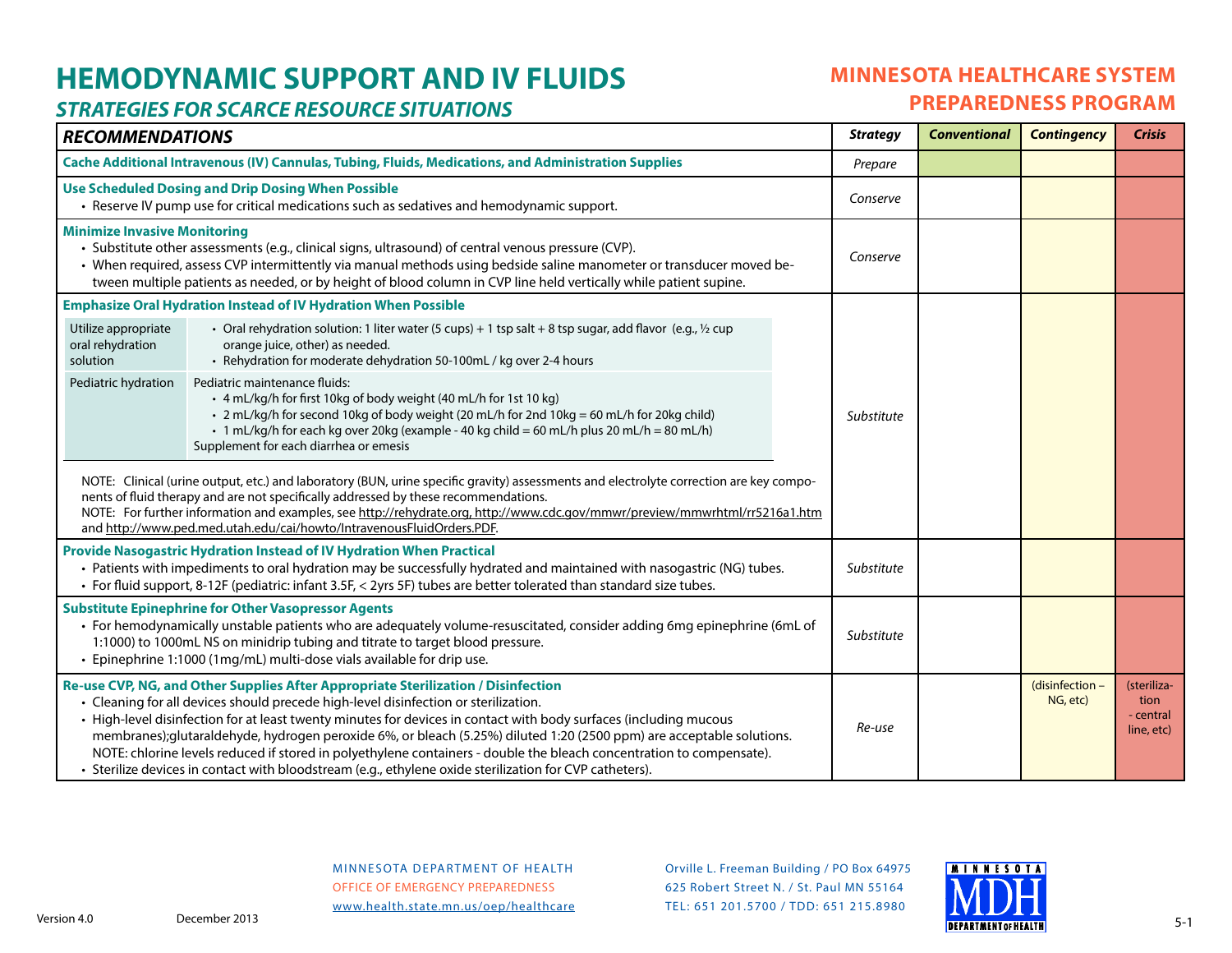# **HEMODYNAMIC SUPPORT AND IV FLUIDS**

### **MINNESOTA HEALTHCARE SYSTEM PREPAREDNESS PROGRAM**

**STRATEGIES FOR SCARCE RESOURCE SITUATIONS** (cont.)

| <b>RECOMMENDATIONS</b>                                                                                                                                                                                                                                                                                                                                                                                                                                                                                                                                                                                                                                                                                                                                                                                                                                                                                                                                                                                                                                                                                                                                                                                                                                                                                                                                                                              | <b>Strategy</b> | <b>Conventional</b> | <b>Contingency</b> | <b>Crisis</b> |
|-----------------------------------------------------------------------------------------------------------------------------------------------------------------------------------------------------------------------------------------------------------------------------------------------------------------------------------------------------------------------------------------------------------------------------------------------------------------------------------------------------------------------------------------------------------------------------------------------------------------------------------------------------------------------------------------------------------------------------------------------------------------------------------------------------------------------------------------------------------------------------------------------------------------------------------------------------------------------------------------------------------------------------------------------------------------------------------------------------------------------------------------------------------------------------------------------------------------------------------------------------------------------------------------------------------------------------------------------------------------------------------------------------|-----------------|---------------------|--------------------|---------------|
| Intraosseous / Subcutaneous (Hypodermoclysis) Replacement Fluids<br>• Consider as an option when alternative routes of fluid administration are impossible/unavailable<br>• Intraosseous before percutaneous<br><i><u><b>Intraosseous</b></u></i><br>• Intraosseous infusion is not generally recommended for hydration purposes, but may be used until alternative routes are<br>available. Intraosseous infusion requires pump or pressure bag. Rate of fluid delivery is often limited by pain of pressure<br>within the marrow cavity. This may be reduced by pre-medication with lidocaine 0.5mg/kg slow IV push.<br><b>Hypodermoclysis</b><br>• Cannot correct more than moderate dehydration via this technique.<br>• Many medications cannot be administered subcutaneously.<br>• Common infusion sites: pectoral chest, abdomen, thighs, upper arms.<br>• Common fluids: normal saline (NS), D5NS, D5 1/2 NS (Can add up to 20-40 mEq potassium if needed.)<br>• Insert 21/24 gauge needle into subcutaneous tissue at a 45 degree angle, adjust drip rate to 1-2 mL per minute. (May use 2<br>sites simultaneously if needed.)<br>• Maximal volume about 3 liters / day; requires site rotation.<br>• Local swelling can be reduced with massage to area.<br>• Hyaluronidase 150 units / liter facilitates fluid absorption but not required; may not decrease occurrence of local edema. | Substitute      |                     |                    |               |
| Consider Use of Veterinary and Other Alternative Sources for Intravenous Fluids and Administration Sets                                                                                                                                                                                                                                                                                                                                                                                                                                                                                                                                                                                                                                                                                                                                                                                                                                                                                                                                                                                                                                                                                                                                                                                                                                                                                             | Adapt           |                     |                    |               |

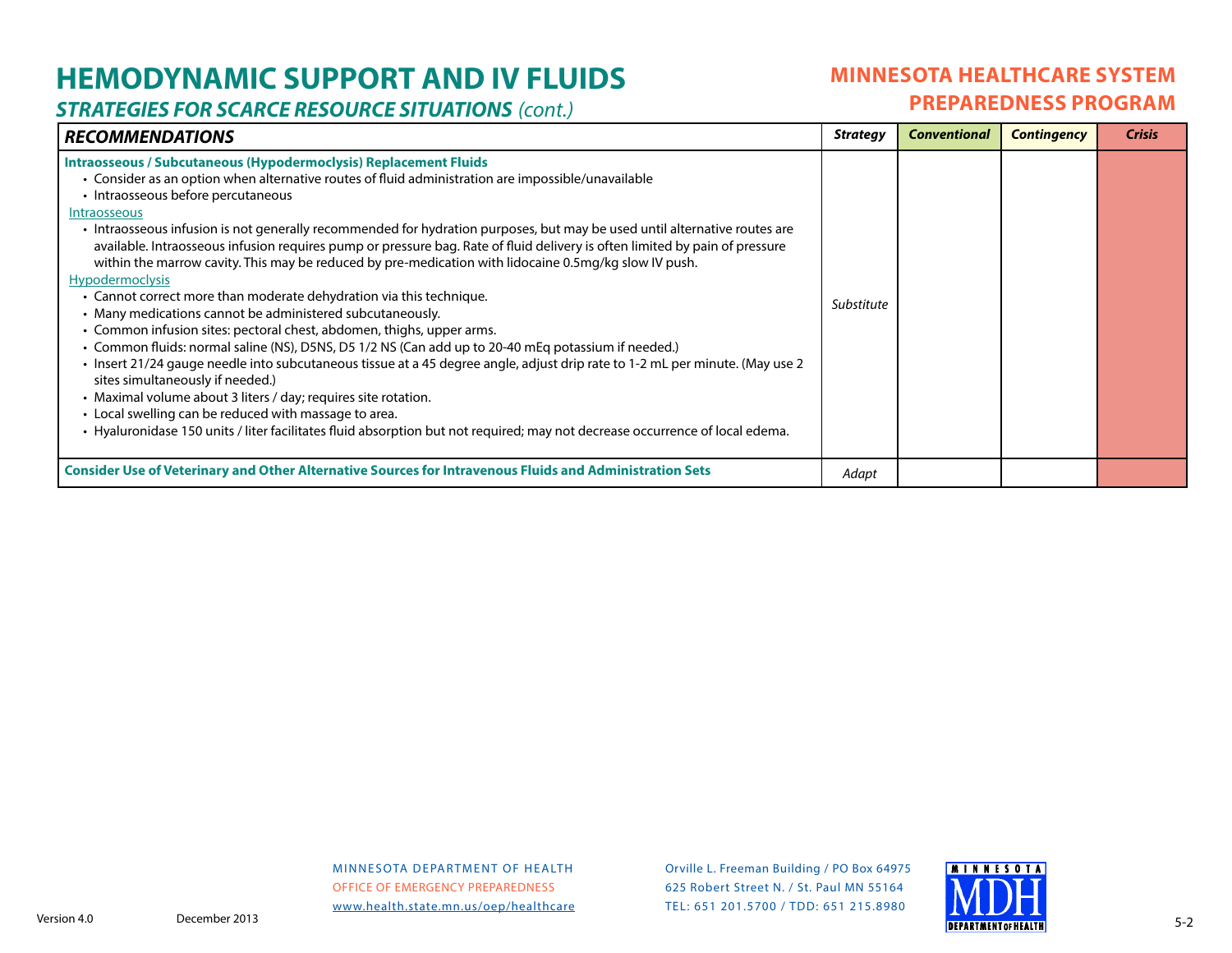# **MECHANICAL VENTILATION / EXTERNAL OXYGENATION MINNESOTA HEALTHCARE SYSTEM**

## **STRATEGIES FOR SCARCE RESOURCE SITUATIONS**

**PREPAREDNESS PROGRAM**

| <b>RECOMMENDATIONS</b>                                                                                                                                                                                                                                                                                                                                                                                                                                                                                                                                           |             |                                          |                                                                                                              |                                                           |                                                       | <b>Strategy</b> | <b>Conventional</b> | <b>Contingency</b> | <b>Crisis</b> |
|------------------------------------------------------------------------------------------------------------------------------------------------------------------------------------------------------------------------------------------------------------------------------------------------------------------------------------------------------------------------------------------------------------------------------------------------------------------------------------------------------------------------------------------------------------------|-------------|------------------------------------------|--------------------------------------------------------------------------------------------------------------|-----------------------------------------------------------|-------------------------------------------------------|-----------------|---------------------|--------------------|---------------|
| Increase Hospital Stocks of Ventilators and Ventilator Circuits, ECMO or bypass circuits                                                                                                                                                                                                                                                                                                                                                                                                                                                                         |             |                                          |                                                                                                              |                                                           |                                                       | Prepare         |                     |                    |               |
| <b>Access Alternative Sources for Ventilators / specialized equipment</b><br>· Obtain specialized equipment from vendors, healthcare partners, regional, state, or Federal stockpiles via usual emergency                                                                                                                                                                                                                                                                                                                                                        |             |                                          | management processes and provide just-in-time training and quick reference materials for obtained equipment. |                                                           |                                                       | Substitute      |                     |                    |               |
| <b>Decrease Demand for Ventilators</b><br>• Increase threshold for intubation / ventilation.<br>• Decrease elective procedures that require post-operative intubation.<br>Conserve<br>• Decrease elective procedures that utilize anesthesia machines.<br>• Use non-invasive ventilatory support when possible.                                                                                                                                                                                                                                                  |             |                                          |                                                                                                              |                                                           |                                                       |                 |                     |                    |               |
| <b>Re-use Ventilator Circuits</b><br>• Appropriate cleaning must precede sterilization.<br>· If using gas (ethylene oxide) sterilization, allow full 12 hour aeration cycle to avoid accumulation of toxic byproducts on<br>surface.<br>• Use irradiation or other techniques as appropriate.                                                                                                                                                                                                                                                                    |             |                                          |                                                                                                              |                                                           |                                                       |                 |                     |                    |               |
| <b>Use Alternative Respiratory Support Technologies</b><br>• Use transport ventilators with appropriate alarms - especially for stable patients without complex ventilation requirements.<br>• Use anesthesia machines for mechanical ventilation as appropriate / capable.<br>• Use bi-level (BiPAP) equipment to provide mechanical ventilation.<br>• Consider bag-valve ventilation as temporary measure while awaiting definitive solution / equipment (as appropriate to situation<br>- extremely labor intensive and may consume large amounts of oxygen). |             |                                          |                                                                                                              |                                                           |                                                       | Adapt           |                     |                    |               |
| Assign Limited Ventilators to Patients Most Likely to Benefit if No Other Options Are Available<br>STEP ONE: assess patient acuity using SOFA (see next page+) scoring table and/or other parameters appropriate to the situation<br>(agent-specific prognostic indicators, modifications based on agent involved).                                                                                                                                                                                                                                              |             |                                          |                                                                                                              |                                                           |                                                       |                 |                     |                    |               |
| <b>ORGAN SYSTEM</b>                                                                                                                                                                                                                                                                                                                                                                                                                                                                                                                                              | $SCORE = 0$ | $\mathbf{1}$                             | $\overline{2}$                                                                                               | $\overline{\mathbf{3}}$                                   | $\overline{\mathbf{4}}$                               |                 |                     |                    |               |
| <b>RESPIRATORY</b><br>Pa02 / FI02                                                                                                                                                                                                                                                                                                                                                                                                                                                                                                                                | >400        | < 400                                    | < 300                                                                                                        | < 200 with resp.<br>support                               | < 100 with resp.<br>support                           |                 |                     |                    |               |
| <b>HEMATOLOGIC</b><br><b>Platelets</b>                                                                                                                                                                                                                                                                                                                                                                                                                                                                                                                           | >150        | $\leq$ 150                               | $\leq 100$                                                                                                   | $\leq 50$                                                 | $\leq 20$                                             |                 |                     |                    |               |
| <b>HEPATIC</b><br>Bilirubin (mg / dl)                                                                                                                                                                                                                                                                                                                                                                                                                                                                                                                            | < 1.2       | $1.2 - 1.9$                              | $2.0 - 5.9$                                                                                                  | $6 - 11.9$                                                | $\geq$ 12                                             | Re-allocate     |                     |                    |               |
| <b>CARDIOVASCULAR</b><br><b>Hypotension</b>                                                                                                                                                                                                                                                                                                                                                                                                                                                                                                                      | None        | Mean Arterial<br>Pressure<br>$< 70$ mmHq | Dopamine $\leq$ 5<br>or any Dobutamine                                                                       | Dopamine $> 5$<br>or $Epi < 0.1$<br>or Nor-Epi $\leq 0.1$ | Dopamine > 15<br>or $Epi > 0.1$<br>or Nor-Epi $> 0.1$ |                 |                     |                    |               |
| <b>CENTRAL NERVOUS</b><br><b>SYSTEM</b><br><b>Glasgow Coma Score</b>                                                                                                                                                                                                                                                                                                                                                                                                                                                                                             | 15          | $13 - 14$                                | $10 - 12$                                                                                                    | $6 - 9$                                                   | <6                                                    |                 |                     |                    |               |
| <b>RENAL</b><br><b>Creatinine</b>                                                                                                                                                                                                                                                                                                                                                                                                                                                                                                                                | < 1.2       | $1.2 - 1.9$                              | $2.0 - 3.4$                                                                                                  | $3.5 - 4.9$                                               | >5.0                                                  |                 |                     |                    |               |

MINNESOTA DEPARTMENT OF HEALTH OFFICE OF EMERGENCY PREPAREDNESSwww.health.state.mn.us/oep/healthcare

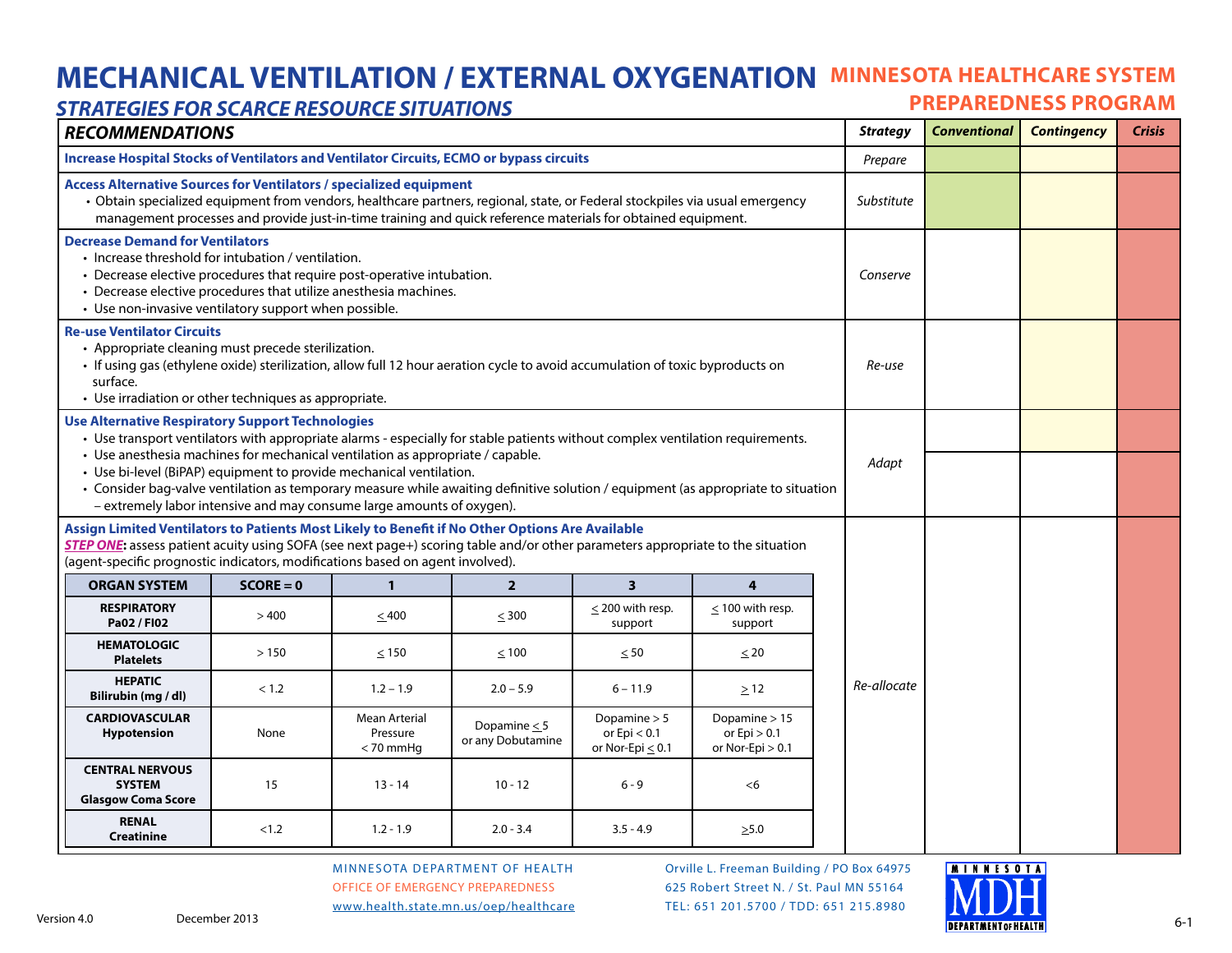# **MECHANICAL VENTILATION / EXTERNAL OXYGENATION MINNESOTA HEALTHCARE SYSTEM**

**STRATEGIES FOR SCARCE RESOURCE SITUATIONS** (cont.)

# **PREPAREDNESS PROGRAM**

| <b>RECOMMENDATIONS</b>                                                                                                                                                                                                                                                                                                                                                                                                                                                                                                                                                                                                                                                                                                               |                                                                                                                                |                                                                                                                                                                                                                                                                                                                                                                                |                                                                                                                                      | <b>Strategy</b> | <b>Crisis</b> |  |  |
|--------------------------------------------------------------------------------------------------------------------------------------------------------------------------------------------------------------------------------------------------------------------------------------------------------------------------------------------------------------------------------------------------------------------------------------------------------------------------------------------------------------------------------------------------------------------------------------------------------------------------------------------------------------------------------------------------------------------------------------|--------------------------------------------------------------------------------------------------------------------------------|--------------------------------------------------------------------------------------------------------------------------------------------------------------------------------------------------------------------------------------------------------------------------------------------------------------------------------------------------------------------------------|--------------------------------------------------------------------------------------------------------------------------------------|-----------------|---------------|--|--|
| STEP TWO: Compared to other patient(s) requiring and awaiting external ventilation / oxygenation, does this patient have significant differences in prognosis or re-<br>Re-allocate<br>source utilization in one or more categories below that would justify re-allocation of the ventilator / unit? Factors listed in relative order of importance/weight. Injury/<br>epidemiologic factors may have the highest predictive value in some cases and may also affect the predictive ability of the SOFA score.                                                                                                                                                                                                                       |                                                                                                                                |                                                                                                                                                                                                                                                                                                                                                                                |                                                                                                                                      |                 |               |  |  |
| Criteria                                                                                                                                                                                                                                                                                                                                                                                                                                                                                                                                                                                                                                                                                                                             | Patient keeps resource                                                                                                         |                                                                                                                                                                                                                                                                                                                                                                                | Resource re-allocated                                                                                                                |                 |               |  |  |
| 1. Organ system function <sup>a</sup>                                                                                                                                                                                                                                                                                                                                                                                                                                                                                                                                                                                                                                                                                                | Low potential for death<br>(SOFA score $\leq$ 7)                                                                               | Intermediate potential for<br>death (SOFA score 8-11)                                                                                                                                                                                                                                                                                                                          | High potential for death<br>(SOFA score ≥12)                                                                                         |                 |               |  |  |
| 2. Duration of benefit /<br>prognosis                                                                                                                                                                                                                                                                                                                                                                                                                                                                                                                                                                                                                                                                                                | Good prognosis based upon<br>epidemiology of specific<br>disease/injury.<br>No severe underlying                               | Indeterminate / intermediate prognosis<br>based upon epidemiology of specific dis-<br>ease / injury<br>Severe underlying disease with poor long-                                                                                                                                                                                                                               | Poor prognosis based upon<br>epidemiology of specific<br>disease / injury (e.g., pandemic<br>influenza)<br>Severe underlying disease |                 |               |  |  |
|                                                                                                                                                                                                                                                                                                                                                                                                                                                                                                                                                                                                                                                                                                                                      | disease. <sup>b</sup>                                                                                                          | term prognosis and/or ongoing resource<br>demand (e.g., home oxygen dependent,<br>dialysis dependent) and unlikely to survive<br>more than 1-2 years.                                                                                                                                                                                                                          | with poor short-term (e.g.,<br><1 year) prognosis                                                                                    |                 |               |  |  |
| 3. Duration of need                                                                                                                                                                                                                                                                                                                                                                                                                                                                                                                                                                                                                                                                                                                  | Short duration - flash pulmonary<br>edema, chest trauma, other conditions<br>anticipating $<$ 3 days on ventilator             | Moderate duration - e.g., pneumonia<br>in healthy patient (estimate 3-7 days on<br>ventilator)                                                                                                                                                                                                                                                                                 | Long duration - e.g., ARDS,<br>particularly in setting of preexisting<br>lung disease (estimate > 7 days on<br>ventilator)           |                 |               |  |  |
| 4. Response to mechanical ventila-                                                                                                                                                                                                                                                                                                                                                                                                                                                                                                                                                                                                                                                                                                   | Improving ventilatory                                                                                                          | Stable ventilatory parameters over time                                                                                                                                                                                                                                                                                                                                        | Worsening ventilatory                                                                                                                |                 |               |  |  |
| tion                                                                                                                                                                                                                                                                                                                                                                                                                                                                                                                                                                                                                                                                                                                                 | parameters over time <sup>c</sup>                                                                                              |                                                                                                                                                                                                                                                                                                                                                                                | parameters over time                                                                                                                 |                 |               |  |  |
| larger differences and trends can be extremely helpful in determining<br>resource assignment.                                                                                                                                                                                                                                                                                                                                                                                                                                                                                                                                                                                                                                        |                                                                                                                                | a The Sequential Organ Failure Assessment (SOFA) score is the currently preferred assessment tool but other predictive models may be used depending on the situation / epidemiol-<br>ogy. Note: SOFA scores were not designed to forecast mortality, and thus single or a few point difference between patients may not represent a 'substantial difference' in mortality, but |                                                                                                                                      |                 |               |  |  |
| <sup>b</sup> Examples of underlying diseases that predict poor short-term survival include (but are not limited to):<br>1. Congestive heart failure with ejection fraction < 25% (or persistent ischemia unresponsive to therapy or non-reversible ischemia with pulmonary edema)<br>2. Severe chronic lung disease including pulmonary fibrosis, cystic fibrosis, obstructive or restrictive diseases requiring continuous home oxygen use prior to onset of acute illness<br>3. Central nervous system, solid organ, or hematopoietic malignancy with poor prognosis for recovery<br>4. Cirrhosis with ascites, history of variceal bleeding, fixed coagulopathy or encephalopathy<br>5. Acute hepatic failure with hyperammonemia |                                                                                                                                |                                                                                                                                                                                                                                                                                                                                                                                |                                                                                                                                      |                 |               |  |  |
| from oxygen dissociation curve if blood gas unavailable.)                                                                                                                                                                                                                                                                                                                                                                                                                                                                                                                                                                                                                                                                            | <sup>c</sup> Changes in Oxygenation Index over time may provide comparative data, though of uncertain prognostic significance. | OI = MAWP x FiO2 / PaO2 where: OI = oxygenation index, MAWP= Mean Airway Pressure, FiO2 = inspired oxygen concentration, PaO2 = arterial oxygen pressure (May be estimated                                                                                                                                                                                                     |                                                                                                                                      |                 |               |  |  |
|                                                                                                                                                                                                                                                                                                                                                                                                                                                                                                                                                                                                                                                                                                                                      |                                                                                                                                | STEP THREE: Re-allocate ventilator / resource only if patient presenting with respiratory failure has significantly better chance of survival/benefit as compared to<br>patient currently receiving ventilation. Follow additional regional and state/federal guidance and institutional processes for scarce resource situations.                                             |                                                                                                                                      |                 |               |  |  |

MINNESOTA DEPARTMENT OF HEALTH OFFICE OF EMERGENCY PREPAREDNESSwww.health.state.mn.us/oep/healthcare

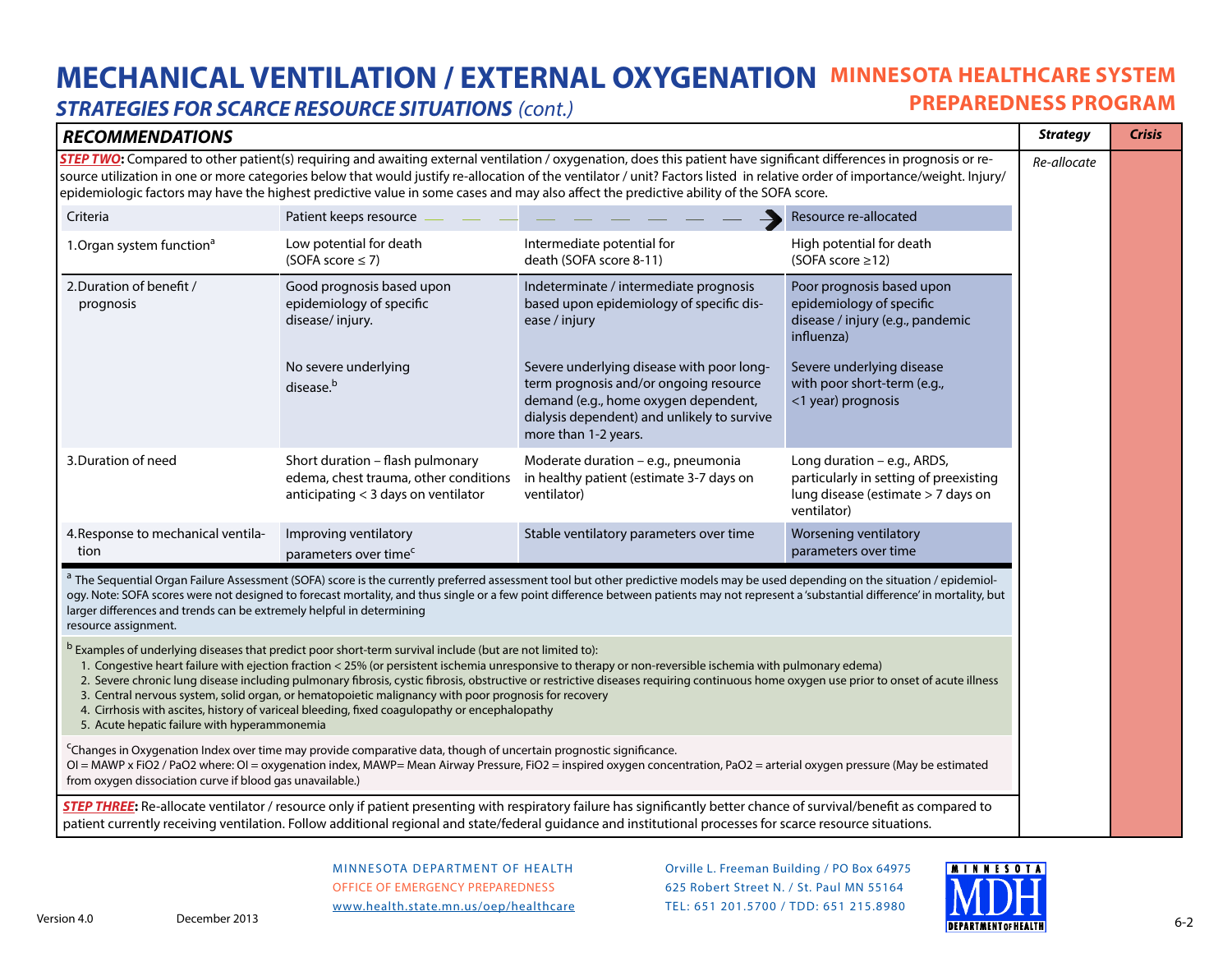# **BLOOD PRODUCTS**

### **MINNESOTA HEALTHCARE SYSTEM PREPAREDNESS PROGRAM**

### **STRATEGIES FOR SCARCE RESOURCE SITUATIONS**

|                        | Category   RECOMMENDATIONS                                                                                                                                                                                                                                                                      | <b>Healthcare</b><br><b>Facility</b> | <b>Blood</b><br><b>Center</b> | <b>Strategy</b> | <b>Conventional</b> | <b>Contingency</b> | <b>Crisis</b> |
|------------------------|-------------------------------------------------------------------------------------------------------------------------------------------------------------------------------------------------------------------------------------------------------------------------------------------------|--------------------------------------|-------------------------------|-----------------|---------------------|--------------------|---------------|
| Products<br>All Blood  | • Increase donations if required, and consider local increase in frozen reserves<br>• Increase O positive levels<br>Consider maintaining a frozen blood reserve if severe shortage<br>• Increase recruitment for specific product needs                                                         |                                      | $\sqrt{ }$                    | Prepare         |                     |                    |               |
|                        | Consider adjustments to donor HGB/HCT eligibility                                                                                                                                                                                                                                               |                                      | $\sqrt{ }$                    | Adapt           |                     |                    |               |
|                        | • Relax travel deferrals for possible malaria and BSE (bovine spongiform encephalitis)*                                                                                                                                                                                                         |                                      | $\sqrt{ }$                    | Prepare         |                     |                    |               |
|                        | • Use cell-saver and auto-transfusion to degree possible                                                                                                                                                                                                                                        | $\sqrt{2}$                           |                               | Re-use          |                     |                    |               |
|                        | • Limit O negative use to women of child-bearing age<br>• Use O positive in emergent transfusion in males or non-child bearing females to conserve O nega-<br>tive                                                                                                                              | $\sqrt{}$                            |                               | Conserve        |                     |                    |               |
|                        | Change donations from whole blood to 2x RBC apheresis collection if specific shortage of PRBCs                                                                                                                                                                                                  |                                      | $\sqrt{ }$                    | Adapt           |                     |                    |               |
|                        | More aggressive crystalloid resuscitation prior to transfusion in shortage situations (blood substi-<br>tutes may play future role)                                                                                                                                                             | $\sqrt{}$                            |                               | Conserve        |                     |                    |               |
|                        | • Long-term shortage, collect autologous blood pre-operatively and consider cross-over transfusion                                                                                                                                                                                              | $\sqrt{2}$                           |                               | Conserve        |                     |                    |               |
|                        | Enforce lower hemoglobin triggers for transfusion (for example, HGB 7)                                                                                                                                                                                                                          | $\sqrt{}$                            |                               | Conserve        |                     |                    |               |
|                        | Consider limiting high-consumption elective surgeries (select cardiac, orthopedic, etc)                                                                                                                                                                                                         | $\sqrt{}$                            |                               | Conserve        |                     |                    |               |
|                        | Consider use of erythropoietin (EPO) for chronic anemia in appropriate patients                                                                                                                                                                                                                 | $\sqrt{2}$                           |                               | Adapt           |                     |                    |               |
| Packed Red Blood Cells | Further limit PRBC use, if needed, to active bleeding states, consider subsequent restrictions includ-<br>ing transfusion only for end-organ damage, then to shock states only                                                                                                                  | $\sqrt{}$                            |                               | Re-allocate     |                     |                    |               |
|                        | Consider Minimum Qualifications for Survival (MQS) limits on use of PRBCs (for example, only initi-<br>ate for patients that will require < 6 units PRBCs and/or consider stopping transfusion when > 6<br>units utilized). Specific MQS limits should reflect available resources at facility. | $\sqrt{ }$                           |                               | Re-allocate     |                     |                    |               |
|                        | • Reduce or waive usual 56 day inter-donation period* based upon pre-donation hemoglobin                                                                                                                                                                                                        |                                      | $\sqrt{ }$                    | Adapt           |                     |                    |               |
|                        | • Reduce weight restrictions for 2x RBC apheresis donations according to instruments used and<br>medical director guidance*                                                                                                                                                                     |                                      | $\sqrt{ }$                    | Adapt           |                     |                    |               |
|                        | • Though not true substitute, consider use of fibrinolysis inhibitors or other modalities to reverse co-<br>agulopathic states (tranexamic acid, aminocaproic acid, activated coagulation factor use, or other<br>appropriate therapies)                                                        | $\sqrt{ }$                           |                               | Substitute      |                     |                    |               |
| Fresh Frozen<br>Plasma | Consider reduction in red cell : FFP ratios in massive transfusion protocols in consultation with<br>blood bank medical staff                                                                                                                                                                   | $\sqrt{ }$                           |                               | Conserve        |                     |                    |               |
|                        | • No anticipatory use of FFP in hemorrhage without documented coagulopathy                                                                                                                                                                                                                      | $\sqrt{}$                            |                               | Conserve        |                     |                    |               |
|                        | • Obtain FDA variance to exceed 24 collections per year for critical types*                                                                                                                                                                                                                     |                                      | $\sqrt{}$                     | Adapt           |                     |                    |               |

\*FDA approval/variance required via American MINNESOTA DEPARTMENT OF HEALTH OFFICE OF EMERGENCY PREPAREDNESSAssociation of Blood Banks (AABB)

www.health.state.mn.us/oep/healthcare

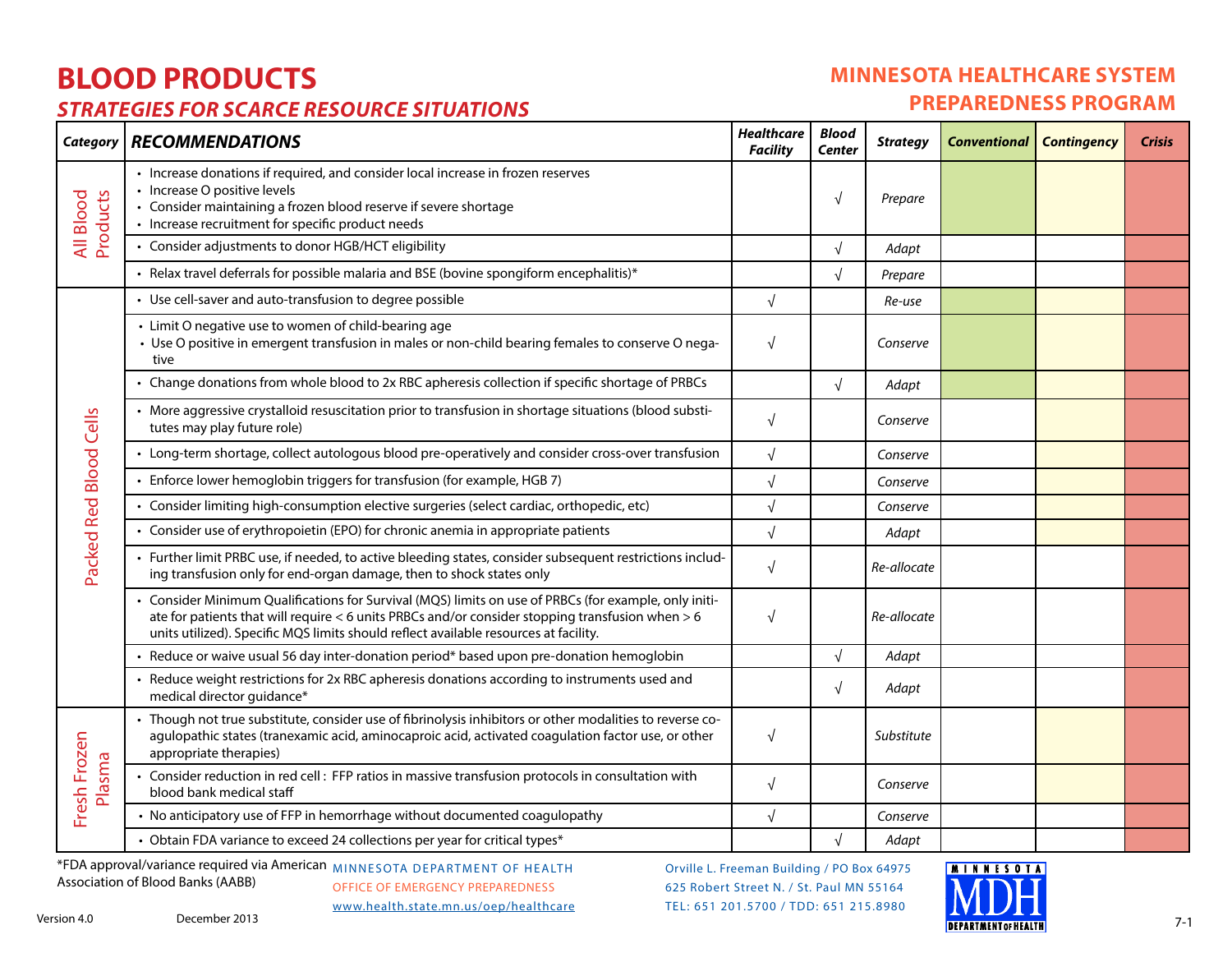# **BLOOD PRODUCTS**

# **STRATEGIES FOR SCARCE RESOURCE SITUATIONS** (cont.)

### **MINNESOTA HEALTHCARE SYSTEM PREPAREDNESS PROGRAM**

| Category  | <b>RECOMMENDATIONS</b>                                                                                                                                 | <b>Healthcare</b><br><b>Facility</b> | <b>Blood</b><br><b>Center</b> | <b>Strategy</b> | <b>Conventional</b> | <b>Contingency</b> | <b>Crisis</b>         |
|-----------|--------------------------------------------------------------------------------------------------------------------------------------------------------|--------------------------------------|-------------------------------|-----------------|---------------------|--------------------|-----------------------|
|           | • Though not true substitute, consider use of desmopressin (DDAVP) to stimulate improved<br>platelet performance in renal and hepatic failure patients |                                      |                               | Substitute      |                     |                    |                       |
|           | • May use leukoreduced whole blood pooled platelets (and, if required, consider non-leukore-<br>duced whole blood pooled platelets)                    |                                      | N                             | Adapt           | Leukoreduced        |                    | Non-leu-<br>koreduced |
|           | • Convert less needed ABO Whole Blood to Apheresis                                                                                                     |                                      | $\sqrt{ }$                    | Adapt           |                     |                    |                       |
|           | • Transfuse platelets only for active bleeding, further restrict to life-threatening bleeding if<br>required by situation                              |                                      |                               | Conserve        |                     |                    |                       |
|           | • No prophylactic use of platelets                                                                                                                     |                                      |                               | Conserve        |                     |                    |                       |
| Platelets | • Accept female platelet donors without HLA antibody screen                                                                                            |                                      | $\sqrt{ }$                    | Adapt           |                     |                    |                       |
|           | • Accept female donors for pooled and stored platelets                                                                                                 |                                      | N                             | Adapt           |                     |                    |                       |
|           | • Apply for variance of 7 day outdate requirement*                                                                                                     |                                      | $\sqrt{ }$                    | Adapt           |                     |                    |                       |
|           | • Consider a 24 hr hold until the culture is obtained and immediate release for both Pool and<br>Apheresis                                             |                                      | N                             | Adapt           |                     |                    |                       |
|           | • Obtain FDA variance to allow new Pool and Store sites to ship across state lines*                                                                    |                                      | N                             | Adapt           |                     |                    |                       |
|           | • Reduce pool sizes to platelets from 3 whole blood donations                                                                                          |                                      | N                             | Adapt           |                     |                    |                       |

\*FDA approval/variance required via American Association of Blood Banks (AABB)

MINNESOTA DEPARTMENT OF HEALTH OFFICE OF EMERGENCY PREPAREDNESSwww.health.state.mn.us/oep/healthcare

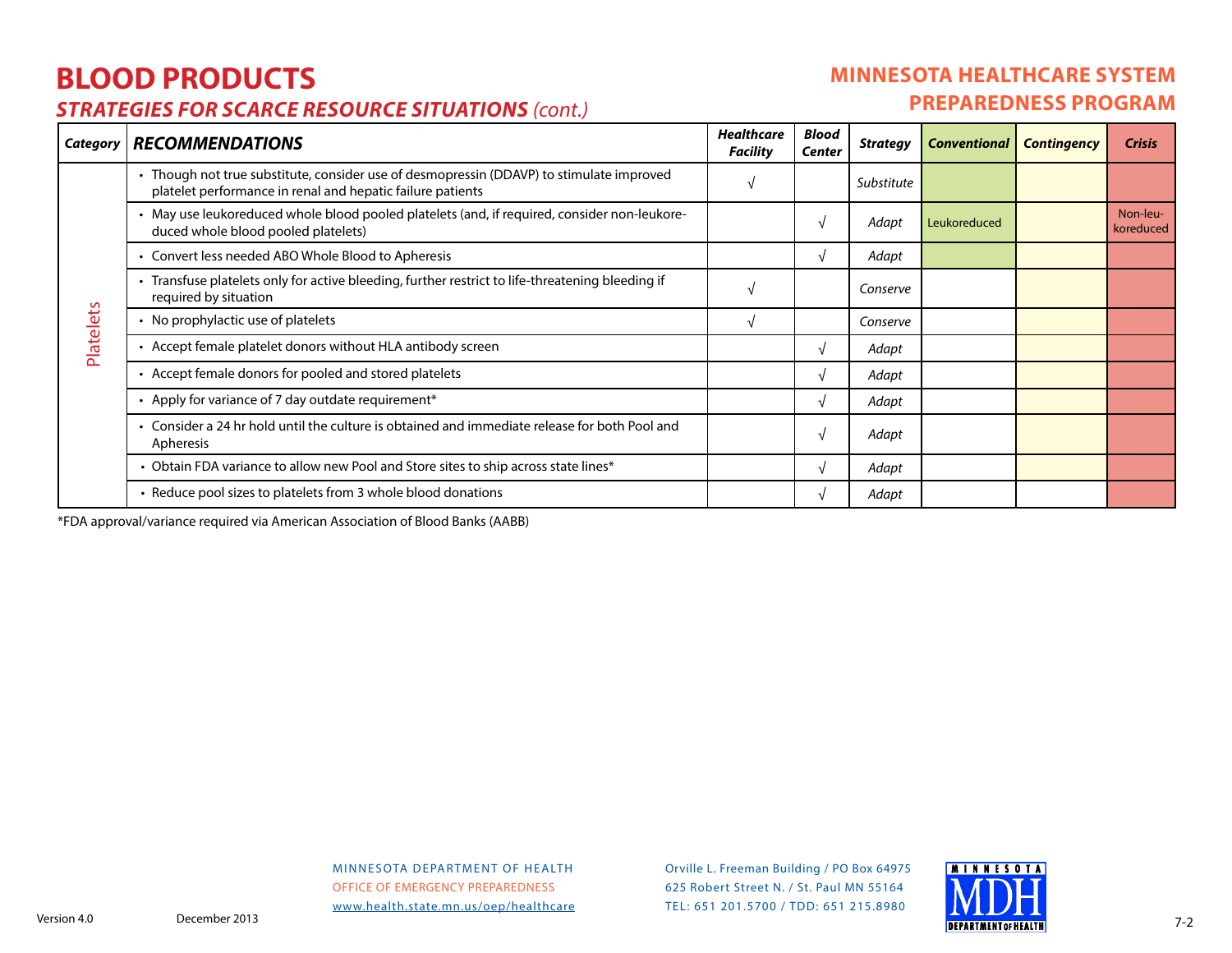# **RENAL REPLACEMENT THERAPYREGIONAL RESOURCE CARD**

# **MINNESOTA HEALTHCARE SYSTEM PREPAREDNESS PROGRAM**

Resource cards are intended to provide incident-specific tactics and planning information to supplement the general strategy cards. They are organized according to the 'CO-S-TR' framework of incident response planning – http://journals.cambridge.org/action/displayAbstract?fromPage=online&aid=8844490&fulltextType=RA&fileId=S193578930000135X

| Category                                            | <b>RESOURCE and RECOMMENDATIONS</b>                                                                                                                                                                                                                                                                                                                                                                                                                                        | <b>Strategy</b> | <b>Conventional</b> | <b>Contingency</b> | <b>Crisis</b> |
|-----------------------------------------------------|----------------------------------------------------------------------------------------------------------------------------------------------------------------------------------------------------------------------------------------------------------------------------------------------------------------------------------------------------------------------------------------------------------------------------------------------------------------------------|-----------------|---------------------|--------------------|---------------|
|                                                     | <b>General Preparedness Information</b><br>Compared to other critical care interventions, hemodialysis offers equipment availability, expansion capacity,<br>and care coordination that greatly reduces the risk of contingency and crisis care, at least in our geographic area.                                                                                                                                                                                          | Prepare         |                     |                    |               |
| Command, Control,<br>Communication,<br>Coordination | Disaster dialysis challenges generally result from:<br>1. Lack of clean water sources (each hemodialysis requires about 160 liters ultra-clean water)<br>2. Relocation of dialysis-dependent patients to a new area (evacuation of nursing homes, flood zones, etc.)<br>3. Increase in patients requiring dialysis (crush syndrome, unusual infections)                                                                                                                    |                 |                     |                    |               |
|                                                     | Outpatient<br>• Primary providers are DaVita and Fresenius – both have extensive contingency plans to increase capacity<br>and relocate patients (including toll-free numbers to access dialysis services)<br>• Renal Network 11 (multi-state renal planning, quality, and emergency preparedness) has database of all di-<br>alysis patients in the state/region and assists coordination activities (http://www.esrdnet11.org/resources/<br>disaster_prep_resources.asp) |                 |                     |                    |               |
|                                                     | Inpatient<br>• Most facilities lease inpatient services via contract with above or other agencies; some have own nurses<br>and program - plans should account for contingency use of alternate services / leasing services                                                                                                                                                                                                                                                 |                 |                     |                    |               |
|                                                     | Patient preparedness<br>• Patients should have a disaster plan - including specific foods set aside for up to 72h. Note that shelters are<br>unlikely to have foods conducive to renal dietary needs (low sodium, etc.)<br>• Personal planning quidance is available at: http://www.kidney.org/atoz/pdf/disaster_prepardness.pdf                                                                                                                                           |                 |                     |                    |               |
|                                                     | <b>Shortage of Renal Replacement Therapy (RRT) Resources</b><br>• Affected facility should contact involved/affected dialysis provider companies and organizations as expert<br>consultants <sup>1</sup><br>(MDH OEP and the Renal Network 11 website maintain contact information)                                                                                                                                                                                        |                 |                     |                    |               |
|                                                     | <b>Relocated Patients Requiring Outpatient Dialysis</b><br>· Contact usual outpatient provider network to schedule at new facility - refer patients to 'hotlines' as                                                                                                                                                                                                                                                                                                       | Substitute      |                     |                    |               |
|                                                     | needed                                                                                                                                                                                                                                                                                                                                                                                                                                                                     |                 |                     |                    |               |
| Space                                               | <b>Excess Patients Requiring Dialysis</b><br>• Transfer patients to other facilities capable of providing dialysis                                                                                                                                                                                                                                                                                                                                                         |                 |                     |                    |               |
|                                                     | • Consider moving patients to facilities with in-house water purification if water quality is an issue for mul-<br>tiple inpatients requiring dialysis                                                                                                                                                                                                                                                                                                                     |                 |                     |                    |               |
|                                                     | • Consider moving other inpatient or outpatient dialysis staff and equipment to facilities requiring increased<br>dialysis capacity                                                                                                                                                                                                                                                                                                                                        | Adapt           |                     |                    |               |

#### MINNESOTA DEPARTMENT OF HEALTH OFFICE OF EMERGENCY PREPAREDNESSwww.health.state.mn.us/oep/healthcare

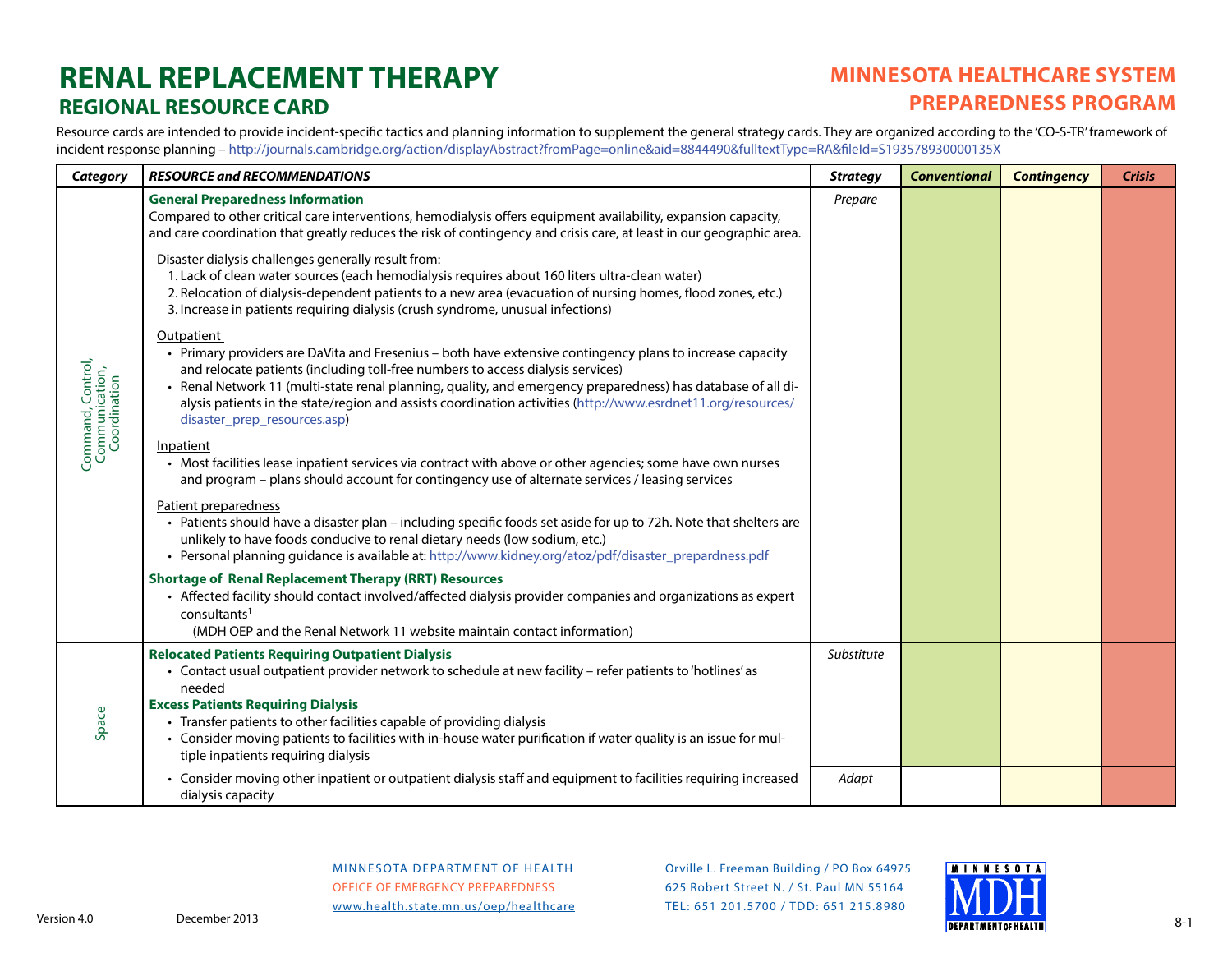# **RENAL REPLACEMENT THERAPYREGIONAL RESOURCE CARD**

# **MINNESOTA HEALTHCARE SYSTEM PREPAREDNESS PROGRAM**

| <b>Category</b> | <b>RESOURCE and RECOMMENDATIONS</b>                                                                                                                                                                                                                                                                                                                                                                                                                                   | <b>Strategy</b>     | <b>Conventional</b>              | <b>Contingency</b> | <b>Crisis</b> |
|-----------------|-----------------------------------------------------------------------------------------------------------------------------------------------------------------------------------------------------------------------------------------------------------------------------------------------------------------------------------------------------------------------------------------------------------------------------------------------------------------------|---------------------|----------------------------------|--------------------|---------------|
|                 | <b>Water Supply</b><br>• Quantify water-purifying machines available for bedside dialysis machines<br>· Identify facilities providing high-volume services that purify their own water and pipe to specific rooms in<br>the dialysis unit, intensive care, etc.<br>• Identify water-purifying and dialysis machines to be obtained through lease agreements                                                                                                           | Prepare             |                                  |                    |               |
|                 | <b>Water Contamination</b><br>• Consider alternate sources of highly purified water                                                                                                                                                                                                                                                                                                                                                                                   | Prepare             |                                  |                    |               |
|                 | • Consider transferring stable inpatients to outpatient dialysis centers for dialysis treatments and vice versa                                                                                                                                                                                                                                                                                                                                                       | Substitute          |                                  |                    |               |
|                 | • Consider use of MN National Guard water reserves and purification equipment - but must assure adequate<br>purity for dialysis (potable is NOT sufficiently clean)                                                                                                                                                                                                                                                                                                   | Adapt               |                                  |                    |               |
| Supplies        | <b>Power Outage or Shortage</b><br>• Consider transferring stable inpatients to outpatient dialysis centers for dialysis treatments and vice versa<br>• Consider transferring inpatients to other hospitals<br>• Consider transfer of outpatients to other facilities for care until issue resolved                                                                                                                                                                   | Substitute<br>Adapt |                                  |                    |               |
|                 | Dialysis Catheters, Machines, Reverse Osmosis Machines, and/or Other Supply Shortages<br>Note: Dialysis catheters and tubing are inexpensive, relatively interchangeable, and supplied by several<br>manufacturers                                                                                                                                                                                                                                                    |                     |                                  |                    |               |
|                 | · Stock adequate dialysis tubing sets and venous access catheters (Quinton, etc.) for at least one month's<br>usual use<br>• Identify provider network and other sources of supplies and machines                                                                                                                                                                                                                                                                     | Prepare             |                                  |                    |               |
|                 | • Transfer machines/supplies between outpatient centers and hospitals, or between hospitals                                                                                                                                                                                                                                                                                                                                                                           | Substitute          |                                  |                    |               |
| Staff           | <b>Dialysis Staff Shortages<sup>2</sup></b><br>• Non-dialysis nursing staff to take on "routine" elements of dialysis nursing (e.g., taking VS, monitoring respi-<br>ratory and hemodynamic status, etc.)                                                                                                                                                                                                                                                             | Substitute          |                                  |                    |               |
|                 | • Dialysis nursing staff to supervise non-dialysis nursing staff providing some dialysis functions<br>• Outpatient dialysis techs may be used to supervise dialysis runs if provider deficit is critical issue (would be<br>unlikely aside from potentially in pandemic or other situation affecting staff)                                                                                                                                                           | Adapt               |                                  |                    |               |
| Special         | <b>Community Planning</b><br>• Medical needs of re-located renal failure patients are substantial; planning on community level should<br>incorporate their medication and dietary needs during evacuation and sheltering activities.                                                                                                                                                                                                                                  | Prepare             |                                  |                    |               |
|                 | <b>Insufficient Resources Available For All Patients Requiring Dialysis</b><br>• Change dialysis from 'scheduled' to 'as needed' based on clinical and laboratory findings (particularly hyper-<br>kalemia and impairment of respiration) - parameters may change based on demand for resources                                                                                                                                                                       | Conserve            |                                  |                    |               |
| Triage          | • Conceivable (but extraordinary, given outpatient dialysis machine resources) situations may occur where<br>resources are insufficient to the point that some patients may not be able to receive dialysis (for example,<br>pandemic when demand nationwide exceeds available resources) - access to dialysis should be considered<br>as part of critical care intervention prioritization (see Mechanical Ventilation Strategies for Scarce Resource<br>Situations) | Re-allocate         |                                  |                    |               |
|                 | MINNESOTA DEPARTMENT OF HEALTH<br>Orville L. Freeman Building / PO Box 64975<br>625 Robert Street N. / St. Paul MN 55164<br>OFFICE OF EMERGENCY PREPAREDNESS                                                                                                                                                                                                                                                                                                          |                     | <b>MINNESOTA</b><br><b>MINIT</b> |                    |               |

www.health.state.mn.us/oep/healthcare

 625 Robert Street N. / St. Paul MN 55164TEL: 651 201.5700 / TDD: 651 215.8980

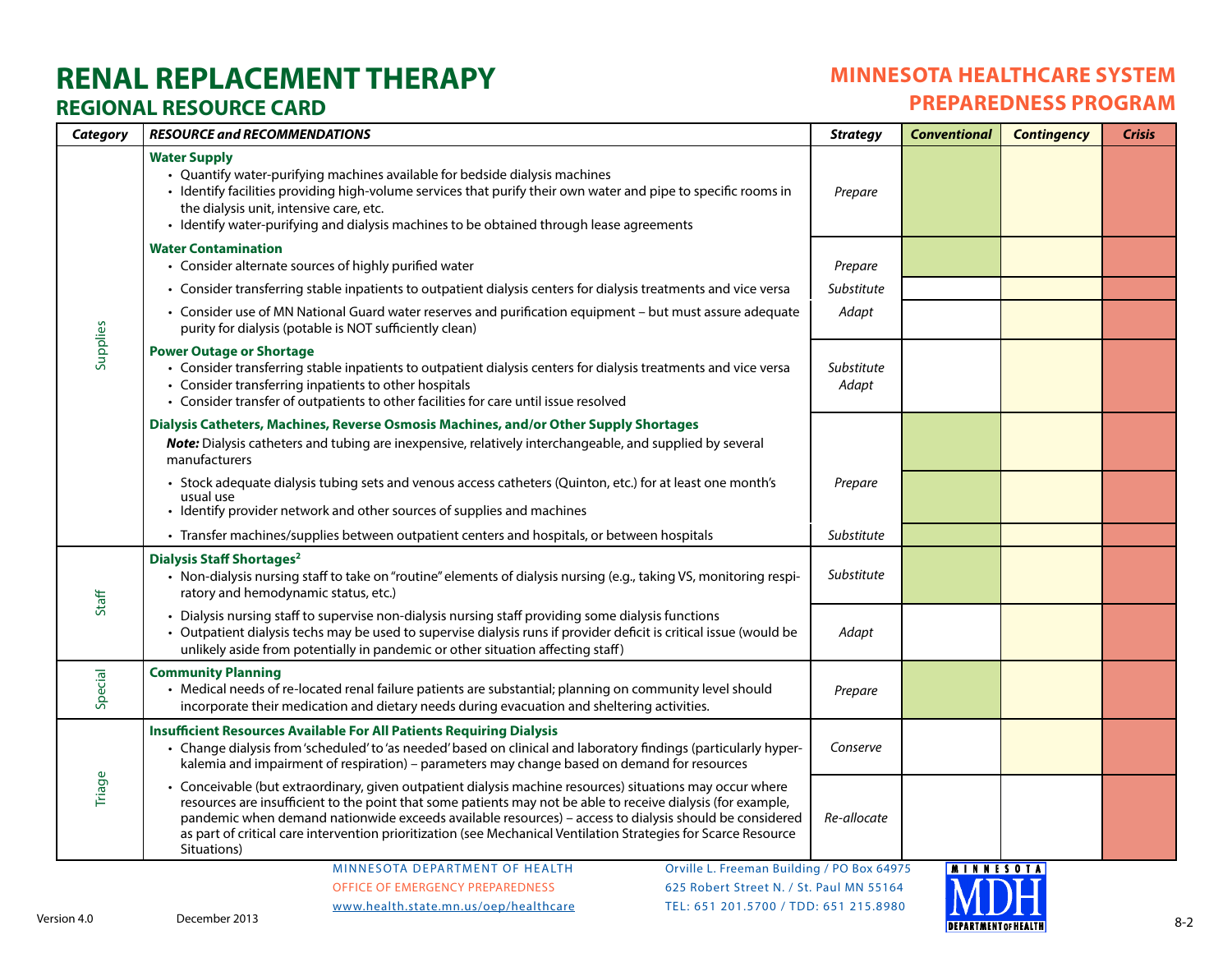# **RENAL REPLACEMENT THERAPYREGIONAL RESOURCE CARD**

# **MINNESOTA HEALTHCARE SYSTEM PREPAREDNESS PROGRAM**

| <b>Category</b> | <b>RESOURCE and RECOMMENDATIONS</b>                                                                                                                                                                                                                                                                                                                                                                                                                                                                                             | <b>Strategy</b>  | <b>Conventional</b> | <b>Contingency</b> | <b>Crisis</b> |
|-----------------|---------------------------------------------------------------------------------------------------------------------------------------------------------------------------------------------------------------------------------------------------------------------------------------------------------------------------------------------------------------------------------------------------------------------------------------------------------------------------------------------------------------------------------|------------------|---------------------|--------------------|---------------|
|                 | <b>Crush Syndrome</b><br>• Initiate IV hydration and acidosis prevention protocols "in the field" for crush injuries to prevent/treat rhab-<br>domyolysis in hospital settings                                                                                                                                                                                                                                                                                                                                                  | Conserve         |                     |                    |               |
|                 | <b>Mode of Dialysis</b><br>• Restrict to hemodialysis only for inpatient care (avoid continuous renal replacement therapy(CRRT) and<br>peritoneal dialysis (PD) due to duration of machine use (CRRT) and supply issues (PD))                                                                                                                                                                                                                                                                                                   |                  |                     |                    |               |
|                 | <b>Increased Demand on Resources</b><br>• Shorten duration of dialysis for patients that are more likely to tolerate it safely<br>• Patients to utilize their home "kits" of medication (Kayexalate) and follow dietary plans to help increase time<br>between treatments, if necessary                                                                                                                                                                                                                                         | Conserve         |                     |                    |               |
|                 | <b>Transportation Interruptions</b><br>. Dialysis patients may require alternate transportation to assure ongoing access to dialysis treatment.<br>• Chronic patients should coordinate with their service providers / dialysis clinics first for transportation and<br>other assistance during service/transportation interruptions.<br>Emergency management and/or the health and medical sector may have to supplement contingency<br>transportation to dialysis during ice storms or other interruptions to transportation. | Prepare<br>Adapt |                     |                    |               |

 $1$  The major national dialysis corporations have extensive experience contending with disasters; their input during any anticipated or actual incident is imperative to optimize the best patient care in Minnesota.

 $^2$  See Staffing in the Core Clinical Strategies for Scarce Resource Situations card set.

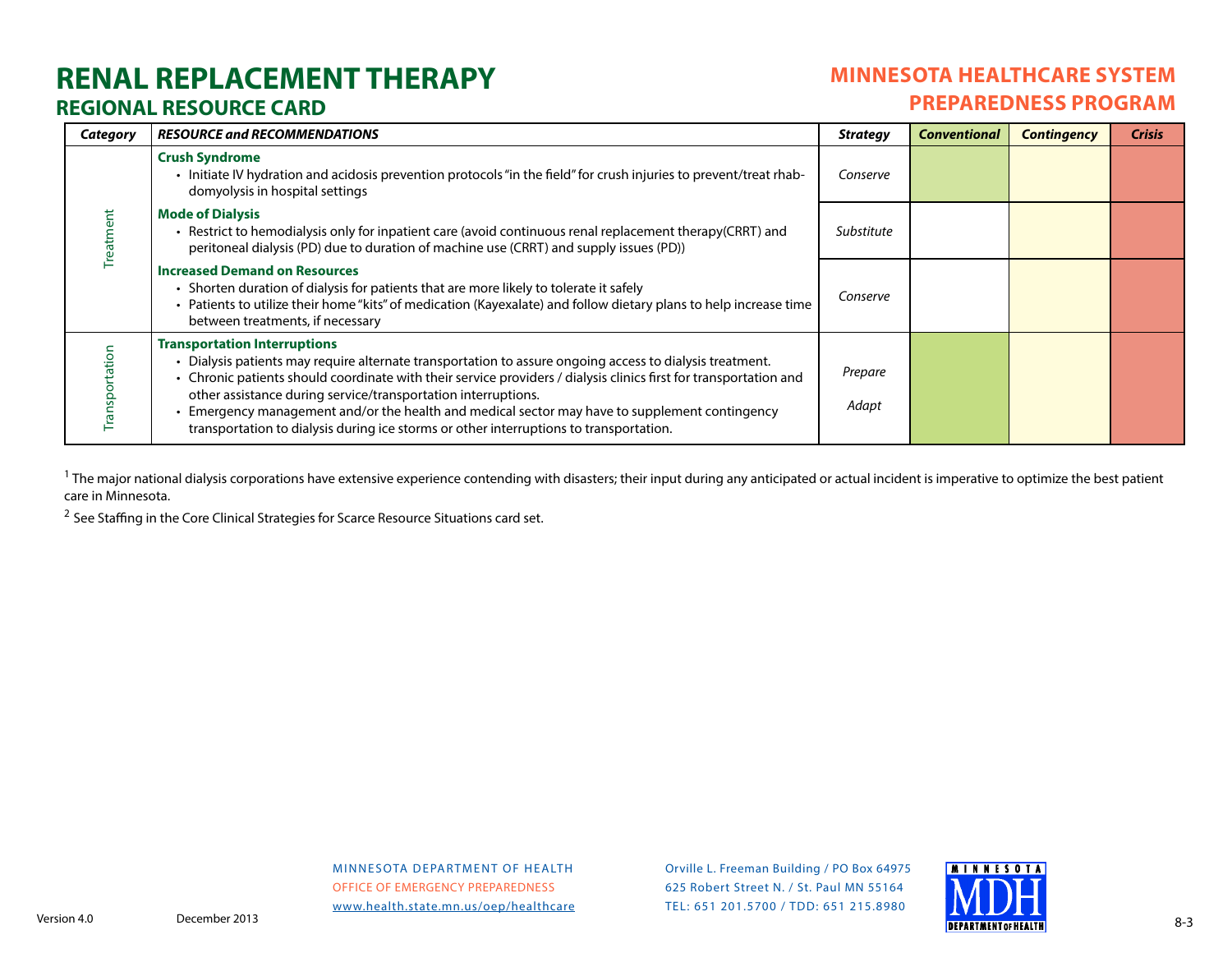# **MINNESOTA HEALTHCARE SYSTEM PREPAREDNESS PROGRAM**

This page left intentionally blank.

MINNESOTA DEPARTMENT OF HEALTH OFFICE OF EMERGENCY PREPAREDNESSwww.health.state.mn.us/oep/healthcare

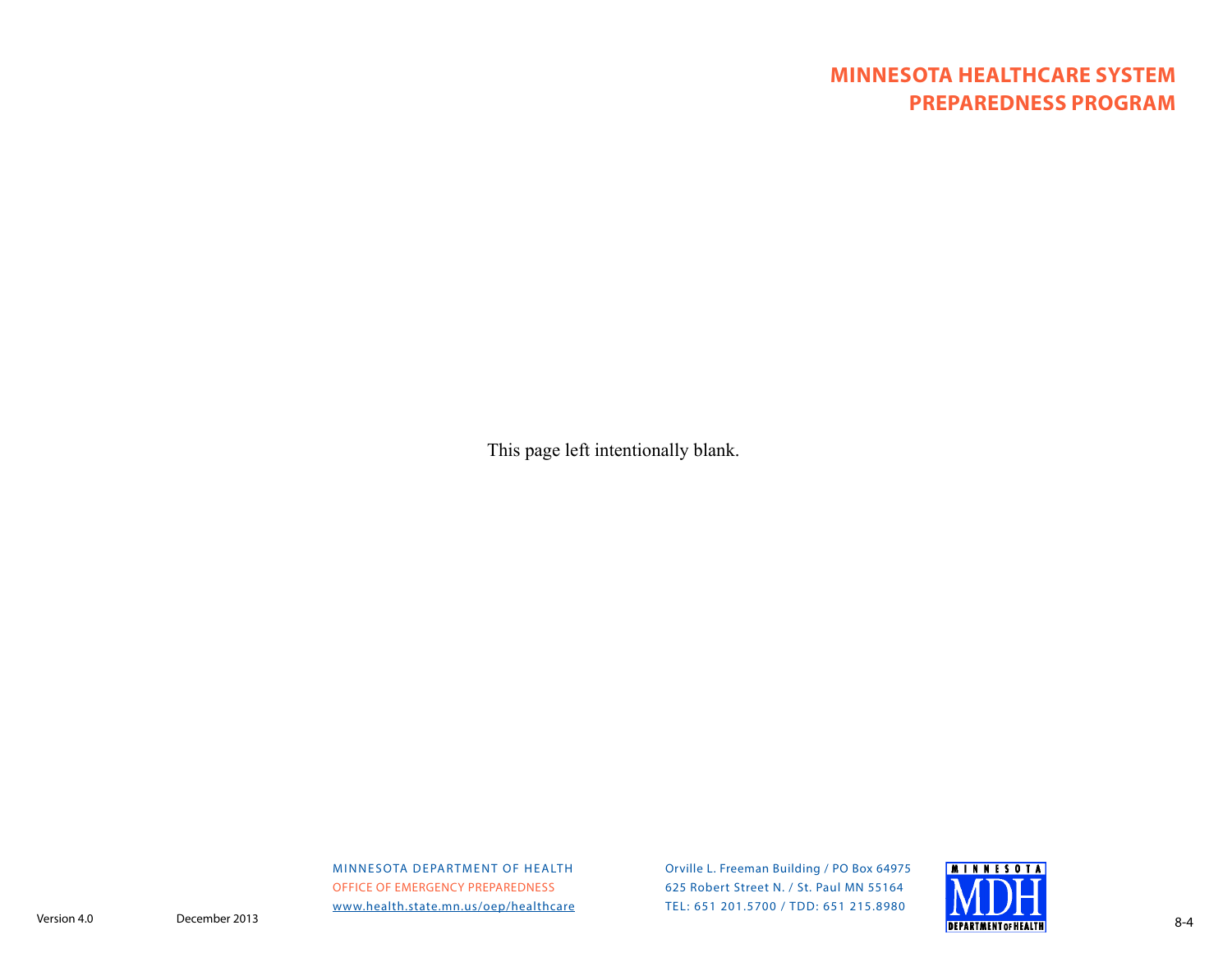# **MINNESOTA HEALTHCARE SYSTEM PREPAREDNESS PROGRAM**

Resource cards are intended to provide incident-specific tactics and planning information to supplement the general strategy cards. They are organized according to the 'CO-S-TR' framework of incident response planning – http://journals.cambridge.org/action/displayAbstract?fromPage=online&aid=8844490&fulltextType=RA&! leId=S193578930000135X

| Category                                            | <b>RESOURCE and RECOMMENDATIONS</b>                                                                                                                                                                                                                                                                                                                                                                                                                                                                                                                                                                                                                                                                                                                                                                                                                                                                                                                                                                                                                                                                                                                                                                                                                                                                                                                                                                                                                                                                                                    | <b>Strategy</b>                                      | <b>Conventional</b> | <b>Contingency</b> | <b>Crisis</b> |  |  |
|-----------------------------------------------------|----------------------------------------------------------------------------------------------------------------------------------------------------------------------------------------------------------------------------------------------------------------------------------------------------------------------------------------------------------------------------------------------------------------------------------------------------------------------------------------------------------------------------------------------------------------------------------------------------------------------------------------------------------------------------------------------------------------------------------------------------------------------------------------------------------------------------------------------------------------------------------------------------------------------------------------------------------------------------------------------------------------------------------------------------------------------------------------------------------------------------------------------------------------------------------------------------------------------------------------------------------------------------------------------------------------------------------------------------------------------------------------------------------------------------------------------------------------------------------------------------------------------------------------|------------------------------------------------------|---------------------|--------------------|---------------|--|--|
|                                                     | <b>General Preparedness Information</b>                                                                                                                                                                                                                                                                                                                                                                                                                                                                                                                                                                                                                                                                                                                                                                                                                                                                                                                                                                                                                                                                                                                                                                                                                                                                                                                                                                                                                                                                                                | Prepare                                              |                     |                    |               |  |  |
|                                                     | • This cardset is specifically designed to address supplies and needs during the first 24 hours of care                                                                                                                                                                                                                                                                                                                                                                                                                                                                                                                                                                                                                                                                                                                                                                                                                                                                                                                                                                                                                                                                                                                                                                                                                                                                                                                                                                                                                                |                                                      |                     |                    |               |  |  |
|                                                     |                                                                                                                                                                                                                                                                                                                                                                                                                                                                                                                                                                                                                                                                                                                                                                                                                                                                                                                                                                                                                                                                                                                                                                                                                                                                                                                                                                                                                                                                                                                                        |                                                      |                     |                    |               |  |  |
|                                                     | American Burn Association verified burn centers in Minnesota                                                                                                                                                                                                                                                                                                                                                                                                                                                                                                                                                                                                                                                                                                                                                                                                                                                                                                                                                                                                                                                                                                                                                                                                                                                                                                                                                                                                                                                                           | <b>Referral/Consultation</b><br><b>Phone numbers</b> | # Burn Beds         |                    |               |  |  |
|                                                     | Hennepin County Medical Center (HCMC)                                                                                                                                                                                                                                                                                                                                                                                                                                                                                                                                                                                                                                                                                                                                                                                                                                                                                                                                                                                                                                                                                                                                                                                                                                                                                                                                                                                                                                                                                                  | 1-800-424-4262                                       | 17                  |                    |               |  |  |
|                                                     | Regions Hospital (Regions)                                                                                                                                                                                                                                                                                                                                                                                                                                                                                                                                                                                                                                                                                                                                                                                                                                                                                                                                                                                                                                                                                                                                                                                                                                                                                                                                                                                                                                                                                                             | 1-800-922-BURN (2876)                                | 18                  |                    |               |  |  |
| Command, Control,<br>Communication,<br>Coordination | • Additional capacity and burn expertise may be available at:<br>• Essentia Health-Duluth (15 bed burn unit)<br>• Mayo Clinic St. Marys Hospital in Rochester (no burn unit)<br>• Burn casualties must be stabilized at the receiving hospital and then transferred to a burn center. Burn casualties<br>should initially be transported to the highest level of burn/trauma care that is available in the area.<br>• Metro Regional Hospital Resource Center (RHRC) will coordinate transfers of patients to concentrate as many burn<br>patients at, or close to, burn centers per Metropolitan Cooperative Burn Plan<br>• Greater Minnesota incident - contact MDH-OEP on-call (via State Duty Officer) if HCMC and Regions are unable to<br>accommodate casualties or if assistance required with transportation/resource issues; affected regional healthcare<br>coalition/Regional Healthcare Preparedness Coordinator will coordinate with MDH and Metro RHRC<br>• Mass burn incidents are unusual but must be anticipated. The ability of non-burn center hospitals to stabilize success-<br>fully and initially treat victims is critical to successful response. All hospitals should plan for incidents considering their<br>relative size and role in the community<br>• In a mass burn incident, burn consultation resources will be provided. Resource contacts may be outside of Minnesota<br>(e.g., University of Michigan), because HCMC and Regions staff will be occupied with patient care and transfer activities |                                                      |                     |                    |               |  |  |
|                                                     | <b>Space</b>                                                                                                                                                                                                                                                                                                                                                                                                                                                                                                                                                                                                                                                                                                                                                                                                                                                                                                                                                                                                                                                                                                                                                                                                                                                                                                                                                                                                                                                                                                                           |                                                      |                     |                    |               |  |  |
|                                                     | • Maximal use of burn beds at HCMC, Regions, and Essentia Health-Duluth                                                                                                                                                                                                                                                                                                                                                                                                                                                                                                                                                                                                                                                                                                                                                                                                                                                                                                                                                                                                                                                                                                                                                                                                                                                                                                                                                                                                                                                                |                                                      |                     | Adapt              |               |  |  |
|                                                     | • Expand burn units at HCMC and Regions into other ICU spaces at those hospitals                                                                                                                                                                                                                                                                                                                                                                                                                                                                                                                                                                                                                                                                                                                                                                                                                                                                                                                                                                                                                                                                                                                                                                                                                                                                                                                                                                                                                                                       |                                                      |                     | Conserve           |               |  |  |
| Space                                               | • Transfer non-burn ICU patients out of HCMC and Regions to other facilities according to Metro Compact, if necessary                                                                                                                                                                                                                                                                                                                                                                                                                                                                                                                                                                                                                                                                                                                                                                                                                                                                                                                                                                                                                                                                                                                                                                                                                                                                                                                                                                                                                  |                                                      |                     | Adapt              |               |  |  |
|                                                     | Cohort overflow at institutions close to burn centers (Abbott Northwestern, St. Joseph's, Children's)<br>• Forward movement to regional burn centers in adjoining states as required to assure appropriate ongoing care in<br>coordination with MDH-OEP and Great Lakes Healthcare Partership (FEMA Region V - MN, WI, IL, IN, MI, OH), and IA and<br>MO burn centers (most burn centers have 6-12 beds each)                                                                                                                                                                                                                                                                                                                                                                                                                                                                                                                                                                                                                                                                                                                                                                                                                                                                                                                                                                                                                                                                                                                          |                                                      |                     |                    |               |  |  |
|                                                     | National Disaster Medical System (NDMS) patient movement may be required in massive incidents. In such an event, a<br>burn transfer coordination point will be designated and contact information circulated to hospitals                                                                                                                                                                                                                                                                                                                                                                                                                                                                                                                                                                                                                                                                                                                                                                                                                                                                                                                                                                                                                                                                                                                                                                                                                                                                                                              |                                                      |                     |                    |               |  |  |

#### MINNESOTA DEPARTMENT OF HEALTH OFFICE OF EMERGENCY PREPAREDNESSwww.health.state.mn.us/oep/healthcare

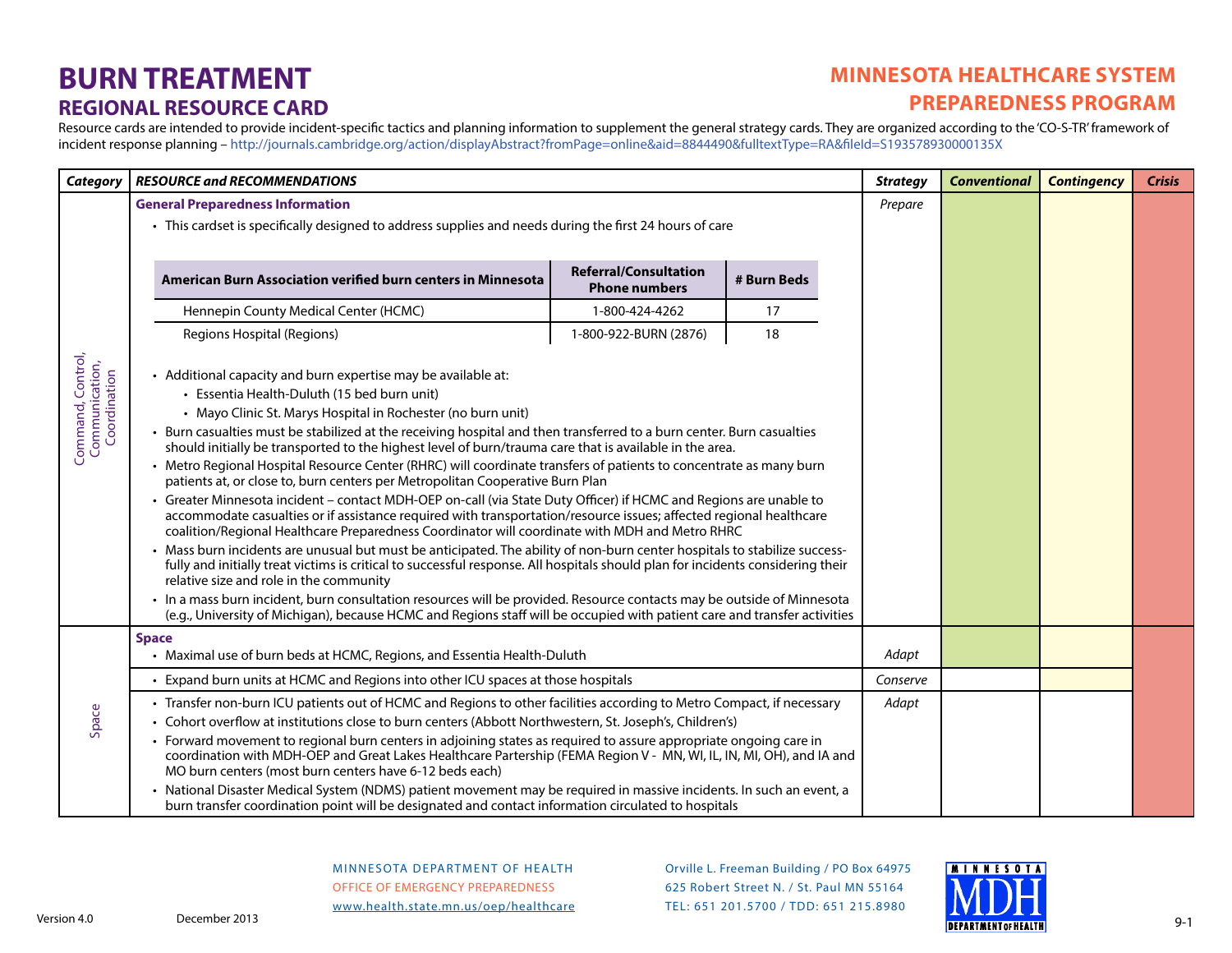# **MINNESOTA HEALTHCARE SYSTEM PREPAREDNESS PROGRAM**

| Category                 | <b>RESOURCE and RECOMMENDATIONS</b><br><b>Strategy</b>                                                                                           |                                                                                     |                                                                                                                                                                                                                    |                                                                                                                                    |                    | <b>Conventional</b> | <b>Contingency</b> | <b>Crisis</b> |
|--------------------------|--------------------------------------------------------------------------------------------------------------------------------------------------|-------------------------------------------------------------------------------------|--------------------------------------------------------------------------------------------------------------------------------------------------------------------------------------------------------------------|------------------------------------------------------------------------------------------------------------------------------------|--------------------|---------------------|--------------------|---------------|
|                          | <b>Hospital Outpatient Supply Planning</b>                                                                                                       |                                                                                     |                                                                                                                                                                                                                    |                                                                                                                                    | Prepare            |                     |                    |               |
|                          | Center Type                                                                                                                                      | <b>Burn Center</b>                                                                  | Level I & II Trauma Centers                                                                                                                                                                                        | Level III & IV Trauma Centers                                                                                                      | Increase<br>Supply |                     |                    |               |
|                          | Number of Outpatients                                                                                                                            | 100                                                                                 | 50                                                                                                                                                                                                                 | 25                                                                                                                                 |                    |                     |                    |               |
|                          |                                                                                                                                                  |                                                                                     |                                                                                                                                                                                                                    |                                                                                                                                    |                    |                     |                    |               |
|                          |                                                                                                                                                  |                                                                                     | Outpatient clinics and urgent care centers may also cache appropriate supplies for their location and patient population.<br>Suggested supplies per patient for first 72 hours (amounts needed will vary) include: |                                                                                                                                    | Adapt              |                     |                    |               |
|                          |                                                                                                                                                  |                                                                                     | • 5 - 8 cm x18 cm (3 x 7 inch) sheets petroleum-impregnated gauze (e.g., Adaptic)                                                                                                                                  |                                                                                                                                    |                    |                     |                    |               |
|                          |                                                                                                                                                  |                                                                                     | • 4 - 10 cm (4 inch) rolls of stretchable roller gauze (e.g., Kerlix); variety of sizes suggested                                                                                                                  |                                                                                                                                    |                    |                     |                    |               |
|                          | • 2 - 120 g (4 oz) tube bacitracin                                                                                                               |                                                                                     |                                                                                                                                                                                                                    |                                                                                                                                    |                    |                     |                    |               |
|                          |                                                                                                                                                  | • 30 tablets of ibuprofen 800 mg and stock liquid form for pediatric use            |                                                                                                                                                                                                                    |                                                                                                                                    |                    |                     |                    |               |
|                          |                                                                                                                                                  |                                                                                     |                                                                                                                                                                                                                    | • 50 - opioid analgesic tablets (50 tablets for 5 day supply if 1-2 tablets every 4 to 6 hours); also stock pediatric alternatives |                    |                     |                    |               |
|                          |                                                                                                                                                  | • Assume half of all patients will require tetanus boosters                         |                                                                                                                                                                                                                    |                                                                                                                                    |                    |                     |                    |               |
|                          | without re-supply                                                                                                                                |                                                                                     |                                                                                                                                                                                                                    | • Especially in smaller communities, outpatient/pharmacy resources may be limited. Assess and plan for up to 72 hours              |                    |                     |                    |               |
|                          | <b>Inpatient Supply Planning</b>                                                                                                                 |                                                                                     | Prepare                                                                                                                                                                                                            |                                                                                                                                    |                    |                     |                    |               |
|                          | Institutions should prepare based on role in community. In contingency/crisis situation, emphasis moves away from silver-                        | <b>Increase</b>                                                                     |                                                                                                                                                                                                                    |                                                                                                                                    |                    |                     |                    |               |
|                          | impregnated dressings (expensive to stockpile) to bacitracin/petrolatum-impregnated dressings (e.g. Adaptic). If transfer                        | Supply                                                                              |                                                                                                                                                                                                                    |                                                                                                                                    |                    |                     |                    |               |
| Supplies                 | is possible within the first 24 hours, simple dry sterile sheets or dressings are appropriate - see Burn Triage Card for further<br>information. |                                                                                     |                                                                                                                                                                                                                    |                                                                                                                                    |                    |                     |                    |               |
|                          |                                                                                                                                                  |                                                                                     |                                                                                                                                                                                                                    |                                                                                                                                    | Adapt              |                     |                    |               |
|                          | Center Type                                                                                                                                      | <b>Burn Center</b>                                                                  | Level I & II Trauma Centers                                                                                                                                                                                        | Level III & IV Trauma Centers                                                                                                      |                    |                     |                    |               |
| Typical Planning Numbers | Number of Inpatients                                                                                                                             | 50                                                                                  | 10                                                                                                                                                                                                                 | 5                                                                                                                                  |                    |                     |                    |               |
|                          | Consider stocking, or having plans to obtain supplies sufficient for 2-3 days of care.                                                           |                                                                                     |                                                                                                                                                                                                                    |                                                                                                                                    |                    |                     |                    |               |
|                          | Estimated usage of supplies per 24 hours per patient is below.                                                                                   |                                                                                     |                                                                                                                                                                                                                    |                                                                                                                                    |                    |                     |                    |               |
|                          |                                                                                                                                                  | patient - use as average for major burn patient)                                    |                                                                                                                                                                                                                    | • 15 - 8 cm x 18 cm (3 x 7 inch) sheets petroleum gauze (about 50 % of total body surface area (BSA) normal body mass              |                    |                     |                    |               |
|                          |                                                                                                                                                  | • 2 - bacitracin 120 g (4 oz) tubes (or 1 lb. jar for 2 victims)                    |                                                                                                                                                                                                                    |                                                                                                                                    |                    |                     |                    |               |
|                          |                                                                                                                                                  | • 10 rolls of 10 cm (4 inch) stretchable roller gauze, such as Kerlix               |                                                                                                                                                                                                                    |                                                                                                                                    |                    |                     |                    |               |
|                          | also                                                                                                                                             |                                                                                     |                                                                                                                                                                                                                    | • 2 - 5 cm (2 inch) rolls stretchable roller gauze (e.g., Kerlix) for fingers/toes/small area wrapping - can cut 4 inch in half    |                    |                     |                    |               |
|                          |                                                                                                                                                  |                                                                                     | • Morphine (or equivalent) 10 mg/hour x 24 hours = (roughly) 250mg/day/patient                                                                                                                                     |                                                                                                                                    |                    |                     |                    |               |
|                          | only receiving palliative care)                                                                                                                  |                                                                                     |                                                                                                                                                                                                                    | • Massive doses of opioid analgesia and anxiolytics may be required by burn patients (including any patients that are              |                    |                     |                    |               |
|                          | • 1 tetanus booster per 2 patients                                                                                                               |                                                                                     |                                                                                                                                                                                                                    |                                                                                                                                    |                    |                     |                    |               |
|                          | but saline acceptable                                                                                                                            |                                                                                     |                                                                                                                                                                                                                    | · IV fluid - for example from Parkland formula 4mL/kg x 50% BSA = 14 liters of fluid. Lactated Ringers usually preferred,          |                    |                     |                    |               |
|                          | • 1 - central line (including 20% pediatric sizes)                                                                                               |                                                                                     |                                                                                                                                                                                                                    |                                                                                                                                    |                    |                     |                    |               |
|                          |                                                                                                                                                  | MINNESOTA DEPARTMENT OF HEALTH                                                      |                                                                                                                                                                                                                    | Orville L. Freeman Building / PO Box 64975                                                                                         |                    | <b>MINNESOTA</b>    |                    |               |
|                          |                                                                                                                                                  | <b>OFFICE OF EMERGENCY PREPAREDNESS</b><br>625 Robert Street N. / St. Paul MN 55164 |                                                                                                                                                                                                                    |                                                                                                                                    |                    |                     |                    |               |

www.health.state.mn.us/oep/healthcare

625 Robert Street N. / St. Paul MN 55164TEL: 651 201.5700 / TDD: 651 215.8980

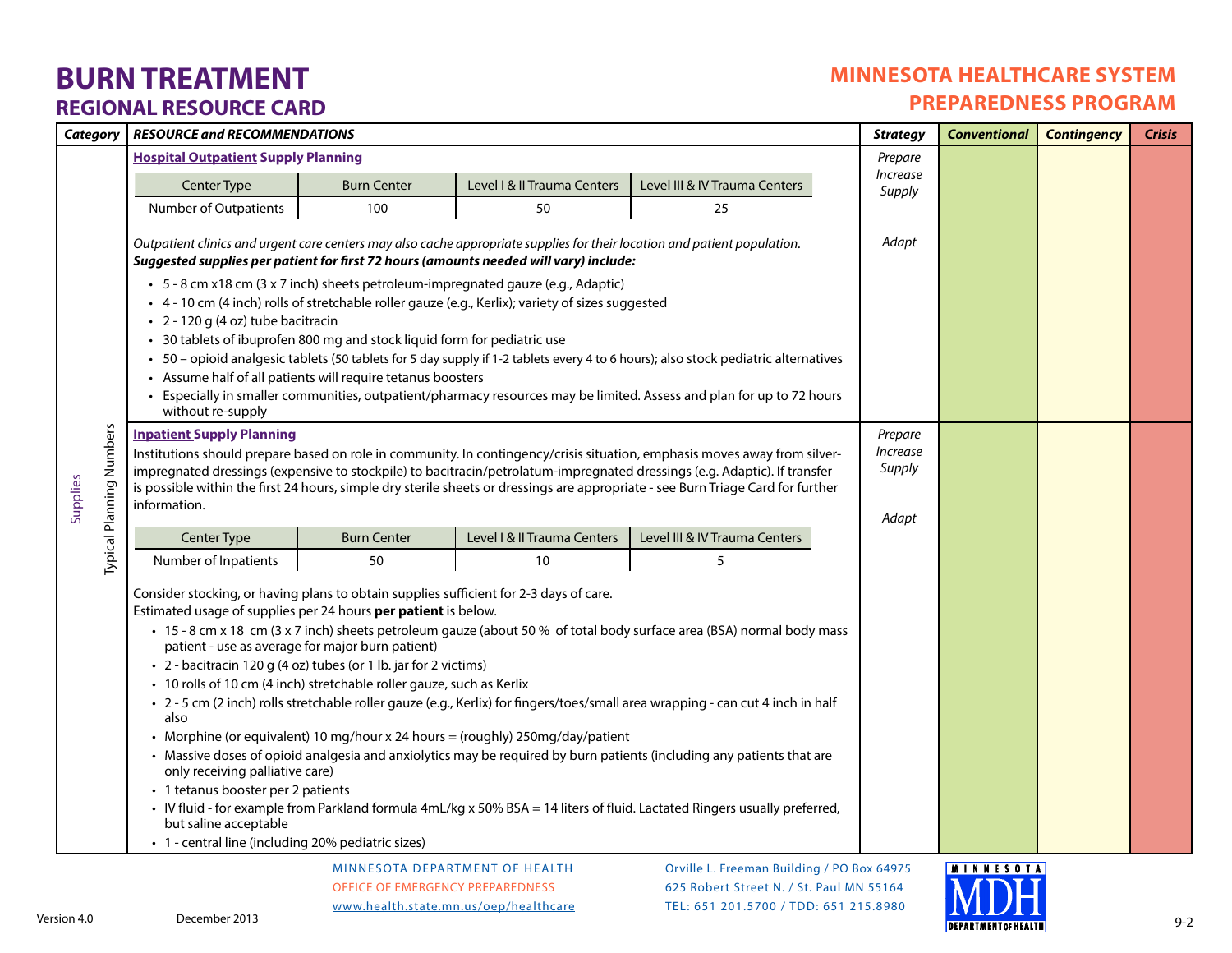### **MINNESOTA HEALTHCARE SYSTEM PREPAREDNESS PROGRAM**

| Category | <b>RESOURCE and RECOMMENDATIONS</b>                                                                                                                                                                                                                                                                                                                                     | <b>Strategy</b>                 | <b>Conventional</b> | <b>Contingency</b> | <b>Crisis</b> |
|----------|-------------------------------------------------------------------------------------------------------------------------------------------------------------------------------------------------------------------------------------------------------------------------------------------------------------------------------------------------------------------------|---------------------------------|---------------------|--------------------|---------------|
|          | <b>Staff</b>                                                                                                                                                                                                                                                                                                                                                            | Prepare                         |                     |                    |               |
|          | • Strongly consider pre-incident training on care of major burns for physician and nursing staff; have quick-reference<br>cards/materials available for burn stabilization<br>• Identify staff with prior burn treatment experience (e.g., military)                                                                                                                    | Adapt                           |                     |                    |               |
|          | • Plan for just-in-time training for non-burn nursing and physician staff, reinforcing key points of burn patient care (in-<br>cluding importance of adequate fluid resuscitation, urine output parameters, principles of analgesia, etc.)<br>• Consider sending burn-trained RN/MD to affected center to assist with triage and initial management if staffing allows. |                                 |                     |                    |               |
| Staff    | • Burn nurses and physicians provide burn/dressing related care only; other ICU and floor nursing and physician staff<br>provide supportive care. Adjust burn nurse staffing patterns as needed. See Staffing Strategies for Scarce Resource Situa-<br>tions sheet for further considerations                                                                           | Adapt                           |                     |                    |               |
|          | • Consider just-in-time training on dressing changes, wound care and monitoring - especially at non-burn centers<br>• MDH may work with state and upper Midwest experts to set up a 'hotline' and/or telemedicine or other virtual means<br>by which non-burn centers may easily consult with burn experts                                                              | Conserve<br>Adapt<br>Substitute |                     |                    |               |
|          | • National Disaster Medical System (NDMS) personnel and other supplemental staff may be required                                                                                                                                                                                                                                                                        |                                 |                     |                    |               |
|          | <b>Special Considerations</b>                                                                                                                                                                                                                                                                                                                                           | Prepare                         |                     |                    |               |
|          | Consider availability of resources for:                                                                                                                                                                                                                                                                                                                                 |                                 |                     |                    |               |
|          | · Airway/inhalational injury – extra airway management supplies, bag-valve assemblies, etc.                                                                                                                                                                                                                                                                             |                                 |                     |                    |               |
|          | • Pediatric age-appropriate intravenous, intraosseous access devices, medication dosing guides                                                                                                                                                                                                                                                                          |                                 |                     |                    |               |
|          | • Consider carbon monoxide or cyanide poisoning if closed space smoke exposure - consult Poison Control Center*                                                                                                                                                                                                                                                         |                                 |                     |                    |               |
| Special  | • Inhalational exposure - aggressive, early airway management for inhalational injuries                                                                                                                                                                                                                                                                                 |                                 |                     |                    |               |
|          | · Electrical - high incidence of rhabdomyolysis and internal injuries - increase fluid resuscitation, add bicarbonate to<br>intravenous fluids to alkalinize urine, monitor serum bicarbonate, creatinine, and creatine kinase                                                                                                                                          |                                 |                     |                    |               |
|          | • Chemical and radiologic - consider need for specific therapies - consult Poison Control Center*                                                                                                                                                                                                                                                                       |                                 |                     |                    |               |
|          | • Consider need for decontamination - consult Poison Control Center*                                                                                                                                                                                                                                                                                                    |                                 |                     |                    |               |
|          | • Psychological support for patients, their families and staff. (Do not under-estimate the increased stress and psychologi-<br>cal impact of a burn incident, particularly a mass casualty incident, on health care providers.)                                                                                                                                         |                                 |                     |                    |               |
|          | * Poison Control Center 1-800-222-1222                                                                                                                                                                                                                                                                                                                                  |                                 |                     |                    |               |

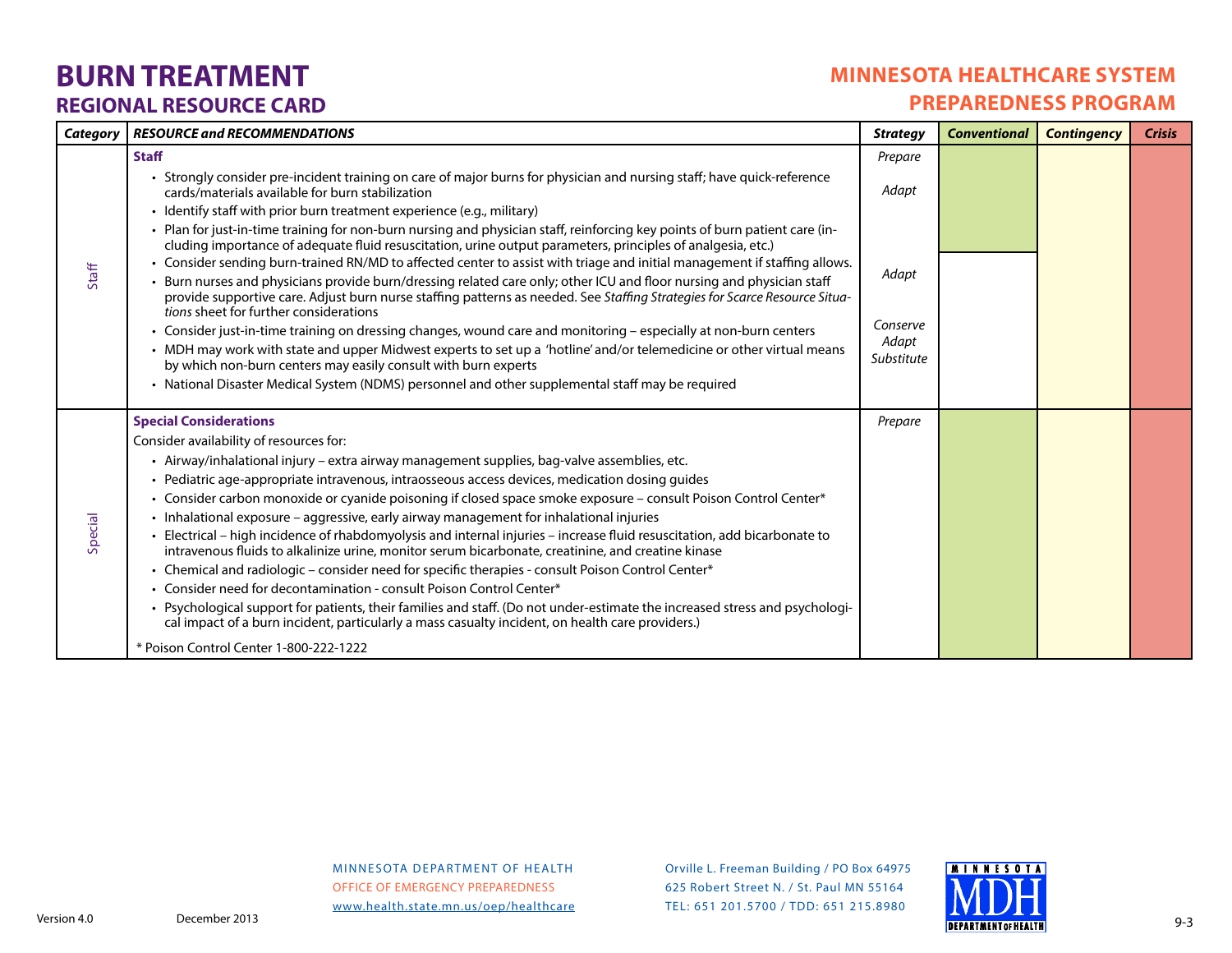# **MINNESOTA HEALTHCARE SYSTEM PREPAREDNESS PROGRAM**

MINNESOTA DEPARTMENT OF HEALTH OFFICE OF EMERGENCY PREPAREDNESSwww.health.state.mn.us/oep/healthcare

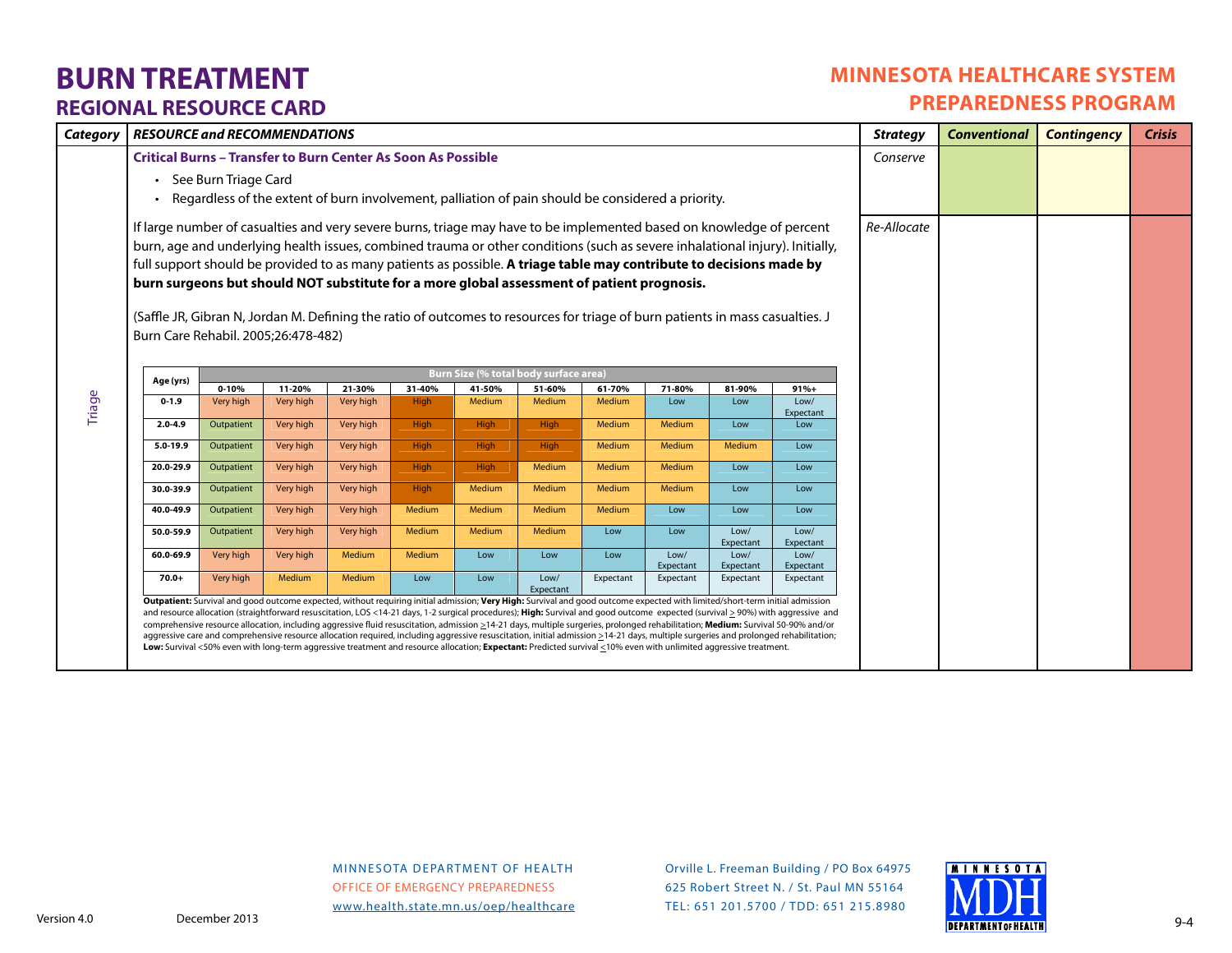# **MINNESOTA HEALTHCARE SYSTEM PREPAREDNESS PROGRAM**

| Category  | <b>RESOURCE and RECOMMENDATIONS</b>                                                                                                                                                                                                                                                                                                                                                                                                                                                                                                                                                                                        | <b>Strategy</b> | <b>Conventional</b> | <b>Contingency</b> | <b>Crisis</b> |
|-----------|----------------------------------------------------------------------------------------------------------------------------------------------------------------------------------------------------------------------------------------------------------------------------------------------------------------------------------------------------------------------------------------------------------------------------------------------------------------------------------------------------------------------------------------------------------------------------------------------------------------------------|-----------------|---------------------|--------------------|---------------|
| Treatment | <b>Treatment</b><br>Provide stabilizing burn care (airway, fluid management, analgesia, etc. - see Burn Triage Card with initial priorities, wound<br>care, and nursing care).<br>After stabilizing care, assess need for transfer to burn center. In a mass burn incident, assure coordination with Regional<br>Hospital Resource Center, which will help to prioritize transportation and manage logistics. Patients may have to be held for<br>1-2 days at non-burn centers awaiting transfer in some cases.                                                                                                            | Adapt           |                     |                    |               |
| Transport | <b>Transport</b><br>· Initial dressings should be dry, sterile dressing if transfer planned. If transfer will be delayed, adaptic dressings may be<br>applied in consultation with burn center.<br>• In consultation with burn specialist, arrange air medical transport or ground transport as appropriate. If multiple insti-<br>tutions are affected, coordinate with Regional Hospital Resource Center/Regional Healthcare Preparedness Coordina-<br>tors<br>Obtain consultation with burn experts for ongoing care and triage/transportation prioritization if immediate trans-<br>portation/referral is not possible | Prepare         |                     |                    |               |
|           | • Plan for oxygen, fluids, and analgesia requirements during transport<br>• Consider need for airway intervention prior to transport<br>• Multi-agency coordination center may be used to help prioritize use of transportation assets<br>• Consider use of Metro Mass Casualty Incident (MCI) buses for large numbers of patients being transferred (contact<br>MDH-OEP on-call via State Duty Officer)<br>Regional transfer may be required – Metro Regional Healthcare Resource Center will coordinate this with MDH-OEP<br>and appropriate state and Federal (NDMS) resources                                          | Adapt           |                     |                    |               |

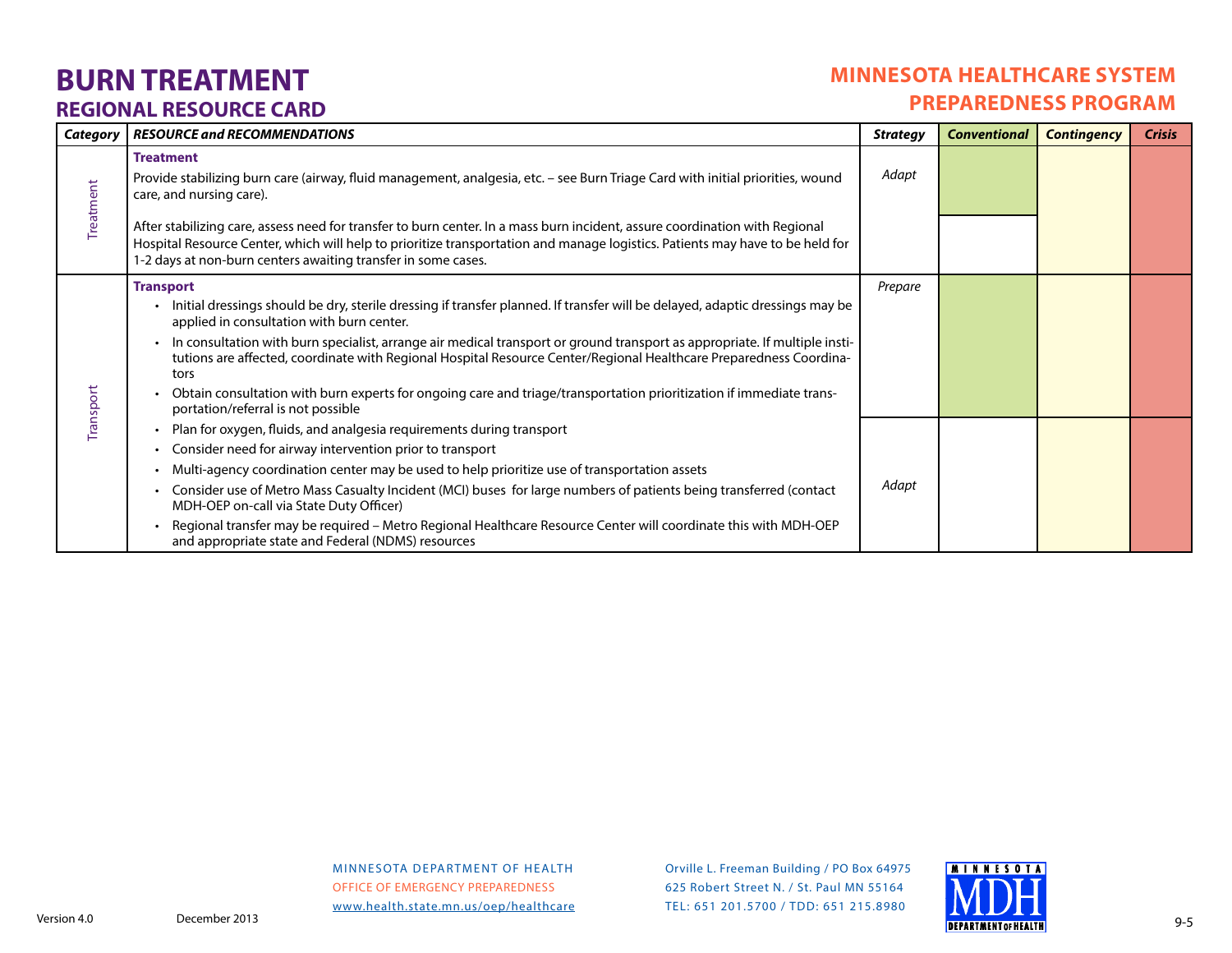# **MINNESOTA HEALTHCARE SYSTEM PREPAREDNESS PROGRAM**

This page left intentionally blank.

MINNESOTA DEPARTMENT OF HEALTH OFFICE OF EMERGENCY PREPAREDNESSwww.health.state.mn.us/oep/healthcare

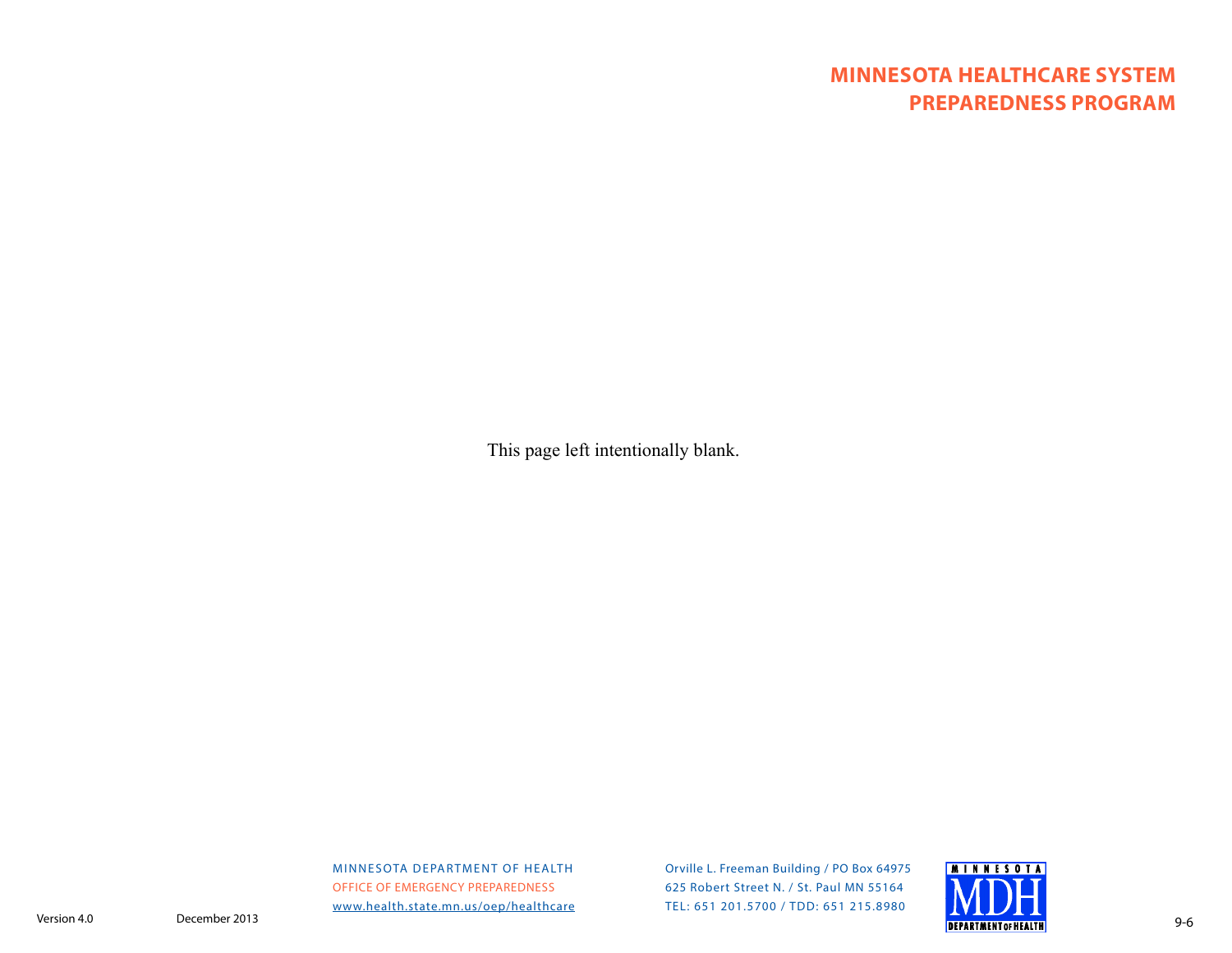# **BURN TRIAGE CARD**

#### **Patient Arrives / Initial Assessment**

#### **High risk features? \***

- Partial thickness burns > 10% total body surface area (BSA)
- Burns that involve the face, hands, feet, genital area or joints
- Third degree burns
- Electrical burns, including lightning injury
- Chemical burns
- Inhalation injury
- Any patient with burns and concomitant trauma

 **\*** Consultation/special consideration recommended for elderly, children <5 years, underlying diseases such as diabetes, or special rehabilitation needs

**No**

#### **Minor**

- Consider outpatient management, consultation/referral to wound/burn clinic or burn center as required
- Burn care outpatient supplies see Burn Treatment Regional Resource Card

**Rule of Nines**

 **Numbers expressed in percentages**9 9 18 Front 18 Bock 1 ИW 9 Fron 9 Front 9 Book 9 Bork

Figures courtesy of: Hennepin County Medical Center Burn Unit

7 Front

7 Back

18

18 Front 18 Book

1 year of age

7 Front

7 Back

| <b>American Burn Association Burn Centers in Minnesota</b> |                       |  |  |  |  |  |  |
|------------------------------------------------------------|-----------------------|--|--|--|--|--|--|
| Hennepin County Medical Center                             | 1-800-424-4262        |  |  |  |  |  |  |
| Regions Hospital                                           | 1-800-922-BURN (2876) |  |  |  |  |  |  |

#### **Initial Interventions:**

**Airway/Breathing** – Assess airway and provide oxygen. Consider early intubation for >25% BSA burns. Intubation recommended: stridor, voice change, respiratory distress, circumferential neck burns, carbonaceous sputum, hypoxia, or prolonged transport time and major burn patient

Circulation - Assess vital signs and pulses. Burn shock common >20% BSA. Treat low blood pressure with IV fluids; consider other sources of hypotension. Avoid boluses when possible - increase fluid rates by 10% per hour for low urine output or lower blood pressures

- **Disability** Assess neurologic status (including sensation and motor); cervical spine protection if trauma/high-voltage (>1000 V) injury **Decontamination** – Consider potential for chemical/radiologic contamination. Chemical burns should be irrigated for 30 minutes with body temperature water while consulting Poison Control\* about specific treatments **Yes**
	- **Expose/Estimate** Remove clothing, jewelry, and contact lenses. Protect from hypothermia. Estimate second/third degree burn area (see figures below). Area of patient's hand (including fingers) equals 1% BSA

**Fluids** - IV access in non-burned tissue if possible. Start Lactated Ringers (LR) 4 mL/kg/% BSA. Give 50% over first 8 hours and rest over 16 hours from time of burn. Children <5 years add 2 ampules D50 to each liter of LR. May use normal saline if no LR available

 **History** – Note time of injury, mechanism, AMPLET (Allergies, Medications, Past surgical and medical history, Last meal, Events surrounding the incident, Tetanus status)

**Nasogastric or Orogastric** - Insert tube for all intubated patients

**Pain Control** – Administer analgesia; extraordinary doses may be required to control pain adequately

 **Urine Output** – All electrocutions, intubated patients, and major burns should have indwelling urinary catheter (e.g., Foley). Goal is 0.5mL/kg/hr output adults, 1mL/kg/hr children

**Wound Care** – Do not remove adherent clothing. Warm, dry dressings over burns - NO wet dressings

#### **Special Considerations:**

- Closed space exposure assume carbon monoxide and/or cyanide toxicity provide 100% oxygen\*
- High-voltage electrical assume rhabdomyolysis and assess for internal injuries. Normal saline resuscitation untl clear urine output 1-2 mL/kg/hr. Monitor creatine kinase, serum bicarbonate and creatinine. Consult with burn/referral center for ongoing management

\*Consult Minnesota Regional Poison Control Center at 1-800-222-1222.

#### **Secondary Assessment – Critical Burn Features?**

- > 20% BSA second and/or third degree burns
- Intubated patient, inhalational injury, or prolonged closedspace smoke exposure
- Co-existing major trauma, rhabdomyolysis, or other complications
- Hemodynamic instability not responding to fluid resuscitation **No**

#### **High Priority For Transfer To Burn Center**

- Continue fluid resuscitation and analgesia
- Escharotomies may be required to allow ventilation of patients with circumferential neck, chest or abdominal burns**Yes**
- Arrange transfer and consultation →
	- Some patients in this category may be triaged to receive only palliative care (until/unless additional resources become available)

- **Secondary Priority For Transfer**
- May have to manage in place awaiting transfer (24-48 hours)
- Obtain consultation from burn center MDH may organize hotline/alternative resources during mass casualty incidents
- Cover burns with clean dry linens no immediate dressings are necessary if transferred in the first 24 hours after 24 hours consider bacitracin dressings per burn consultation
- Monitor urine output and provide IV fluids to maintain parameters as above
- Infection control providers should gown, glove, and mask
- Follow cardiorespiratory and renal function
- Maintain body temperature
- Consider early use of enteral/tube feedings if oral intake inadequate
- Analgesia
- Circulation, Motor and Sensory function (CMS) checks
- Evaluate for other injuries

MINNESOTA DEPARTMENT OF HEALTH OFFICE OF EMERGENCY PREPAREDNESSwww.health.state.mn.us/oep/healthcare

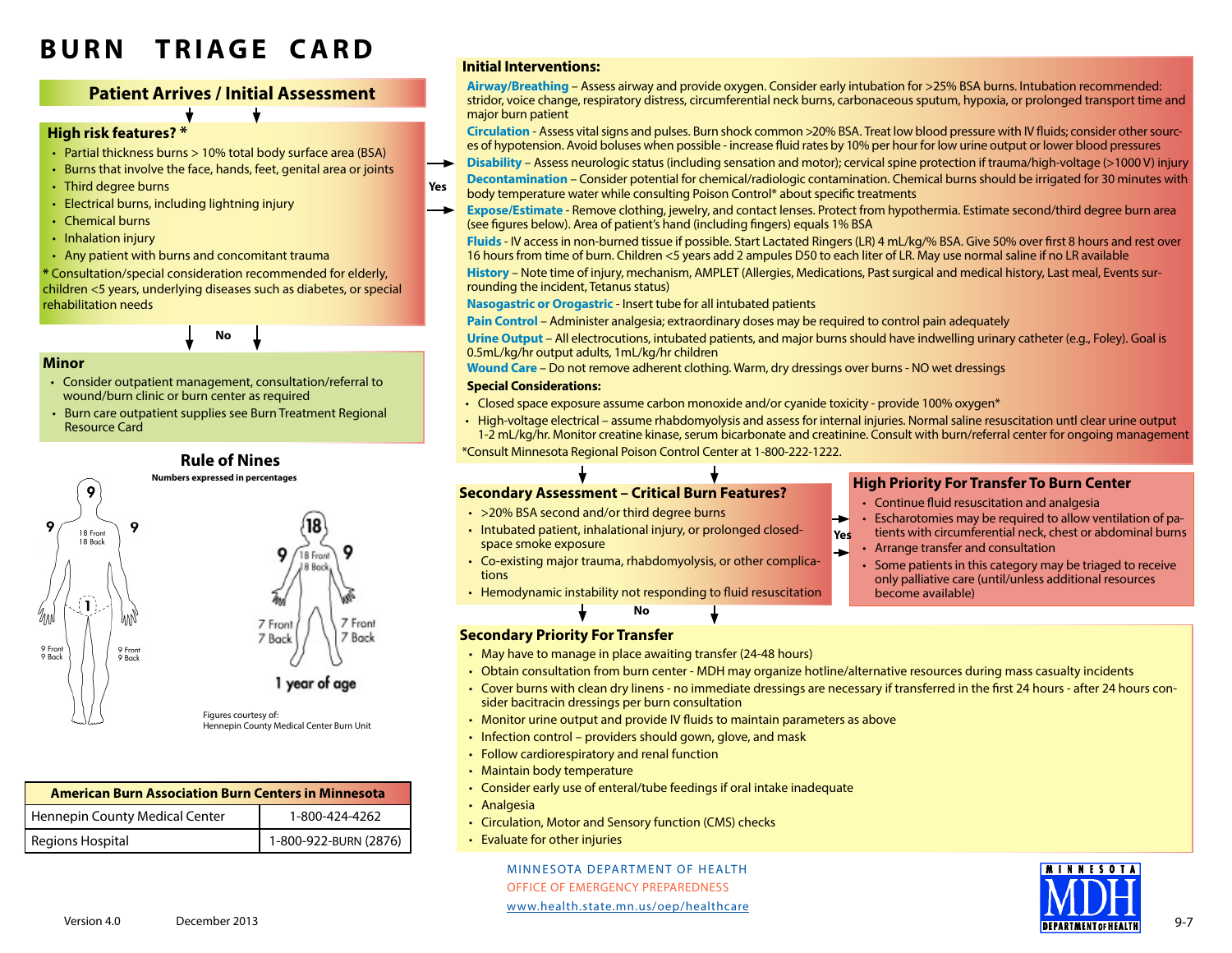# **MINNESOTA HEALTHCARE SYSTEM PREPAREDNESS PROGRAM**

This page left intentionally blank.

MINNESOTA DEPARTMENT OF HEALTH OFFICE OF EMERGENCY PREPAREDNESSwww.health.state.mn.us/oep/healthcare

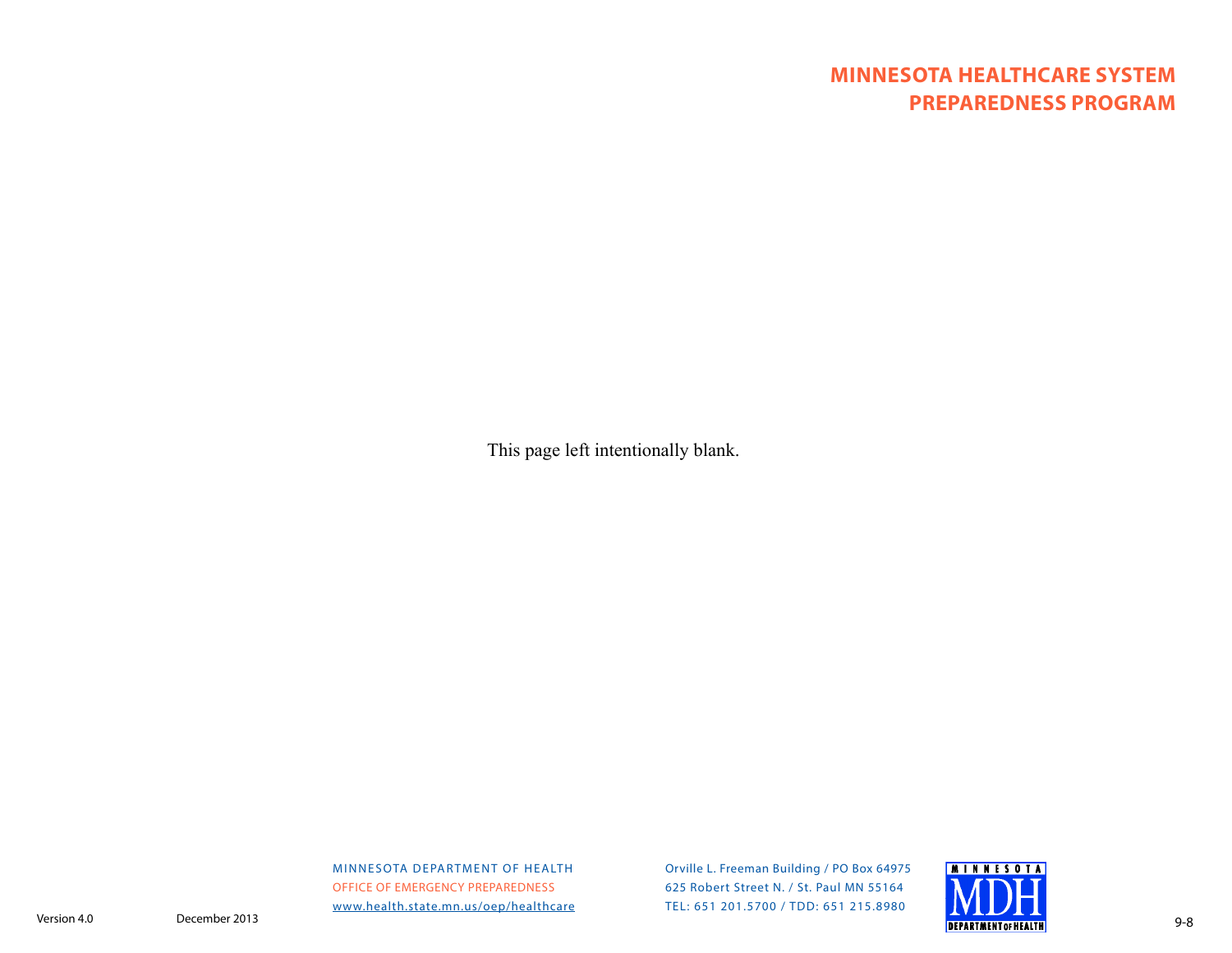# **PEDIATRICSREGIONAL RESOURCE CARD**

# **MINNESOTA HEALTHCARE SYSTEM PREPAREDNESS PROGRAM**

Resource cards are intended to provide incident-specific tactics and planning information to supplement the general strategy cards. They are organized according to the 'CO-S-TR' framework of i**ncident response planning** – http://journals.cambridge.org/action/displayAbstract?fromPage=online&aid=8844490&fulltextType=RA&fileId=S193578930000135X

| <b>Category</b>                                     | <b>RESOURCE and RECOMMENDATIONS</b>                                                                                                                                                                                                                                                                                                                                                                                                                                                                                                                                                                                                                                                                                                                                                                                                                                                                                                                                                                                                                                                                                                                                                                                                                                                                                                                                                                                                                                                                                                                                                                                                                                                                                                                                                                                                                                                        | <b>Strategy</b>                 | <b>Conventional</b> | <b>Contingency</b> | <b>Crisis</b> |
|-----------------------------------------------------|--------------------------------------------------------------------------------------------------------------------------------------------------------------------------------------------------------------------------------------------------------------------------------------------------------------------------------------------------------------------------------------------------------------------------------------------------------------------------------------------------------------------------------------------------------------------------------------------------------------------------------------------------------------------------------------------------------------------------------------------------------------------------------------------------------------------------------------------------------------------------------------------------------------------------------------------------------------------------------------------------------------------------------------------------------------------------------------------------------------------------------------------------------------------------------------------------------------------------------------------------------------------------------------------------------------------------------------------------------------------------------------------------------------------------------------------------------------------------------------------------------------------------------------------------------------------------------------------------------------------------------------------------------------------------------------------------------------------------------------------------------------------------------------------------------------------------------------------------------------------------------------------|---------------------------------|---------------------|--------------------|---------------|
| Command, Control,<br>Communication,<br>Coordination | <b>Planning and response considerations:</b><br>Tertiary centers with inpatient pediatric, trauma and PICU capability can provide consultation and transfer sup-<br>port based on patient needs. The following centers can provide real-time consultation in support of pediatric criti-<br>cal care when transfer is difficult or not possible or when highly specialized services (e.g. ECMO) are anticipated to<br>be needed.<br>• Pediatric hospital resources in Minnesota:<br>• Level I Pediatric Trauma Centers - Hennepin County Medical Center, Mayo Clinic Eugenio Litta Chil-<br>dren's Hospital, Gillette Children's/Regions Hospital, Children's Hospitals and Clinics of Minnesota<br>• University of Minnesota Amplatz Children's Hospital<br>• St. Mary's Children's Hospital Duluth (Essentia)<br>• Other tertiary centers with inpatient pediatric and PICU capability<br>• Pediatric patients will have to be stabilized (and in some cases treated, for 24 to 48 hours) at initial receiving<br>hospital in major incident - all facilities must be prepared for pediatric cases<br>· Facility procedures for patient tracking, unaccompanied minors, and release of minors to family/caregivers<br>• Smaller incidents - facility-to-facility coordination<br>• Metro - Regional Hospital Resource Center (RHRC) will coordinate transfers of patients to concentrate as<br>many pediatric patients as possible at, or close to, pediatric centers per Metropolitan Cooperative Pediatric<br>Plan (concentrate those less than 5 years of age and critically ill at children's hospitals)<br>• Statewide incident impact<br>• MDH will work with Regional Healthcare Preparedness Coordinators (RHPCs) and hospitals/healthcare<br>coalitions to facilitate patient and resource distribution<br>• Statewide consultation/referral hotline may be initiated as needed | Prepare                         |                     |                    |               |
| Space                                               | <b>Space:</b><br>• Use maximal beds on pediatric unit and at pediatric centers noted above<br>• Prioritize transfer of children < 8 years of age to pediatric specialty centers<br>• Surge to non-pediatric, age-appropriate units within hospital<br>• Distribute non-critical and older pediatric patients from overwhelmed pediatric centers to other accepting<br>facilities<br>Expand acute outpatient care for the minimally injured/ill<br>• Forward movement to regional pediatric centers in adjoining states as required to assure appropriate ongo-<br>ing care - in coordination with MDH-OEP and Great Lakes Healthcare Partnership (FEMA V - MN, WI, IL, IN,<br>OH, MI and city of Chicago) and/or National Disaster Medical System (NDMS) patient movement for cata-<br>strophic incident (unlikely to only affect pediatric portion of population)                                                                                                                                                                                                                                                                                                                                                                                                                                                                                                                                                                                                                                                                                                                                                                                                                                                                                                                                                                                                                         | Adapt<br>Conserve<br>Substitute |                     |                    |               |

#### MINNESOTA DEPARTMENT OF HEALTH OFFICE OF EMERGENCY PREPAREDNESSwww.health.state.mn.us/oep/healthcare

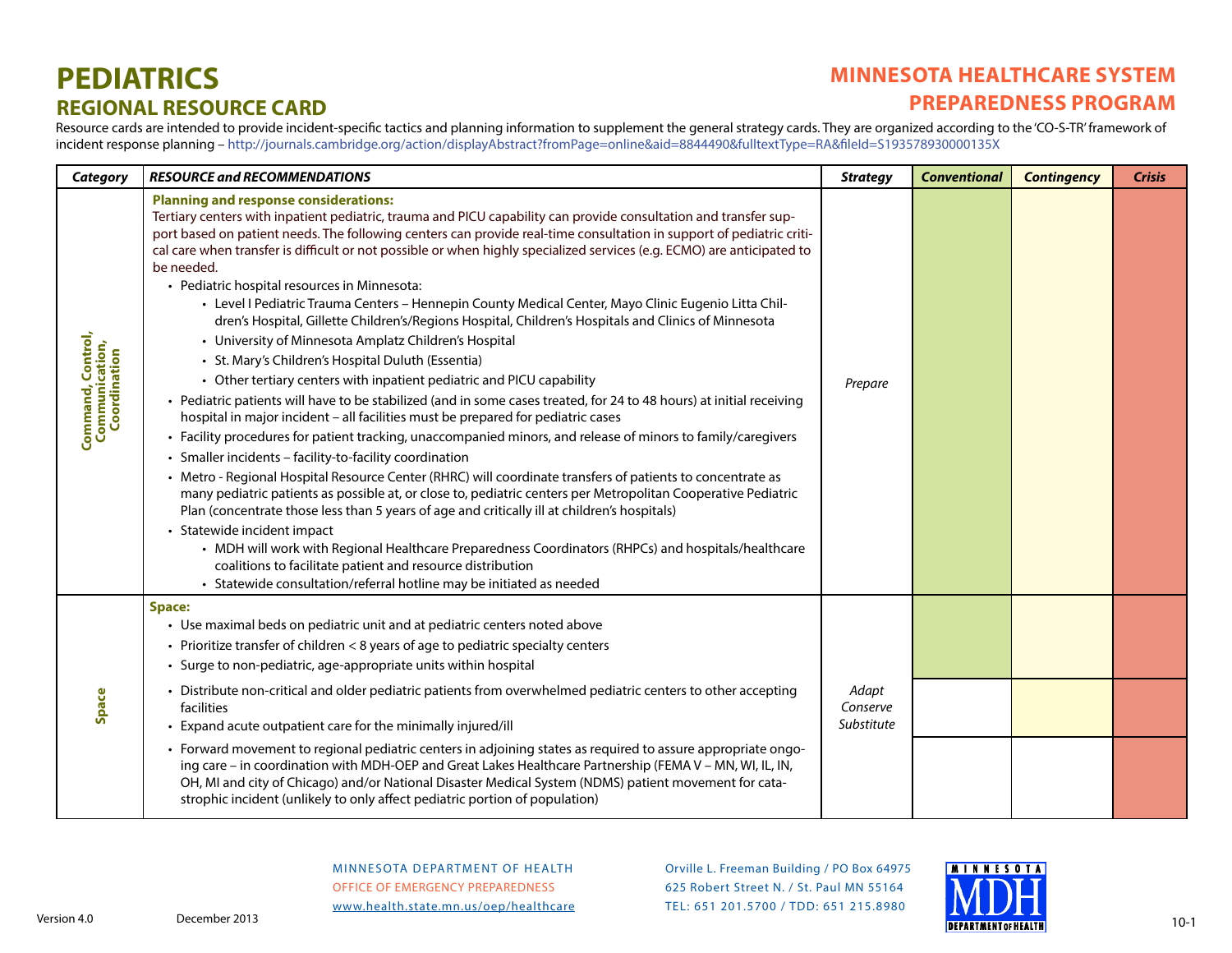# **PEDIATRICSREGIONAL RESOURCE CARD**

### **MINNESOTA HEALTHCARE SYSTEM PREPAREDNESS PROGRAM**

| Category | <b>RESOURCE and RECOMMENDATIONS</b><br><b>Strategy</b>                                                                                                                                                                                                                                                                                                                                                                                                                                                                                                                                                                                                                                                                    |         |                                    |                 |          |  | <b>Conventional</b> | <b>Contingency</b> | <b>Crisis</b> |
|----------|---------------------------------------------------------------------------------------------------------------------------------------------------------------------------------------------------------------------------------------------------------------------------------------------------------------------------------------------------------------------------------------------------------------------------------------------------------------------------------------------------------------------------------------------------------------------------------------------------------------------------------------------------------------------------------------------------------------------------|---------|------------------------------------|-----------------|----------|--|---------------------|--------------------|---------------|
|          | <b>Outpatient Supply Planning:</b><br>• Consider expansion of outpatient pediatric-specific supplies (e.g., crutches, pediatric-specific forms of anal-<br>gesics) at facility to support discharged patients<br><b>Inpatient Supply Planning:</b><br>• Institutions should prepare based on role in community<br>• As a minimum, recommend each facility be prepared to care for the number of victims listed in the table<br>below, based on their designated trauma level in the MN Trauma System.                                                                                                                                                                                                                     |         |                                    |                 |          |  |                     |                    |               |
|          | Inpatient Type                                                                                                                                                                                                                                                                                                                                                                                                                                                                                                                                                                                                                                                                                                            |         | Minnesota State Trauma Designation |                 |          |  |                     |                    |               |
|          |                                                                                                                                                                                                                                                                                                                                                                                                                                                                                                                                                                                                                                                                                                                           | Level I | Level II                           | Level III       | Level IV |  |                     |                    |               |
|          | Critical Injuries < age 8 yrs                                                                                                                                                                                                                                                                                                                                                                                                                                                                                                                                                                                                                                                                                             | 8       | 6                                  | 4               | 2        |  | Prepare             |                    |               |
|          | Moderate Injuries < age 18 yrs                                                                                                                                                                                                                                                                                                                                                                                                                                                                                                                                                                                                                                                                                            | 20      | 15                                 | 10              | 5        |  |                     |                    |               |
| Supplies | Minor Injuries < age 18 yrs                                                                                                                                                                                                                                                                                                                                                                                                                                                                                                                                                                                                                                                                                               | 20      | 15                                 | 10 <sup>°</sup> | 5        |  |                     |                    |               |
|          | Infants $<$ age 1 yr                                                                                                                                                                                                                                                                                                                                                                                                                                                                                                                                                                                                                                                                                                      | 4       | 3                                  | $\overline{2}$  |          |  |                     |                    |               |
|          | The American Academy of Pediatrics/American College of Emergency Physicians recommended equipment list<br>at http://pediatrics.aappublications.org/content/107/4/777.full.pdf+html is the basis for planning, with empha-<br>sis on:<br>• Airway equipment sufficient for number and age of victims<br>• Vascular access equipment, including adequate quantity of intravenous cannulas and intraosseous needles<br>· References, charts, or other systems for size/weight-based equipment and drug dosing (reference book,<br>wall charts, Broselow tape, or similar)<br>External warming devices (such as Bair-hugger <sup>™</sup> )<br>• State trauma system guidelines also identify pediatric equipment expectations |         |                                    |                 |          |  |                     |                    |               |

MINNESOTA DEPARTMENT OF HEALTH OFFICE OF EMERGENCY PREPAREDNESSwww.health.state.mn.us/oep/healthcare

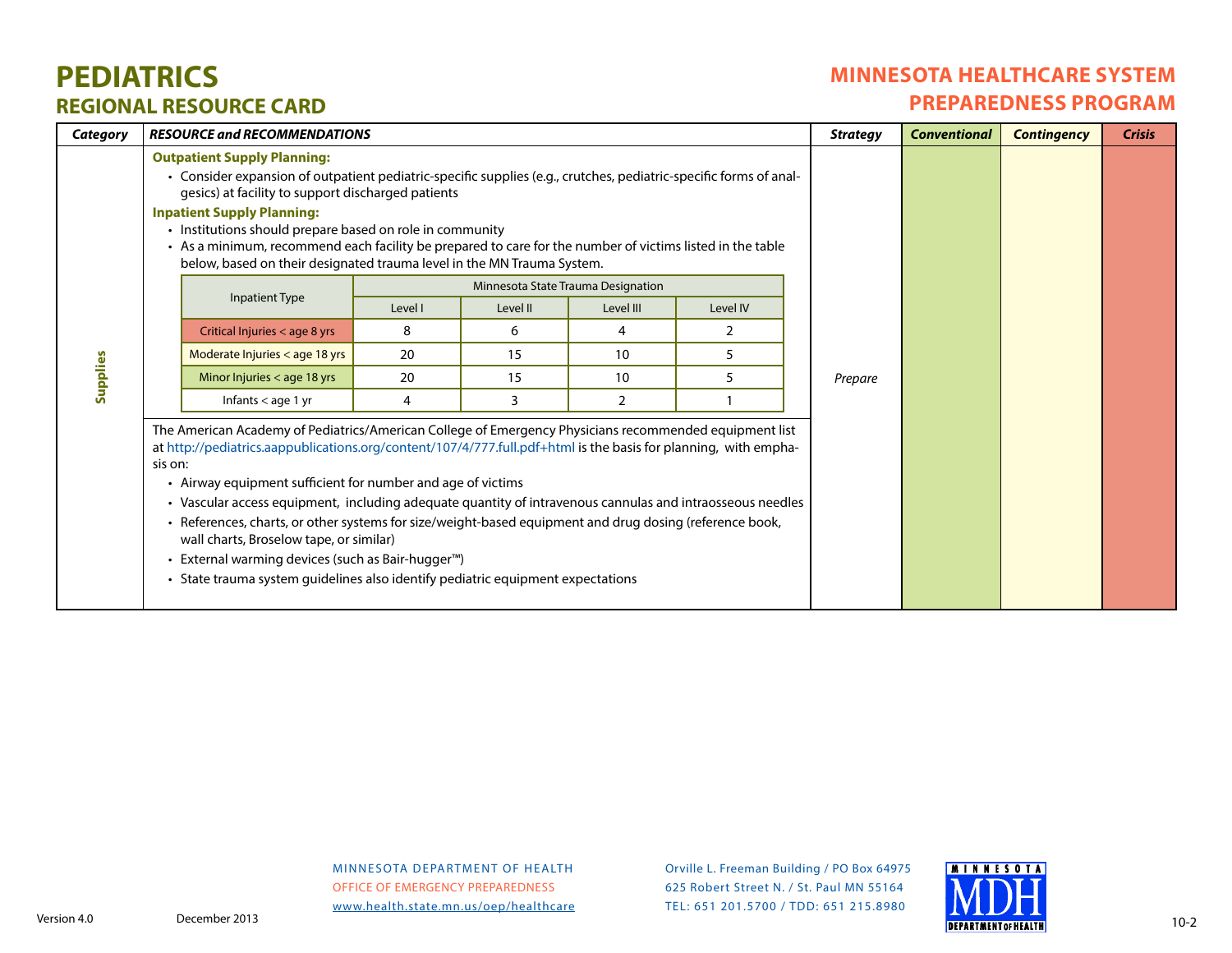# **PEDIATRICS REGIONAL RESOURCE CARD**

### **MINNESOTA HEALTHCARE SYSTEM PREPAREDNESS PROGRAM**

| <b>Category</b> | <b>RESOURCE and RECOMMENDATIONS</b>                                                                                                                                                                                                                                                                                                                                                                                                                                                                                                                                                                                                                                                                                                                    | <b>Strategy</b>                 | <b>Conventional</b> | <b>Contingency</b> | <b>Crisis</b> |
|-----------------|--------------------------------------------------------------------------------------------------------------------------------------------------------------------------------------------------------------------------------------------------------------------------------------------------------------------------------------------------------------------------------------------------------------------------------------------------------------------------------------------------------------------------------------------------------------------------------------------------------------------------------------------------------------------------------------------------------------------------------------------------------|---------------------------------|---------------------|--------------------|---------------|
|                 | Staff:<br>• Pre-incident pediatric medical/trauma critical care training should be conducted for physician and nursing<br>staff expected to provide emergency care. Consider courses such as Advanced Pediatric Life Support, Pedi-<br>atric Advanced Life Support                                                                                                                                                                                                                                                                                                                                                                                                                                                                                     | Prepare                         |                     |                    |               |
| <b>Staff</b>    | • Staff that do not regularly provide pediatric emergency care but could be called upon in a disaster should<br>receive pre-incident training and orientation to facility equipment. Scenario-based or other training (simu-<br>lation and other brief, frequent training) is highly recommended                                                                                                                                                                                                                                                                                                                                                                                                                                                       |                                 |                     |                    |               |
|                 | • Just-in-time training may be required in certain situations for non-pediatric nursing and physician staff<br>reinforcing key points of pediatric or incident-specific patient care (including pediatric assessment triage,<br>importance of fluid management, urine output parameters, principles of analgesia, etc)                                                                                                                                                                                                                                                                                                                                                                                                                                 | Adapt                           |                     |                    |               |
|                 | • In a major incident, adjust pediatric physician and nurse staffing patterns as needed to provide supervision<br>of key aspects of pediatric care. See Staffing Strategies for Scarce Resource Situations for further consider-<br>ation; for example, have critical care staff supervise care at a higher level, delegating many bedside duties<br>to other providers<br>• MDH may work with in-state and adjacent state experts to set up 'hotline' to provide consultation to non-<br>pediatric centers caring for pediatric patients (for example during pandemic)<br>• National Disaster Medical System and/or other supplemental staff may be required to work in facilities (see<br><b>Staffing Strategies for Scarce Resource Situations)</b> | Conserve<br>Adapt<br>Substitute |                     |                    |               |
| Special         | <b>Consider availability of resources for:</b><br>• Social work/family support<br>• Psychological support for children, their families and staff (do not under-estimate the increased stress and<br>psychological impact of a pediatric incident, particularly a mass casualty incident, on healthcare providers)<br>• Discharge support and planning, particularly for rehabilitation and other specialty follow-up<br>• Patient tracking and patient safety, particularly for unaccompanied minors (e.g. banding system to identify<br>children and guardians)<br>• Family / caregiver accommodations                                                                                                                                                | Prepare                         |                     |                    |               |
| <b>Triage</b>   | Consider early transfer to a facility providing pediatric intensive care services for:<br>• Progressing respiratory symptoms/hypoxia<br>• Shock, or need for ongoing resuscitation<br>• Critical trauma, including neurotrauma according to usual trauma triage criteria<br>• Patients with concomitant burns should be transferred to Regions Hospital or Hennepin County Medical<br>Center<br>• Patients with complex underlying medical conditions may require consultation or special triage consider-<br>ations                                                                                                                                                                                                                                   | Conserve                        |                     |                    |               |

#### MINNESOTA DEPARTMENT OF HEALTH OFFICE OF EMERGENCY PREPAREDNESSwww.health.state.mn.us/oep/healthcare

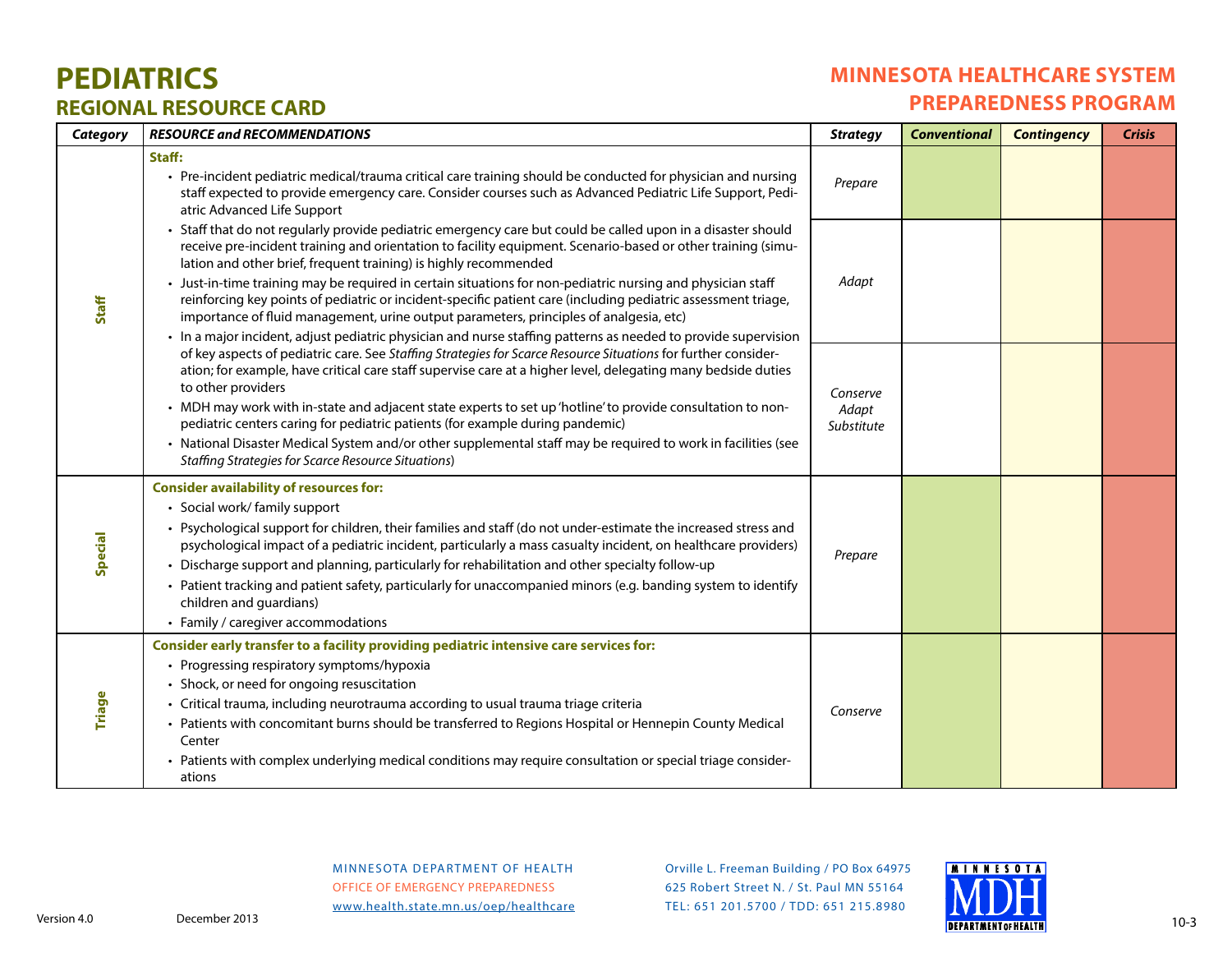# **PEDIATRICS REGIONAL RESOURCE CARD**

### **MINNESOTA HEALTHCARE SYSTEM PREPAREDNESS PROGRAM**

| Category         | <b>RESOURCE and RECOMMENDATIONS</b>                                                                                                                                                                                                                                                                                                                                                                                                                                                                                                                                                                                                                                                                                                                                                                                                                                                                                                                                                                                                                                                                                                                                                                                                                                                                                                                                                                                                                                                                                                                                                                                                                                                                                                                                    | <b>Strategy</b>  | <b>Conventional</b> | <b>Contingency</b> | <b>Crisis</b> |
|------------------|------------------------------------------------------------------------------------------------------------------------------------------------------------------------------------------------------------------------------------------------------------------------------------------------------------------------------------------------------------------------------------------------------------------------------------------------------------------------------------------------------------------------------------------------------------------------------------------------------------------------------------------------------------------------------------------------------------------------------------------------------------------------------------------------------------------------------------------------------------------------------------------------------------------------------------------------------------------------------------------------------------------------------------------------------------------------------------------------------------------------------------------------------------------------------------------------------------------------------------------------------------------------------------------------------------------------------------------------------------------------------------------------------------------------------------------------------------------------------------------------------------------------------------------------------------------------------------------------------------------------------------------------------------------------------------------------------------------------------------------------------------------------|------------------|---------------------|--------------------|---------------|
| <b>Treatment</b> | Provide stabilizing care (airway, fluid management, analgesia, etc.) - see Pediatric Triage Card for initial<br>priorities<br><b>Special Considerations:</b><br>• Airway/Breathing and Circulation (ABCs) are still critical - do not deviate from usual trauma/critical care<br>priorities due to size/age/behavior concerns<br>• Pediatric airways are small; there is little room between partial and complete obstruction<br>• Age and height-based estimations are NOT always accurate - always be prepared with a range of equip-<br>ment sizes, especially for airway interventions<br>• Assess skin color, capillary refill and heart rate for signs of poor perfusion. Hypotension is a late sign of<br>shock in pediatric patients<br>• Typically, pediatric patients respond to treatments more quickly than adults. Reassess them frequently and<br>alter treatments to fit the response<br>• Monitor for signs of pain and treat pediatric patients with analgesics via weight-based guidelines, then<br>titrate to effect. Pediatric pain is often inadequately treated<br>• Hypoglycemia and hypothermia are very common -anticipate, prevent, and correct as necessary<br>· Monitor IV fluids carefully to control volume delivered in smaller patients (e.g., IV pumps or buretrols)<br>• Double-check medication doses with team members, especially with medication drips as significant errors<br>are common. DO NOT exceed maximum adult dose<br>- Assessment may be difficult due to age-related and communication-related issues - history from the fam-<br>ily/caregivers may be critical<br>• Do not separate the child from family/guardian if at all possible<br>• Medical alert bracelets and care plans should be sought for all children | Prepare          |                     |                    |               |
| Transportation   | After stabilizing care, assess need for transfer:<br>• Plan for oxygen, fluids, and analgesia requirements in transport<br>• Consider need for airway intervention prior to transport<br>• Consider plans for caregivers/family transportation<br>• A mass casualty incident may affect more than one facility requiring coordination with regional healthcare<br>coalitions to prioritize transportation and manage logistics via Multi-Agency Coordination<br>Regional transfer coordination may be required in major disasters - MDH Office of Emergency Prepared-<br>ness will assist regional healthcare coalitions and involve appropriate State and Federal (NDMS) resources;<br>in certain situations (such as pandemic, major mass casualty incident) patients may have to receive care in<br>non-pediatric centers<br>• Ensure that targeted medical record information (including name, allergies, medications given, current<br>medications, age and family contact information) is always with patient<br>• Arrange transport via air medical transport as appropriate - if multiple institutions affected coordinate with<br>regional healthcare coalition and/or multi-agency coordination system                                                                                                                                                                                                                                                                                                                                                                                                                                                                                                                                                       | Prepare<br>Adapt |                     |                    |               |

#### MINNESOTA DEPARTMENT OF HEALTH OFFICE OF EMERGENCY PREPAREDNESSwww.health.state.mn.us/oep/healthcare

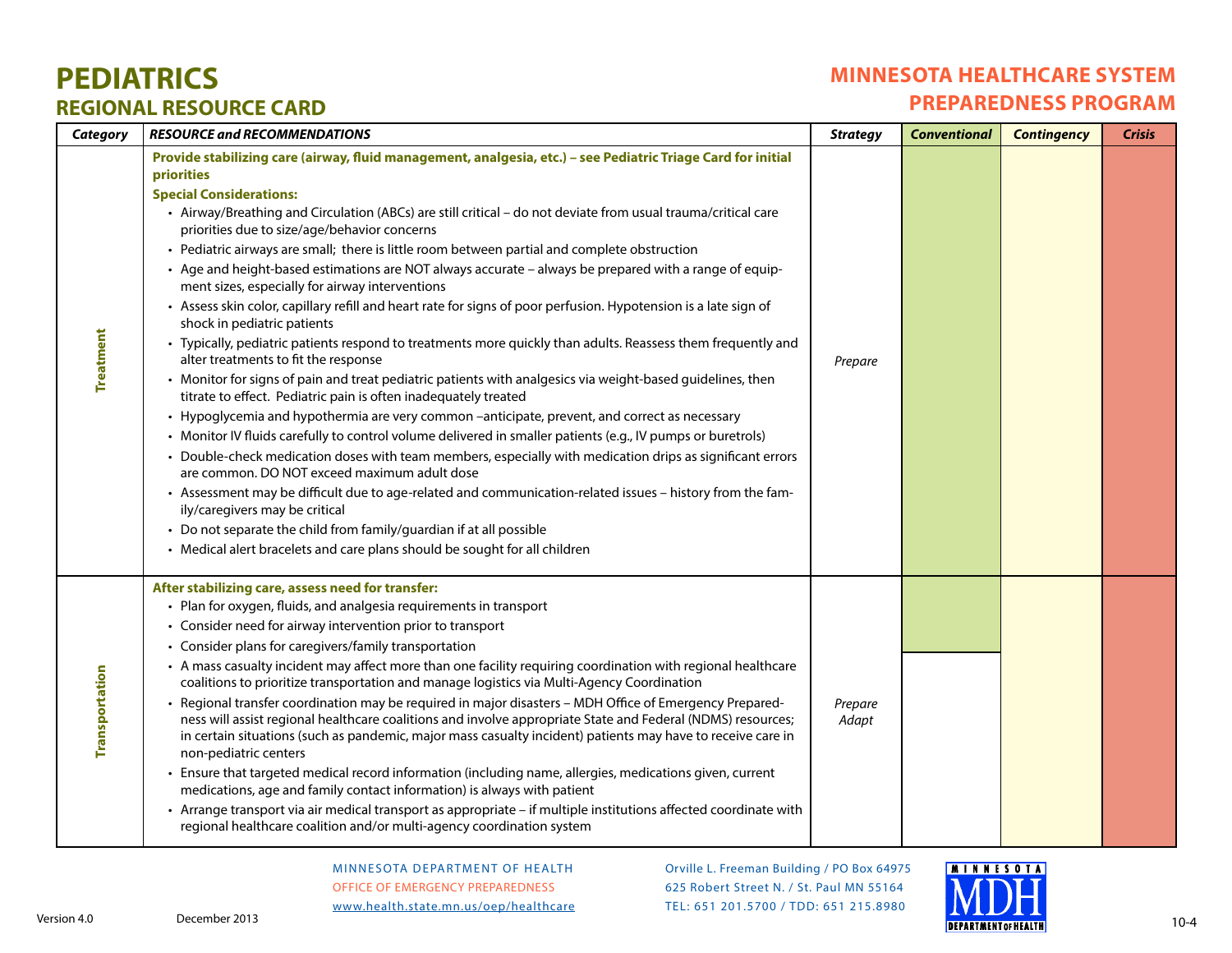# PEDIATRIC TRIAGE CARD For Mass Casualty Situations

| Disability - Assess neurologic status (including sensation and motor) and need for cervical spine protection<br>energy mechanism<br>Decontamination - Consider for chemical/radiologic - brush away loose material, then copious water. Consult Poison Control Center at 1-800-222-1222<br>Expose - Remove clothing, jewelry and, if mental status altered, contact lenses. Protect from heat loss; hypothermia is common<br>· Signs of hypoperfusion /<br>Fluids - IV fluids (see Fluid Management below)<br>shock (may be isolated to<br>Family - Avoid separating family/guardians from patients. Identify and notify patient's family/guardians of patient's status when possible<br>tachycardia)<br>Glucose - Check fingerstick glucose for all significantly ill/injured children. Correct hypoglycemia<br>• Altered mental status<br>History - Note mechanism and time of injury, treatments pre-hospital, underlying diseases, tetanus status, medications/allergies, social history, family history,<br>* Consultation may be war-<br>immunization history<br>ranted for age <5 years, or<br><b>Orogastric</b> - Tube for all intubated patients (due to usual gastric distension)<br>Pain control - Titrated opioid analgesia, IV, intranasal, or subcutaneous as required for comfort (e.g., morphine 0.1 mg/kg or fentanyl 1 mcg/kg IV)<br>underlying complex illness/<br>Temperature/Thermal - Protect from heat losses; initiate cooling/rewarming or anti-pyresis as indicated. Children lose body heat rapidly<br>disease (congenital abnor-<br>Urine output-Target urine output to 0.5 - 1 ml/kg/hour. Indwelling urinary cathether as needed<br>mality, etc.)                                                                 |
|-------------------------------------------------------------------------------------------------------------------------------------------------------------------------------------------------------------------------------------------------------------------------------------------------------------------------------------------------------------------------------------------------------------------------------------------------------------------------------------------------------------------------------------------------------------------------------------------------------------------------------------------------------------------------------------------------------------------------------------------------------------------------------------------------------------------------------------------------------------------------------------------------------------------------------------------------------------------------------------------------------------------------------------------------------------------------------------------------------------------------------------------------------------------------------------------------------------------------------------------------------------------------------------------------------------------------------------------------------------------------------------------------------------------------------------------------------------------------------------------------------------------------------------------------------------------------------------------------------------------------------------------------------------------------------------------------------------------------------------------------|
|                                                                                                                                                                                                                                                                                                                                                                                                                                                                                                                                                                                                                                                                                                                                                                                                                                                                                                                                                                                                                                                                                                                                                                                                                                                                                                                                                                                                                                                                                                                                                                                                                                                                                                                                                 |
| Secondary Assessment - Critical illness/injury?<br><b>High Priority for Transfer to Pediatric Center</b><br>No<br>• Continue fluid resuscitation<br>• Intubated or progressive respiratory failure<br>• Arrange transfer and consultation<br>Yes<br>• Multiple organ systems affected<br><b>Minor:</b><br>• May have to provide transfers, triage resources, or even<br>· Surgical emergency<br>• Assessment, treatment<br>provide palliative care as only intervention based on<br>• Evidence of shock (poor perfusion, high lactate, persistent tachycardia) not responding<br>and observation<br>scope of injury/nature of incident. Re-triage as more<br>to fluid resuscitation<br>• Address psychosocial<br>resources become available or condition changes.<br>needs; re-unify with<br>No                                                                                                                                                                                                                                                                                                                                                                                                                                                                                                                                                                                                                                                                                                                                                                                                                                                                                                                                                 |
| family; support as<br><b>Secondary Priority for Transfer</b><br><b>Fluid Management</b><br>needed<br>• Initial fluid for resuscitation - normal saline<br>• May have to manage in place awaiting transfer (24-48 hours) (e.g. isolated orthopedic<br>Discharge, if able, to<br>· Initial bolus 20 mL/kg, repeat as needed<br>injuries)<br>secure environment if<br>• May initiate packed red blood cells 10 mL/kg if hemor-<br>• Obtain consultation from pediatric referral center (during mass casualty incident MDH<br>parent/guardian not ac-<br>rhage not responding to 40 mL/kg saline total bolus<br>may organize hotline)<br>companying<br>• Maintenance fluid rate<br>• Diagnostic studies as indicated (minimize ionizing radiation without omitting necessary<br>· 4 mL/kg/hr first 10 kg (40 mL/hr)<br>studies)<br>• 2 mL/kg/hr second 10kg (20+40 = 60 mL/hr)<br>• Monitor urine output and provide IV fluids (see Fluid Management)<br>• 1 mL/kg/hr each kg > 20 kg<br>• Infection control - providers should gown, glove and mask as appropriate for illness/<br>· Glucose replacement IV/IO<br>injury<br>• Neonate D10W 3 mL/kg<br><b>MINNESOTA</b><br>• Follow cardiorespiratory and renal function, Circulation, Motor and Sensory function<br>• Under 4 years D25W 2mL/kg<br>(CMS) and glucose checks at regular intervals<br>$\cdot$ $\geq$ 4 years D50W 1 mL/kg<br>• Maintain body temperature<br>· Goals - normal vital signs, urine output 0.5-1 mL/kg/hr<br>• Analgesia<br><b>DEPARTMENT OF HEALTH</b><br>• Psychological triage and support/family support<br>MINNESOTA DEPARTMENT OF HEALTH<br>Resource list of pediatric emergency equipment:<br>For pediatric planning, response poster and materials, refer to MDH |

www.health.state.mn.us/oep/healthcare

http://pediatrics.aappublications.org/content/107/4/777.full.html

http://www.health.state.mn.us/oep/healthcare/pedsprimer.docx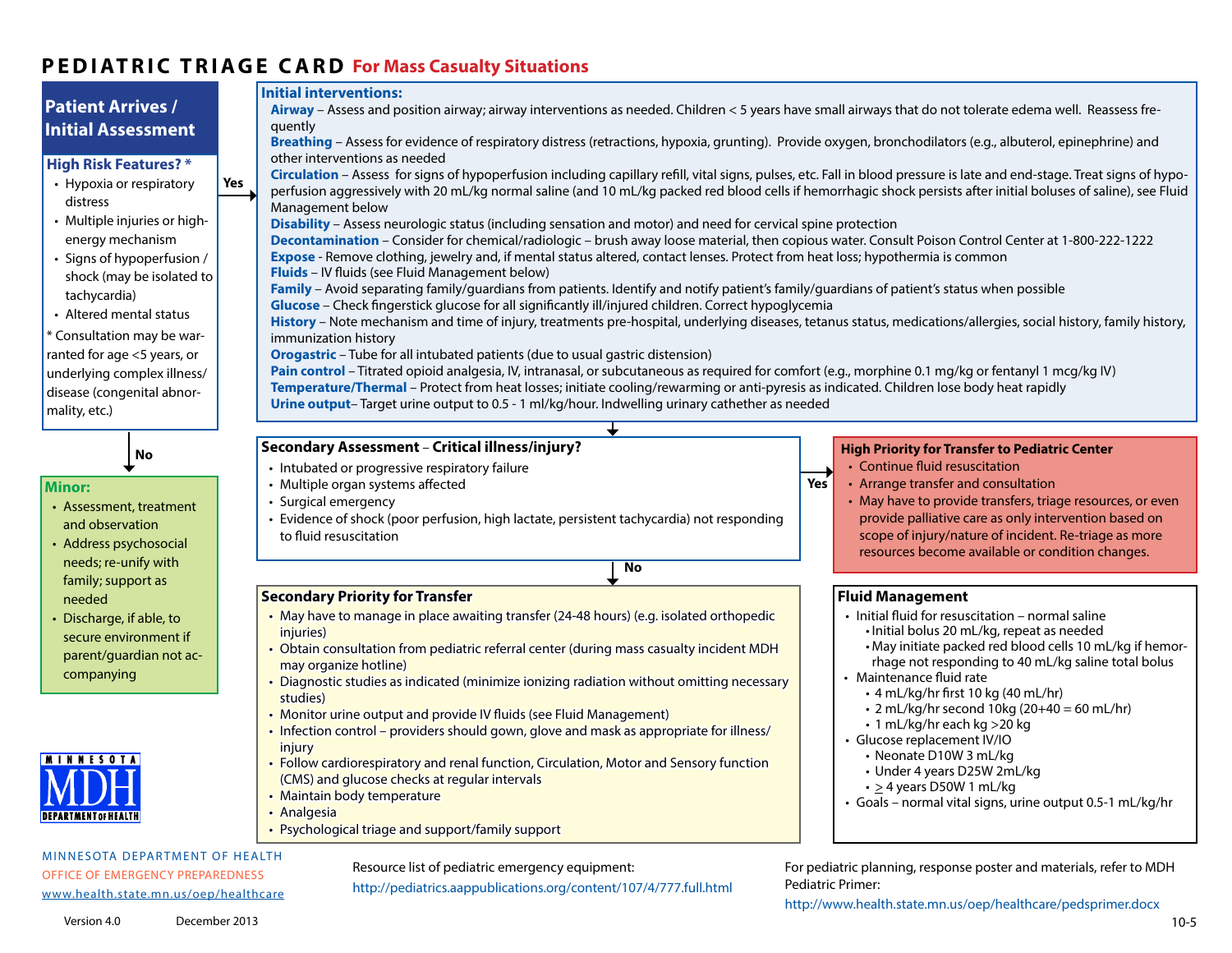# **MINNESOTA HEALTHCARE SYSTEM PREPAREDNESS PROGRAM**

This page left intentionally blank.

MINNESOTA DEPARTMENT OF HEALTH OFFICE OF EMERGENCY PREPAREDNESSwww.health.state.mn.us/oep/healthcare

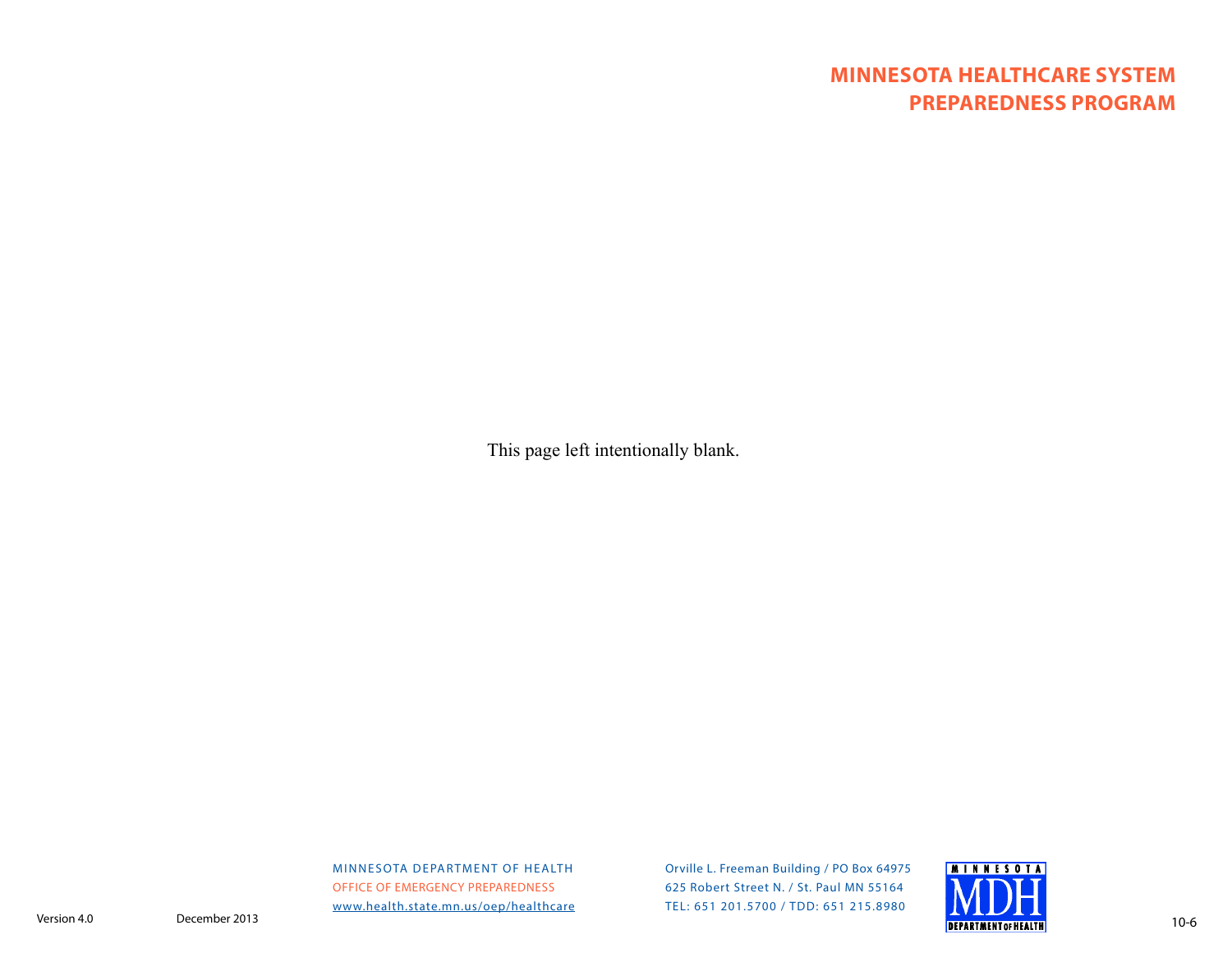# **MINNESOTA HEALTHCARE SYSTEM PREPAREDNESS PROGRAM**

Resource cards are intended to provide incident-specific tactics and planning information to supplement the general strategy cards. They are organized according to the 'CO-S-TR' framework of incident response planning – http://journals.cambridge.org/action/displayAbstract?fromPage=online&aid=8844490&fulltextType=RA&fileId=S193578930000135X

#### **Orientation to Specialty and Goals:**

#### **NOTE:**

This card provides a focused description of palliative care management principles in disaster situations. These principles are relevant to all patients, as well as those who may receive palliative care as their only intervention due to demand on the healthcare system relative to their prognosis.

#### **Specialty Description:**

Palliative care has a goal of providing the best possible quality of life for people facing the pain and stress of a serious, but not necessarily terminal, medical condition. It can be appropriate for patients of any age and at any stage of an illness - from diagnosis on - and can be provided along with treatments for the medical condition.

| Index:                                 |                                |           |                       |                                            |            |
|----------------------------------------|--------------------------------|-----------|-----------------------|--------------------------------------------|------------|
| <b>Planning Resources</b>              | Page 11-2                      | Staff     | l Page 11-5           | <b>Tracking</b>                            | Page 11-8  |
| <b>Communications and Coordination</b> | Pages 11-2   Special<br>& 11-3 |           | $Paqe$ 11-5           | Key Symptoms and Treatments                | Page 11-9  |
| Space                                  | Page 11-4                      | Triage    | l Page 11-6           | Dose Conversion Table for Selected Opioids | Page 11-10 |
| Supplies                               | Page 11-4                      | Treatment | Pages 11-7<br>$811-8$ |                                            |            |

#### **Principles of Palliative Care:**

- **Palliative care should be provided to ALL patients.**
- In a subset of patients, it may be the only care that is able to be provided due to the patient's prognosis and available resources
- Focuses on human contact and comfort in addition to medical care
- Increases the physical and mental well-being of the patient
- Is not abandonment or euthanasia, and does not aim to hasten death (though in some cases, the doses required to relieve severe symptoms may indirectly contribute to the dying process; however, this meets the ethical criteria for the double-effect principle where indirect harm is permissible in the service of a greater good)
- Relieves symptoms and provides physical comfort measures such as control of pain, nausea, dyspnea, temperature regulation, and positioning
- Assures respectful care, reassurance, and emotional and social support as possible

#### **Disaster Considerations:**

- Symptom support should be maintained in hospital and non-hospital environments this will involve planning by outpatient entities such as hospice care, pharmacies, medical equipment providers as well as inpatient entities such as palliative care programs
- $\cdot$  For existing hospice patients, the spectrum of care should be defined
- For those designated to receive only palliative care key considerations are:
	- ◊ Expected survival hours, days, or weeks this helps to guide needs, referrals, and resources
	- ◊ Required interventions this helps guide location of care and support planning
	- ◊ Basis for designation if the decision for palliative care is based on the lack of a single resource, there must be a plan for re-assessment if the patient's condition improves or more resources become available (i.e., would they qualify to receive additional treatment if more resources become available and how are they contacted/monitored) - see triage tree below
- Home health and other agencies will need to prioritize services relative to hospice patients during a disaster (as this can have significant impact on patient/family/agency planning)
- Supportive measures should be offered that maintain comfort, but do not prolong the dying process
	- $\Diamond$  If death is inevitable, there may be no point in providing intravenous fluids

#### **◊ If death is not certain, other forms of support may be very reasonable as other resources become available**

#### MINNESOTA DEPARTMENT OF HEALTH OFFICE OF EMERGENCY PREPAREDNESSwww.health.state.mn.us/oep/healthcare

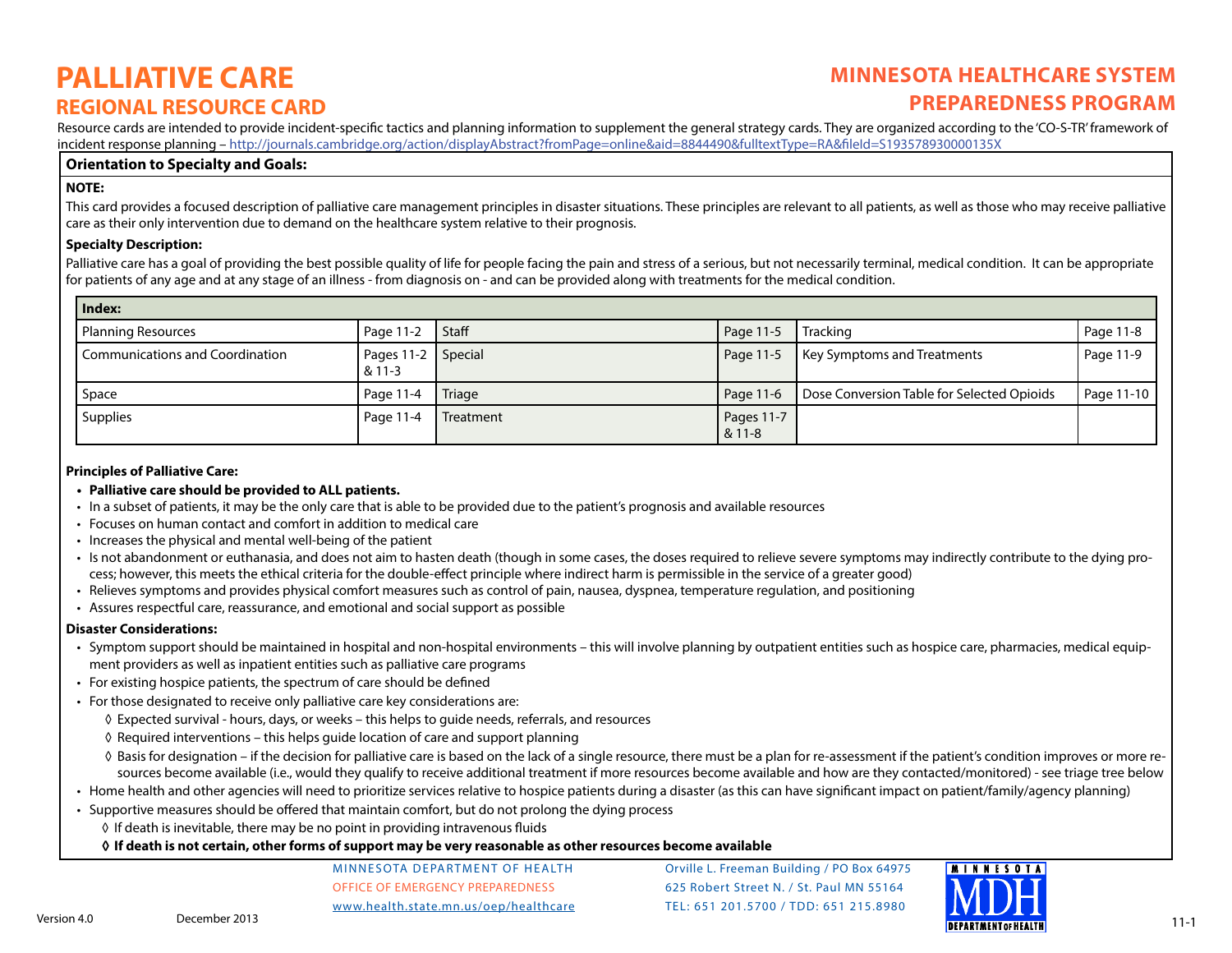### **MINNESOTA HEALTHCARE SYSTEM PREPAREDNESS PROGRAM**

| Category                                          | <b>RESOURCE and RECOMMENDATIONS</b>                                                                                                                                                                                                                                                                                                                                                                                                                                                                                                                                                                                                                                                                                                                                                                                                                                          | <b>Strategy</b> | <b>Conventional</b> | <b>Contingency</b> | <b>Crisis</b> |
|---------------------------------------------------|------------------------------------------------------------------------------------------------------------------------------------------------------------------------------------------------------------------------------------------------------------------------------------------------------------------------------------------------------------------------------------------------------------------------------------------------------------------------------------------------------------------------------------------------------------------------------------------------------------------------------------------------------------------------------------------------------------------------------------------------------------------------------------------------------------------------------------------------------------------------------|-----------------|---------------------|--------------------|---------------|
| g<br>Resour<br>Planning                           | <b>Planning Resources:</b><br>• General palliative care resources and fact sheets<br>• End of Life/Palliative Education Resource Center (EPERC) - Medical College of Wisconsin<br>http://www.eperc.mcw.edu/EPERC/FastFactsandConcepts<br>• General recommendations for home care/family based care and infectious prevention<br>• Home Care Guide: Providing Care at Home<br>http://www.minneapolismn.gov/www/groups/public/@health/documents/webcontent/wcms1p-088274.<br>pdf<br>$\cdot$ ICU care<br>• Improving Palliative Care in the ICU (IPAL-ICU project)<br>http://www.capc.org/ipal-icu<br>• General resources in palliative care and non-pharmacologic intervention<br>• Innovations in End-of-Life Care: Practical Strategies and International Perspectives<br>http://www2.edc.org/lastacts/<br>http://www2.edc.org/lastacts/archives/archivesJuly02/nonpharm.pdf | Prepare         |                     |                    |               |
| and<br>Communications<br>Coordination<br>Planning | <b>Key Minnesota Organizations:</b><br>• Minnesota Network of Hospice & Palliative Care (www.mnhpc.org)<br>• Inpatient palliative care programs: Palliative care MD on 24 hour pager for most facilities/systems<br>• Hospice programs: Majority of State has hospice program coverage and most programs usually have hos-<br>pice MD on 24 hour pager - check with hospital health systems main contact/referral phone line                                                                                                                                                                                                                                                                                                                                                                                                                                                 | Prepare         |                     |                    |               |

MINNESOTA DEPARTMENT OF HEALTH OFFICE OF EMERGENCY PREPAREDNESSwww.health.state.mn.us/oep/healthcare

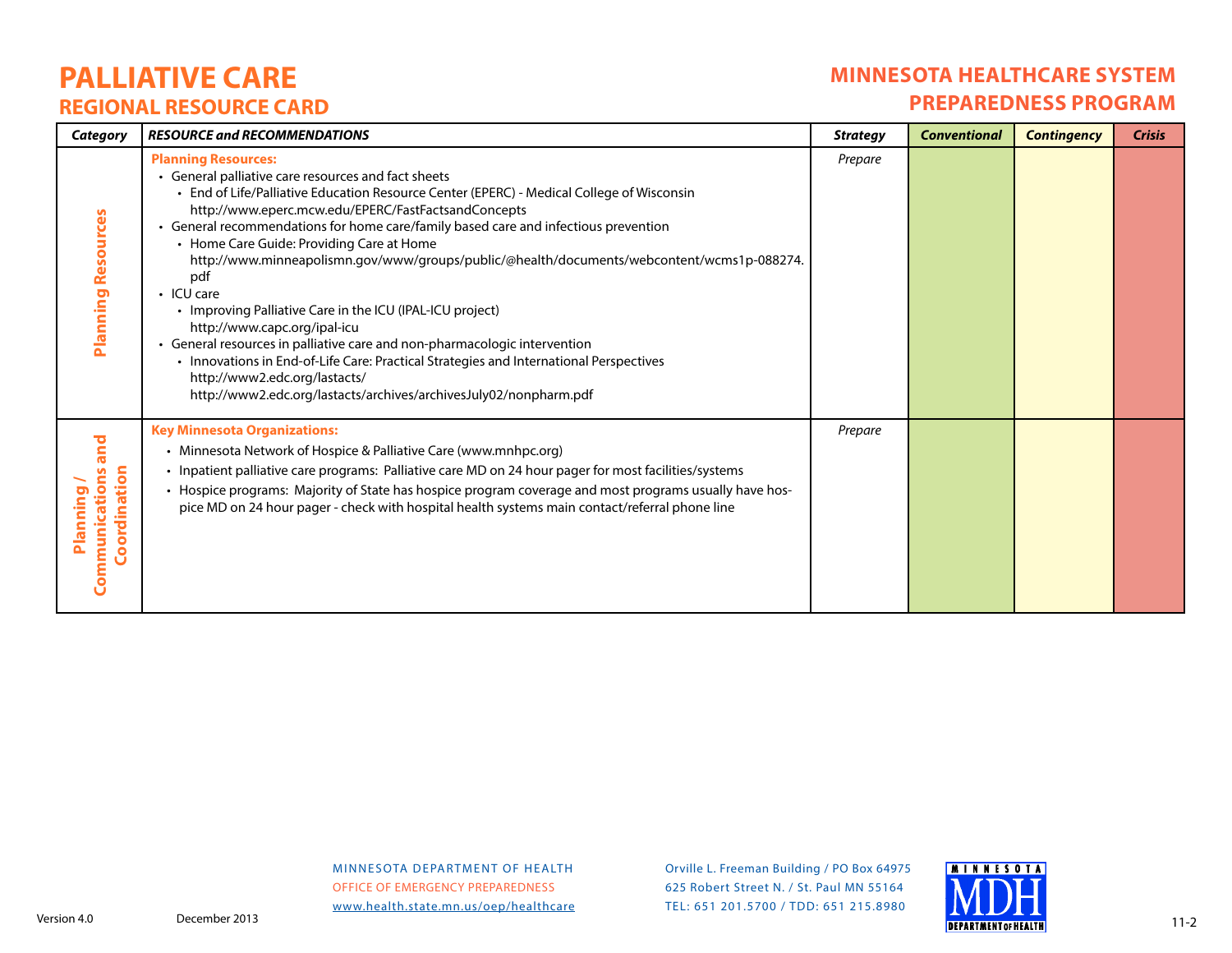### **MINNESOTA HEALTHCARE SYSTEM PREPAREDNESS PROGRAM**

| <b>Category</b>                        | <b>RESOURCE and RECOMMENDATIONS</b>                                                                                                                                                                                                                                                                                                                                                                                                                                                                                                                                                                                                                                                                                                                                                                                                                                                                                                                                                                                                                                                                                                                                                                                                                                                                                                                                                                                                                                                                                                                                                                                                                                                                                                                                                                                                                                                                                                                                                                                                                                                                                                                                                                                                                                                                                 | <b>Strategy</b>  | <b>Conventional</b> | <b>Contingency</b> | <b>Crisis</b> |
|----------------------------------------|---------------------------------------------------------------------------------------------------------------------------------------------------------------------------------------------------------------------------------------------------------------------------------------------------------------------------------------------------------------------------------------------------------------------------------------------------------------------------------------------------------------------------------------------------------------------------------------------------------------------------------------------------------------------------------------------------------------------------------------------------------------------------------------------------------------------------------------------------------------------------------------------------------------------------------------------------------------------------------------------------------------------------------------------------------------------------------------------------------------------------------------------------------------------------------------------------------------------------------------------------------------------------------------------------------------------------------------------------------------------------------------------------------------------------------------------------------------------------------------------------------------------------------------------------------------------------------------------------------------------------------------------------------------------------------------------------------------------------------------------------------------------------------------------------------------------------------------------------------------------------------------------------------------------------------------------------------------------------------------------------------------------------------------------------------------------------------------------------------------------------------------------------------------------------------------------------------------------------------------------------------------------------------------------------------------------|------------------|---------------------|--------------------|---------------|
| <b>Communications and Coordination</b> | <b>Communications and Coordination:</b><br>• Close coordination between hospitals, home care agencies, and public health is required prior to and during<br>disasters in which increased home care and at-home palliative and hospice services are expected<br>• Communications, including printed materials and a mechanism for ongoing situational awareness, are<br>required during contingency and crisis events - this may involve conference calls or other means of keeping<br>stakeholder agencies informed and up-to-date<br>• In major disasters requiring proactive triage to palliative care only, MDH may provide additional guidance<br>and incident-specific resources, which may include a hotline for advice and consultation about palliative<br>care issues. Additional resources for families providing home care would also need to be made available by<br>local and state public health and major healthcare systems<br><b>Communications with Families and Patients:</b><br>• Review advance care planning in the context of the current situation - proxy designations, advance direc-<br>tives, Physician Orders for Life-Sustaining Treatment (POLST) forms, http://www.mnmed.org/Keylssues/POL-<br>STCommunications/tabid/3291/Default.aspx.<br>· Interventions able to be offered may not fulfill all of the preferences expressed in those directives http://<br>www.health.state.mn.us/divs/fpc/profinfo/advdir.htm<br>• Describe palliative support as a quality of life and aggressive symptom management framework that is not<br>related to hastening death or euthanasia<br>• Incorporate relevant cultural variables into palliative care plans<br>• Proactively provide families and patients with up-to-date information on the resources in shortage and any<br>relevant triage criteria/processes being used, as well as any necessary infection prevention measures<br>• Explain the basis of triage decisions and any re-assessment or potential options. Re-frame goals of care with<br>patient and family<br>- Maintain hope despite changes in treatment/goals - factors that often decrease hope include feeling de-<br>valued, abandoned or isolated ("there is nothing more that can be done"), lack of direction and goals, and<br>unrelieved pain and discomfort | Prepare<br>Adapt |                     |                    |               |

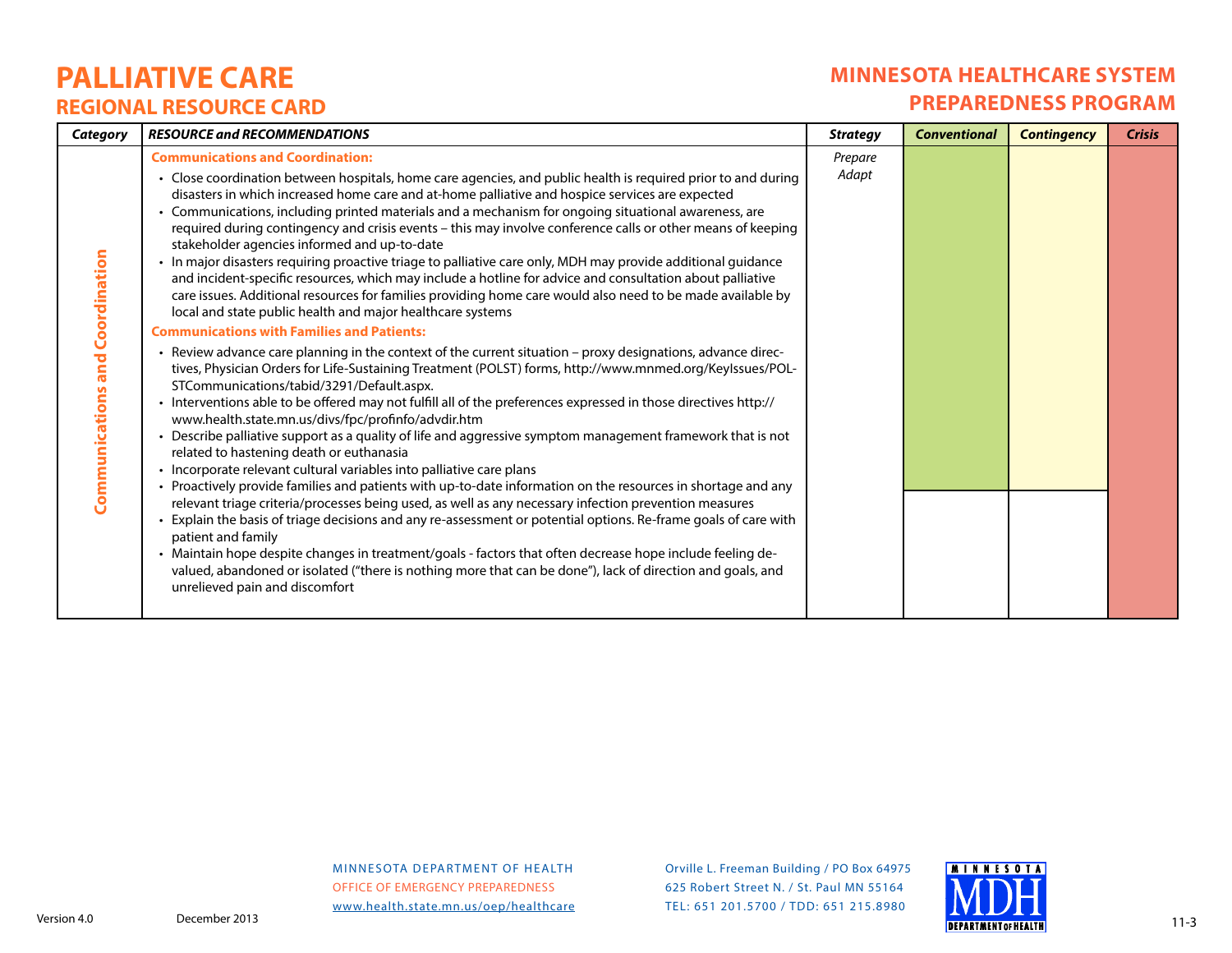### **MINNESOTA HEALTHCARE SYSTEM PREPAREDNESS PROGRAM**

| <b>Category</b> | <b>RESOURCE and RECOMMENDATIONS</b>                                                                                                                                                                                                                                                                                                                                                                                                                                                                                                                                                                                                                                                                                                                                                                                                                                                                  | <b>Strategy</b>                 | <b>Conventional</b> | <b>Contingency</b> | <b>Crisis</b> |
|-----------------|------------------------------------------------------------------------------------------------------------------------------------------------------------------------------------------------------------------------------------------------------------------------------------------------------------------------------------------------------------------------------------------------------------------------------------------------------------------------------------------------------------------------------------------------------------------------------------------------------------------------------------------------------------------------------------------------------------------------------------------------------------------------------------------------------------------------------------------------------------------------------------------------------|---------------------------------|---------------------|--------------------|---------------|
|                 | <b>Inpatient Space:</b><br>In crisis situations there may be a large number of patients that are receiving palliative care only - cohorted<br>spaces may be an option for these patients. These areas should be:<br>• Comfortable - the maximal physical comfort should be provided to patients and families and the environ-<br>ment and equipment should be as comfortable as possible given the resources available<br>• Private - as much privacy as possible should be planned for the patients and families                                                                                                                                                                                                                                                                                                                                                                                    | Adapt                           |                     |                    |               |
| <b>Space</b>    | <b>Outpatient Space:</b><br>Facilities should have plans in place with home healthcare agencies as well as plans for family provision of pal-<br>liative care. This may include:<br>• Home care/hospice agencies should prioritize services to those with the most limited support or more<br>intensive support needs during a disaster (e.g., prioritize services to those requiring intravenous fluids or<br>medications, oxygen, or other high-intensity therapies - if these can be maintained during the disaster)<br>• Phone banks and other indirect support services for families and patients                                                                                                                                                                                                                                                                                               | Conserve<br>Adapt               |                     |                    |               |
|                 | <b>Transitions:</b><br>• When inpatients are receiving palliative care as their only treatment, they must be cared for in a space<br>appropriate to their remaining life expectancy (i.e., patients with hours to live would not be moved, and<br>patients with days or weeks remaining would be moved to another inpatient area or to home/outpatient<br>care)<br>• Access to pre-printed information for families guiding them in the provision of comfort care including:<br>◊ Analgesia and other medication dosing per physician or other instructions<br>◊ General information about prevention of decubitus ulcers and maintenance of comfort<br>◊ The dying process, what to expect, and what to plan for<br>◊ Resources that the family can use in case of questions or problems<br>· Assure that appropriate infection prevention precautions are accounted for (e.g. droplet precautions) | Substitute<br>Adapt<br>Conserve |                     |                    |               |
|                 | <b>Supplies:</b><br>There is no substitute for pre-event stockpiling of medications to treat key symptoms. Every disaster will require<br>significant quantities of analgesics. The availability of adequate pain and symptom relief should be a key area of<br>disaster planning.<br><b>Inpatient and Outpatient:</b><br>Anticipate the need for additional stocks of medications to provide analgesia and symptom relief for all pa-<br>tients. Inexpensive but critical medications to stockpile include:                                                                                                                                                                                                                                                                                                                                                                                         | Prepare<br>Adapt                |                     |                    |               |
| Supplies        | • Oral non-opioid analgesics (also valuable as anti-pyretics)<br>• Anti-emetics<br>• Opioid analgesics<br>• Steroids<br>• Benzodiazepines<br>• Diuretics<br>• Anti-psychotics<br>Outpatient pharmacies should anticipate the need for increased supplies of these agents and support palliative<br>care dosing of these agents that may be in excess of usual recommendations.<br>• Avoid stockpiling or hoarding in the setting of increased demand.                                                                                                                                                                                                                                                                                                                                                                                                                                                |                                 |                     |                    |               |

#### MINNESOTA DEPARTMENT OF HEALTH OFFICE OF EMERGENCY PREPAREDNESSwww.health.state.mn.us/oep/healthcare

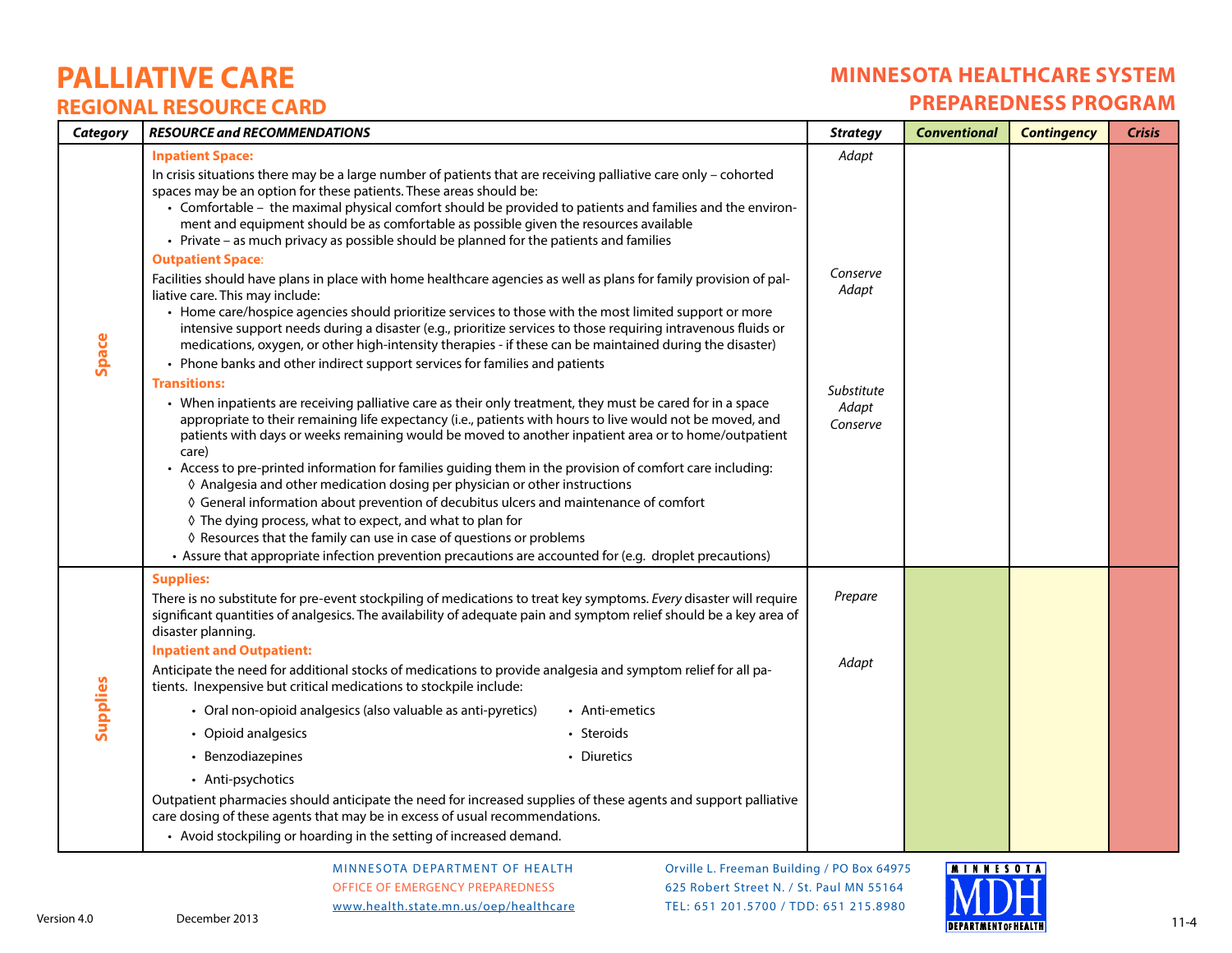### **MINNESOTA HEALTHCARE SYSTEM PREPAREDNESS PROGRAM**

| Category       | <b>RESOURCE and RECOMMENDATIONS</b>                                                                                                                                                                                                                                                                                                                                                                                                                                                                                                                                                                                                                                                                                                                                                                                                                                                                                                                                                     | <b>Strategy</b>                 | <b>Conventional</b> | <b>Contingency</b> | <b>Crisis</b> |
|----------------|-----------------------------------------------------------------------------------------------------------------------------------------------------------------------------------------------------------------------------------------------------------------------------------------------------------------------------------------------------------------------------------------------------------------------------------------------------------------------------------------------------------------------------------------------------------------------------------------------------------------------------------------------------------------------------------------------------------------------------------------------------------------------------------------------------------------------------------------------------------------------------------------------------------------------------------------------------------------------------------------|---------------------------------|---------------------|--------------------|---------------|
| <b>Staff</b>   | Staff:<br>Physician and nursing staff expected to provide disaster palliative care should receive pre-incident pallia-<br>tive care training<br>• Staff that do not regularly provide palliative care, but could be called upon in a disaster, should receive pre-<br>incident training and orientation to facility resources<br>• The facility should identify subject matter experts within their facility/area and obtain their input into pal-<br>liative care planning. During a response, these experts can provide input on strategies and tactics, as well<br>as provide overall clinical guidance and expertise                                                                                                                                                                                                                                                                                                                                                                | Prepare                         |                     |                    |               |
|                | • Faith-based and other community resources for non-clinical support may be critical assets for those receiv-<br>ing care at home<br>• Spiritual resources should be made available to both patient and family if desired and feasible<br>• Just-in-time training should be provided to nursing and physician staff as required to acquaint them with<br>palliative care priorities, medication dosing, and other issues                                                                                                                                                                                                                                                                                                                                                                                                                                                                                                                                                                | Conserve<br>Adapt<br>Substitute |                     |                    |               |
|                | • Hospice agencies should have plans to adjust staff roles and triage services provided in response to in-<br>creased demand<br>• In case palliative care areas are activated, support these areas with staff that are comfortable with medica-<br>tion administration that can be supervised by staff with more experience. Precise recommendations on<br>staffing are difficult as the needs of the patients can vary greatly, but every attempt should be made to<br>provide adequate personnel to meet the comfort needs of patients - this may involve tiered use of profes-<br>sional and non-professional staff<br>• Additional staff may have to be drawn from other institutions or fields, or from the Medical Reserve Corps<br>(e.g., to provide broader support to homecare). These staff will also require just-in-time training<br>• Regionally, palliative care teams that can support a facility in crisis or support additional outpatient care<br>may be advantageous | Conserve<br>Adapt<br>Substitute |                     |                    |               |
| <b>Special</b> | <b>Special:</b><br>When triage to 'palliative care only' in disasters is not by patient choice, management of expectations and tran-<br>sitions is critical to the physical and mental well-being of patient, family, and providers.<br>• Consider availability of resources for:<br>• Social work/family resources<br>• Spiritual support<br>• Psychological support for patients and their families<br>• Discharge and/or death support and planning<br>• Family/caregiver accommodations<br>• Psychological support for staff                                                                                                                                                                                                                                                                                                                                                                                                                                                        | Prepare                         |                     |                    |               |

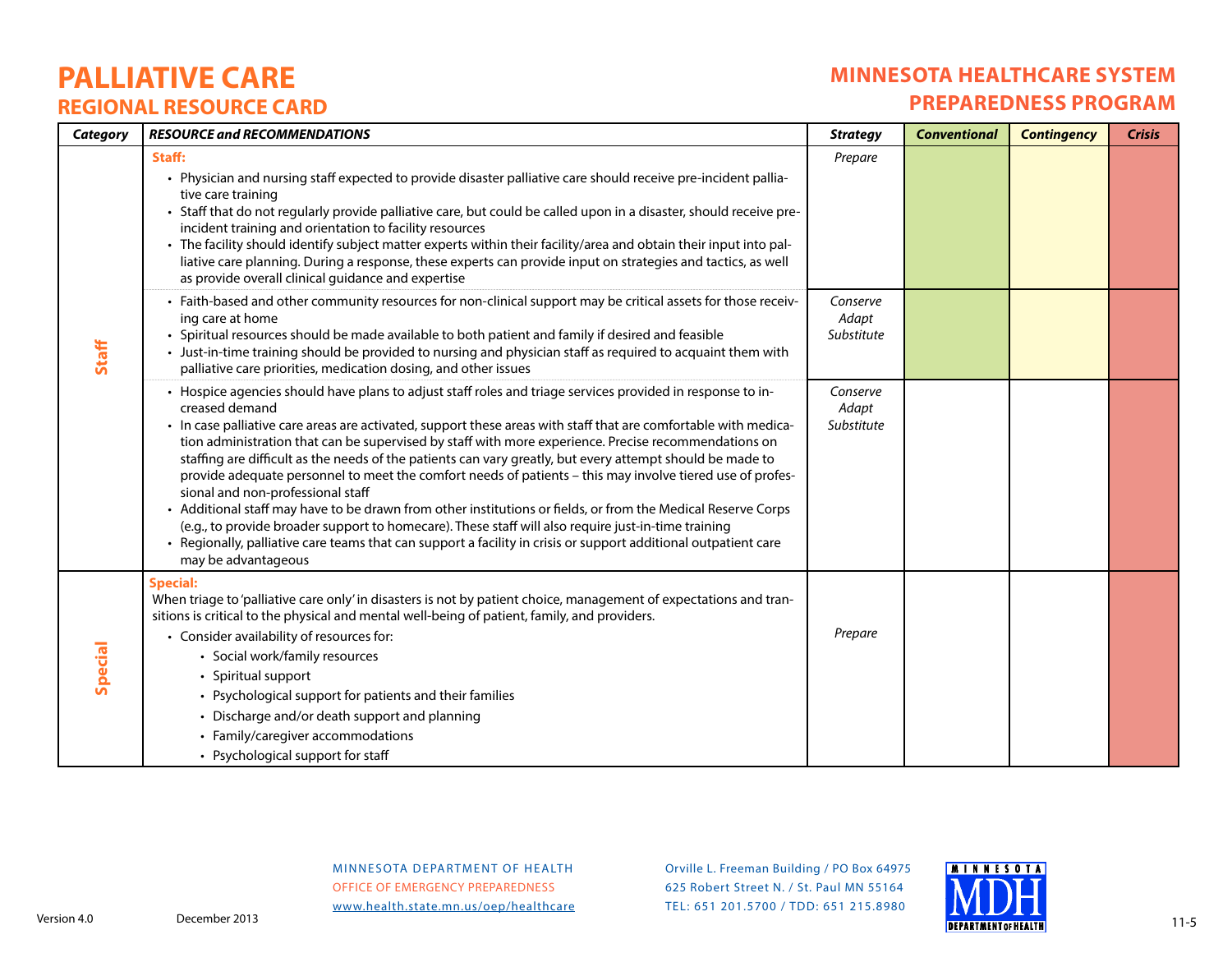# **MINNESOTA HEALTHCARE SYSTEM PREPAREDNESS PROGRAM**

| Category      | <b>RESOURCE and RECOMMENDATIONS</b>                                                                                                                                                                                                                                                                                                                                                                                                                                                                                                                                                                                                                                                                                                                                                                                                                                                                                                                                                                                                                                                                                                                        | <b>Strategy</b>         | <b>Conventional</b> | <b>Contingency</b> | <b>Crisis</b> |
|---------------|------------------------------------------------------------------------------------------------------------------------------------------------------------------------------------------------------------------------------------------------------------------------------------------------------------------------------------------------------------------------------------------------------------------------------------------------------------------------------------------------------------------------------------------------------------------------------------------------------------------------------------------------------------------------------------------------------------------------------------------------------------------------------------------------------------------------------------------------------------------------------------------------------------------------------------------------------------------------------------------------------------------------------------------------------------------------------------------------------------------------------------------------------------|-------------------------|---------------------|--------------------|---------------|
|               | <b>Triage:</b><br>• The need for palliative care should be anticipated in all disaster scenarios<br>· Triage decisions may be required in minutes (multiple burn victims), over hours (many trauma victims), or<br>over days or weeks (pandemic)<br>• When it is clear that the volume of patients and current level of resources will require prioritizing some<br>patients to palliative care only, triage criteria should be developed whenever possible and a formal triage<br>team put in place (proactive measures may not be possible in the early phase of an incident, but should be<br>implemented as soon as possible)<br>• Location for palliative care should be optimized given the constraints of the incident - patients may be<br>triaged to home, to other facilities, to inpatient units, or to other locations<br>• Triage is dynamic. As resources allow, it is critical to re-triage patients so that they may receive resources<br>that have become available. Predicted prognosis does not equate with actual outcome in many cases. (See<br>triage tree below)<br>Triage Tree - Resource-dependent palliative care considerations | Conserve<br>Re-allocate |                     |                    |               |
| <b>Triage</b> | Actively dying<br>Yes<br>Provide palliative care only; minimize<br>or<br>interventions that 'prolong death'<br>certain to die?<br>No<br>All<br>Yes<br>Does demand limit all resources<br>Poor prognosis relative to others<br>or just select resources (ventilators,<br>in need?<br>select medications)?<br>Select<br>No<br>Provide all available resources,<br>Provide resources that are available to<br>including symptom management<br>improve prognosis<br>Re-assess prognosis of ALL patients at regular intervals;<br>optimize symptom management                                                                                                                                                                                                                                                                                                                                                                                                                                                                                                                                                                                                   | Adapt                   |                     |                    |               |

MINNESOTA DEPARTMENT OF HEALTH OFFICE OF EMERGENCY PREPAREDNESSwww.health.state.mn.us/oep/healthcare

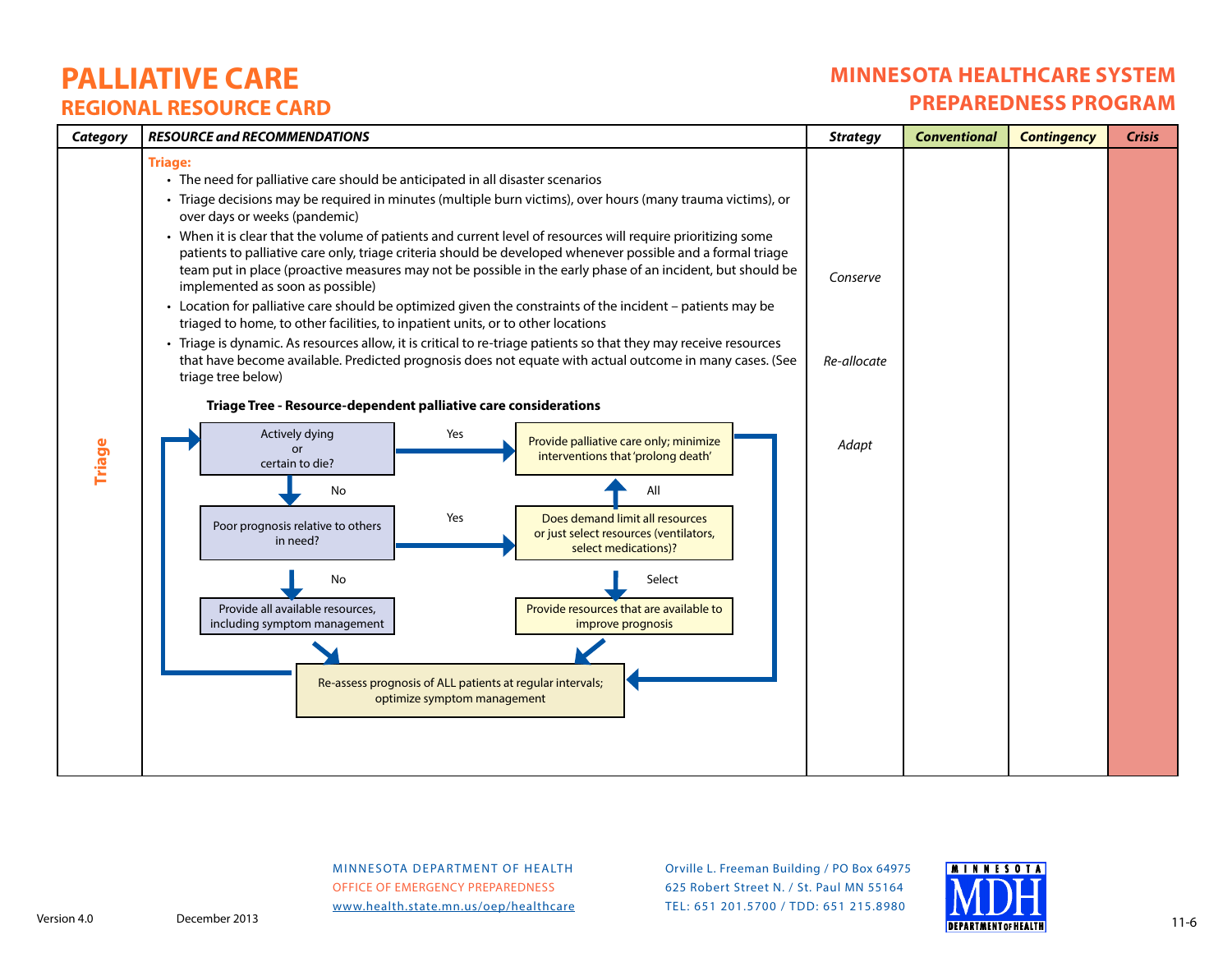### **MINNESOTA HEALTHCARE SYSTEM PREPAREDNESS PROGRAM**

| Category         | <b>RESOURCE and RECOMMENDATIONS</b>                                                                                                                                                                                                                                                                                 | <b>Strategy</b> | <b>Conventional</b> | <b>Contingency</b> | <b>Crisis</b> |
|------------------|---------------------------------------------------------------------------------------------------------------------------------------------------------------------------------------------------------------------------------------------------------------------------------------------------------------------|-----------------|---------------------|--------------------|---------------|
|                  | <b>Treatment:</b>                                                                                                                                                                                                                                                                                                   |                 |                     |                    |               |
|                  | <b>Provide Symptomatic Management:</b>                                                                                                                                                                                                                                                                              |                 |                     |                    |               |
|                  | • Do not under-estimate the psychological impact on patients, caregivers and family of these situations. All<br>of these persons may require medical and non-medical treatment for anxiety, grief, complicated grief, post-<br>traumatic stress disorder and mental health issues due to the stress of these events |                 |                     |                    |               |
|                  | • Treatment with appropriate doses of medication is important - see the opiate dosing references below<br>as an example, but after initial doses, titrate to appropriate symptom relief as required, rather than to any<br>specific recommended dose of medication                                                  |                 |                     |                    |               |
|                  | • Adapt with the medications and resources that are available                                                                                                                                                                                                                                                       |                 |                     |                    |               |
|                  | • Web resource for treatment: Medical College of Wisconsin End of Life / Palliative Educational Resource<br>Center (EPERC) - http://www.eperc.mcw.edu/EPERC/FastFactsandConcepts                                                                                                                                    |                 |                     |                    |               |
|                  | <b>General Pain Management:</b>                                                                                                                                                                                                                                                                                     | Prepare         |                     |                    |               |
|                  | • 'WHO ladder' for pain relief                                                                                                                                                                                                                                                                                      |                 |                     |                    |               |
|                  | ◊ For mild pain (unless contraindicated) use aspirin, acetaminophen or nonsteroidal anti-inflammatory<br>agents                                                                                                                                                                                                     |                 |                     |                    |               |
|                  | ◊ If pain persists (mild to moderate) add oxycodone, hydrocodone, or similar oral opioids                                                                                                                                                                                                                           | Adapt           |                     |                    |               |
|                  | ◊ If pain is not controlled, increase the opioid dose (may consider oral hydromorphone or morphine)                                                                                                                                                                                                                 |                 |                     |                    |               |
| <b>Treatment</b> | ◊ Add adjuvant medications to medication regimen as possible/needed to reduce opioid requirements<br>• The patient's report of pain is the standard assessment tool to gauge if the pain management regime is<br>adequate                                                                                           |                 |                     |                    |               |
|                  | • Pediatric and unresponsive/non-verbal patients require alternate methods of assessment of non-verbal<br>cues of distress                                                                                                                                                                                          |                 |                     |                    |               |
|                  | • Numerical distress or visual/analog scales can provide standardized assessment                                                                                                                                                                                                                                    |                 |                     |                    |               |
|                  | · Adjuvant medical (anti-depressants, etc.) and non-medical treatments (acupuncture, etc.) may be valuable<br>- expert consultation should be obtained in disasters where a longer timeframe allows these treatments to<br>be implemented                                                                           |                 |                     |                    |               |
|                  | • Provision of non-medical comforts (company, quiet environment or music, pillows, etc.) is a critical compo-<br>nent of palliative care and should be optimized according to patient needs                                                                                                                         |                 |                     |                    |               |
|                  | <b>Opioid Management Principles for Disaster Situations:</b>                                                                                                                                                                                                                                                        |                 |                     |                    |               |
|                  | • Oral morphine is the standard opioid from which potencies and conversion ratios are based for most other<br>opioid medications                                                                                                                                                                                    |                 |                     |                    |               |
|                  | · Opioids can be given by almost every possible route - oral, sublingual, intravenous, intranasal, intramuscu-<br>lar, rectal, or subcutaneous                                                                                                                                                                      |                 |                     |                    |               |
|                  | • Pain equivalence tables can vary. Incomplete cross tolerance exists when converting between different<br>opioids - consider dose reductions of 25 - 50% for initial doses when switching drugs (depending on clini-<br>cal circumstances)                                                                         |                 |                     |                    |               |
|                  |                                                                                                                                                                                                                                                                                                                     |                 |                     |                    |               |

#### MINNESOTA DEPARTMENT OF HEALTH OFFICE OF EMERGENCY PREPAREDNESSwww.health.state.mn.us/oep/healthcare

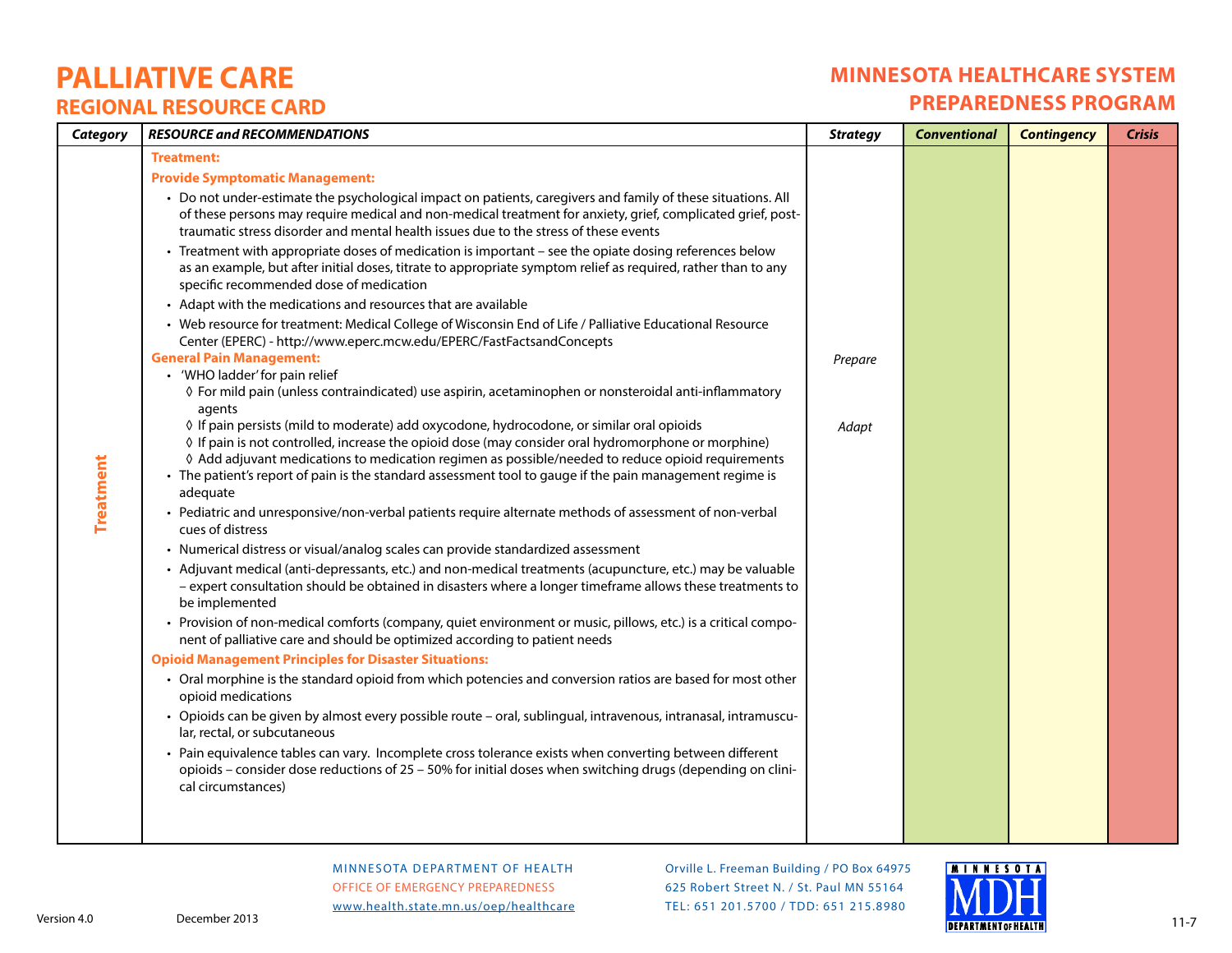# **MINNESOTA HEALTHCARE SYSTEM PREPAREDNESS PROGRAM**

| Category        | <b>RESOURCE and RECOMMENDATIONS</b>                                                                                                                                                                                                                                                                                                                                                                                                                            | <b>Strategy</b>  | <b>Conventional</b> | <b>Contingency</b> | <b>Crisis</b> |
|-----------------|----------------------------------------------------------------------------------------------------------------------------------------------------------------------------------------------------------------------------------------------------------------------------------------------------------------------------------------------------------------------------------------------------------------------------------------------------------------|------------------|---------------------|--------------------|---------------|
|                 | • Opioids typically do not have ceiling effects for analgesia. Limitations are usually related to side effects or<br>intolerances                                                                                                                                                                                                                                                                                                                              | Prepare<br>Adapt |                     |                    |               |
|                 | • Patients with sustained-release opioid needs usually require short-acting opioid for breakthrough pain as<br>well as for dose-finding for long-acting opioid dose adjustments. Short-acting breakthrough dose should<br>typically be 10-15 % of total 24 hour daily requirement of the sustained-release opioid                                                                                                                                              |                  |                     |                    |               |
|                 | • When dosing with opioids, remember common side effects and treat accordingly (e.g., constipation, nau-<br>sea, pruritis, confusion, sedation). Respiratory depression is a rare event related to opioid dosing and usu-<br>ally occurs in the context of multiple drug class utilization, and other underlying chronic clinical conditions                                                                                                                   |                  |                     |                    |               |
|                 | • Fentanyl transdermal patches require good adipose stores to be effective, as the real physiologic reservoir<br>is underlying adipose tissue. If patients are thin, think of other opioid options                                                                                                                                                                                                                                                             |                  |                     |                    |               |
|                 | • Best opioids to consider in the face of renal insufficiency include methadone, fentanyl, and dilaudid                                                                                                                                                                                                                                                                                                                                                        |                  |                     |                    |               |
|                 | Breakthrough dose: 1/3 to 1/2 of the twelve hour dose or 10-15 % of the 24 hour dose (if >3 breakthrough<br>doses per 24 hr period consistently required, consider retitration of dose)<br>· Titrating dosage, may use the following guideline: (Pain scores from 1-10 with 10 being worst imaginable)<br>Pain $> 7$<br>Increase dose by 50% to 100%<br>Increase dose by 25% to 50%<br>Pain $4 - 7$<br>Increase dose by 25% if indicated/desired<br>Pain $<$ 4 |                  |                     |                    |               |
|                 | Once a patient has 2 or fewer breakthrough doses and a steady state of medication has been reached, then<br>a continuous release equianalgesic opioid may be initiated. Always start with an instant release before<br>switching to continuous release. Note that continuous release opioids do not have mg/mg equivalence -<br>e.g. a patient requiring 60mg of morphine elixir each day would not be started on 60mg of MS Contin as an<br>equivalent dose   |                  |                     |                    |               |
|                 | • Switch from fixed combination acetaminophen/opioids to a single entity opioid when acetaminophen<br>dose > 3000 - 4000 mg / day or as weight appropriate<br>• Avoid fixed dose combination analgesics in pediatric patients when possible to allow more effective titra-<br>tion and avoid excess acetaminophen dosing<br>• Consider use of methadone where available particularly for outpatient management of pain                                         |                  |                     |                    |               |
| <b>Tracking</b> | <b>Tracking:</b><br>• Assure that patients referred to home care (formally or informally) are tracked by public health and the<br>appropriate agencies                                                                                                                                                                                                                                                                                                         | Prepare          |                     |                    |               |

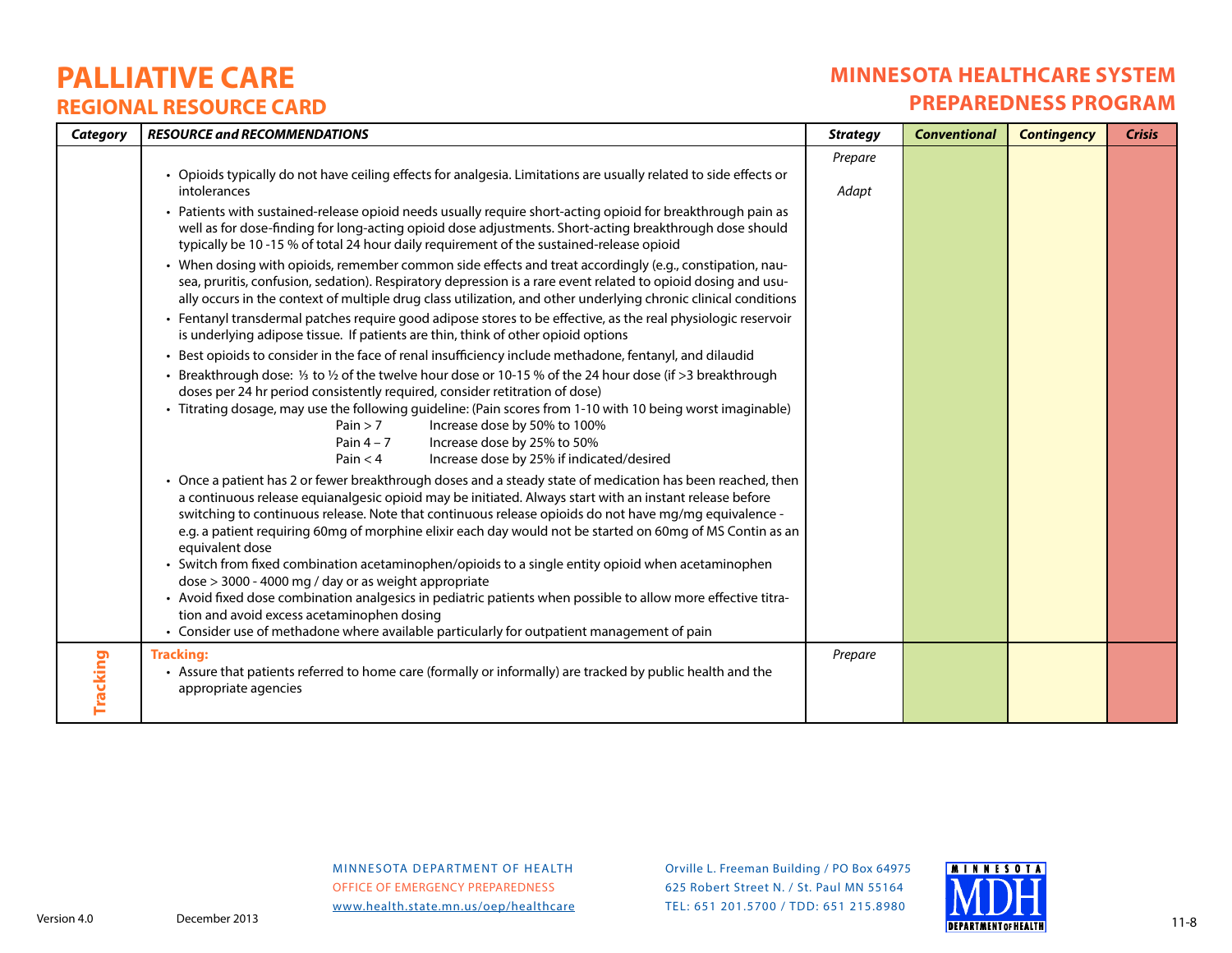# **MINNESOTA HEALTHCARE SYSTEM PREPAREDNESS PROGRAM**

#### **Key Symptoms and Treatments:**

| Symptom                        | <b>Pharmacologic Options</b>                                                                                                                                                                                                                                                                                                                                                                                                                                                             | <b>Additional Strategies</b>                                                                                                                                                                                                                                                                                                                                                                                     |
|--------------------------------|------------------------------------------------------------------------------------------------------------------------------------------------------------------------------------------------------------------------------------------------------------------------------------------------------------------------------------------------------------------------------------------------------------------------------------------------------------------------------------------|------------------------------------------------------------------------------------------------------------------------------------------------------------------------------------------------------------------------------------------------------------------------------------------------------------------------------------------------------------------------------------------------------------------|
| Pain                           | See 'WHO ladder' on page 7                                                                                                                                                                                                                                                                                                                                                                                                                                                               | Integrative therapies, acupuncture, hypnosis, interventional techniques, music<br>therapy, heat/cold therapy, supportive caring                                                                                                                                                                                                                                                                                  |
| Dyspnea                        | Opioids and oxygen are standard therapy, additional agents of benefit may<br>include benzodiazepines, bronchodilators, and nebulized furosemide (20 mg IV<br>solution with 3 mL normal saline every 4 hours as needed)                                                                                                                                                                                                                                                                   | Treat underlying cause, oxygen, direct air from fan onto face; integrative thera-<br>pies, hypnosis.                                                                                                                                                                                                                                                                                                             |
| Nausea                         | Serotonin antagonists (ondansetron), substance P antagonists (apprepitant),<br>dopamine antagonists (procholorperazine), butyrophenones (haloperidol),<br>corticosteroids, benzodiazepines, atypical antipsychotics (olanzapine), cannabi-<br>noids, anti-histamines (meclizine), anticholinergics (scopolamine), substituted<br>benzamide (metoclopramide)                                                                                                                              | Treat underlying cause; consider interventional options depending on underly-<br>ing cause (e.g., small bowel obstruction consider nasogastric tube), integrative<br>therapies, hypnosis, acupuncture, music therapy, supportive caring. Consider<br>constipation as possible etiology if on chronic opioids.                                                                                                    |
| Anxiety                        | Benzodiazepines, atypical antipsychotics, cannabinoids, anti-depressants                                                                                                                                                                                                                                                                                                                                                                                                                 | Treat underlying cause, spiritual support, supportive caring, integrative thera-<br>pies, hypnosis, relaxation techniques, music therapy                                                                                                                                                                                                                                                                         |
| Agitation / Delirium           | Haloperidol, atypical antipsychotics, sedatives                                                                                                                                                                                                                                                                                                                                                                                                                                          | Provide quiet, dark environment, hydration, support sleep hygiene, minimize<br>stimulation, consider calming soft music<br>Identify specific underlying cause if possible:<br>• Benzodiazepine paradoxical agitation - consider discontinuing<br>· Opioid neurotoxicity - consider opioid rotation<br>• Steroid psychosis - consider dose change or elimination<br>• Opioid withdrawal - consider tapering doses |
| Constipation                   | Docusate sodium, sennosides, polyethylene glycol, lactulose, magnesium citrate,<br>bisacodyl, glycerine, enemas                                                                                                                                                                                                                                                                                                                                                                          | Treat underlying conditions, hydration, consider subcutaneous methylnaltrex-<br>one for chronic opioid-induced constipation - ensure no mechanical obstruc-<br>tion re: risk of perforation (risk higher in patients on steroids)                                                                                                                                                                                |
| Diarrhea                       | Loperamide 2 mg tablets if not contraindicated.<br>Other interventions according to cause.                                                                                                                                                                                                                                                                                                                                                                                               | Determine underlying cause and potential therapies                                                                                                                                                                                                                                                                                                                                                               |
| Secretion control              | Sublingual atropine; 1% eye drops 2-3 drops every 3-4 hours as needed; gly-<br>copyrolate (IV 0.4 mg every 4-6 hours, oral 2 mg every 8 hours or appropriate<br>weight-based dose); scopolamine patch                                                                                                                                                                                                                                                                                    | Education for family regarding: death rattle, reposition in bed, very gentle suc-<br>tion $+/-$ , mouth care                                                                                                                                                                                                                                                                                                     |
| Skin breakdown /<br>protection |                                                                                                                                                                                                                                                                                                                                                                                                                                                                                          | Treat underlying cause, gentle repositioning, supportive pads, air mattress,<br>specialty beds                                                                                                                                                                                                                                                                                                                   |
| Active dying                   | Aggressive supportive care depending needs. Do not 'prolong dying process'<br>with on-going therapies such as transfusions, IV fluids, artificial nutrition, anti-<br>biotics. Stop medications that have no bearing on symptom support manage-<br>ment. Focus on the 'patient as person' - not on clinical indicators. Oxygen does<br>not offer symptom benefit for actively dying patients and oxygen delivery<br>devices can be uncomfortable and cause sensations of claustrophobia. | Supportive care of family, education about dying process, spiritual support,<br>psychosocial support, company, listening, storytelling, silence, companionship.<br>Discontinue monitors and vital signs documentation.                                                                                                                                                                                           |

#### MINNESOTA DEPARTMENT OF HEALTH OFFICE OF EMERGENCY PREPAREDNESSwww.health.state.mn.us/oep/healthcare